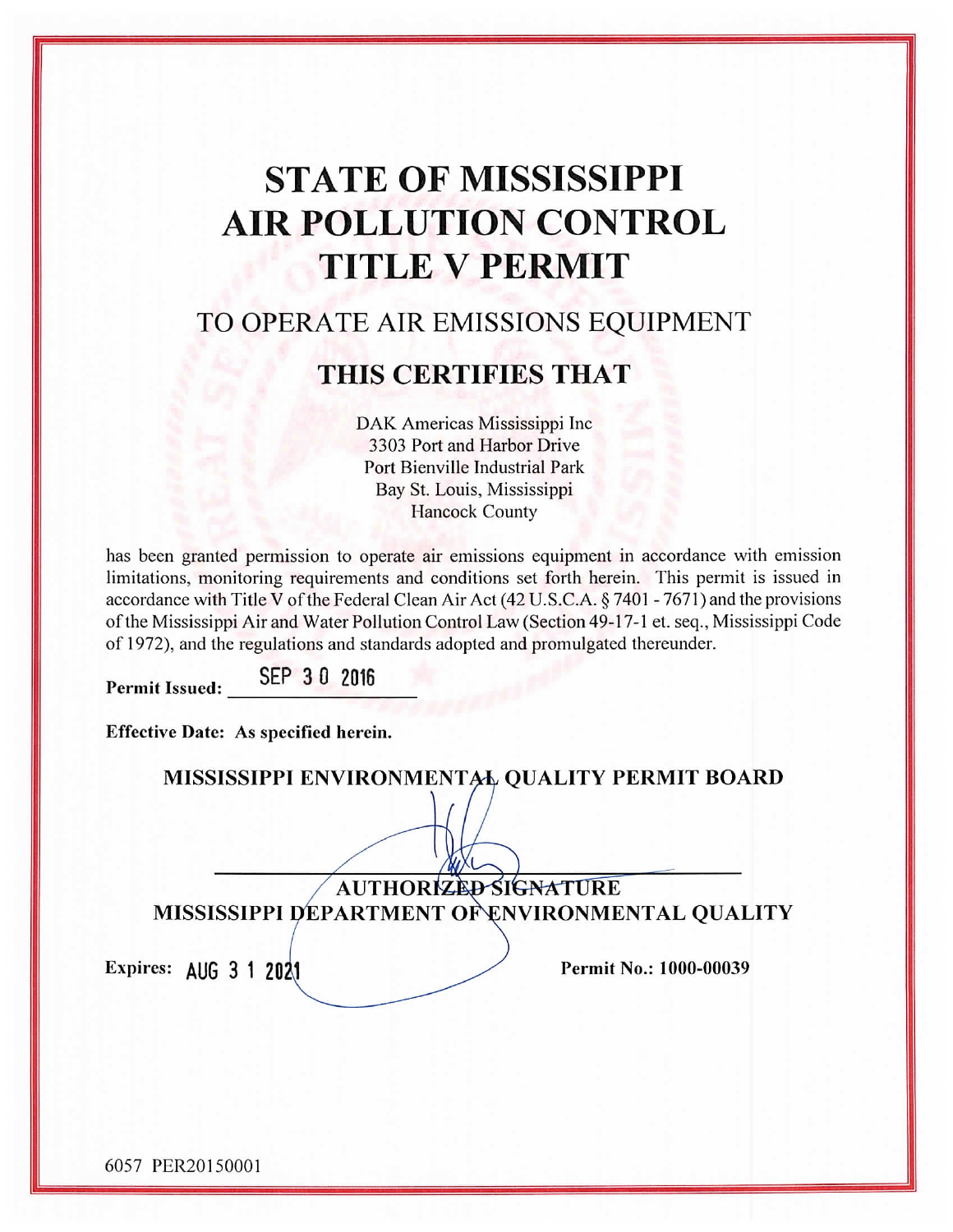# **TABLE OF CONTENTS**

| SECTION 5. MONITORING, RECORDKEEPING & REPORTING REQUIREMENTS33 |  |
|-----------------------------------------------------------------|--|
|                                                                 |  |
|                                                                 |  |

#### **APPENDIX A LIST OF ABBREVIATIONS USED IN THIS PERMIT**

#### **OTHER IMPORTANT DOCUMENTS:**

**40 CFR 60, SUBPART Dc – STANDARDS OF PERFORMANCE FOR SMALL INDUSTRIAL-COMMERCIAL-INSTITUTIONAL STEAM GENERATING UNITS**

**40 CFR 63, SUBPART JJJ – NATIONAL EMISSIONS STANDARDS FOR HAZARDOUS AIR POLLUTANTS GROUP IV POLYMERS AND RESINS**

**40 CFR 63, SUBPART ZZZZ – NATIONAL EMISSION STANDARDS FOR HAZARDOUS AIR POLLUTANTS FOR STATIONARY RECIPROCATING INTERNAL COMBUSTION ENGINES**

**40 CFR 63, SUBPART DDDDD – NATIONAL EMISSION STANDARDS FOR HAZARDOUS AIR POLLUTANTS FOR MAJOR SOURCES: INDUSTRIAL, COMMERCIAL, AND INSTITUTIONAL BOILERS AND PROCESS HEATERS**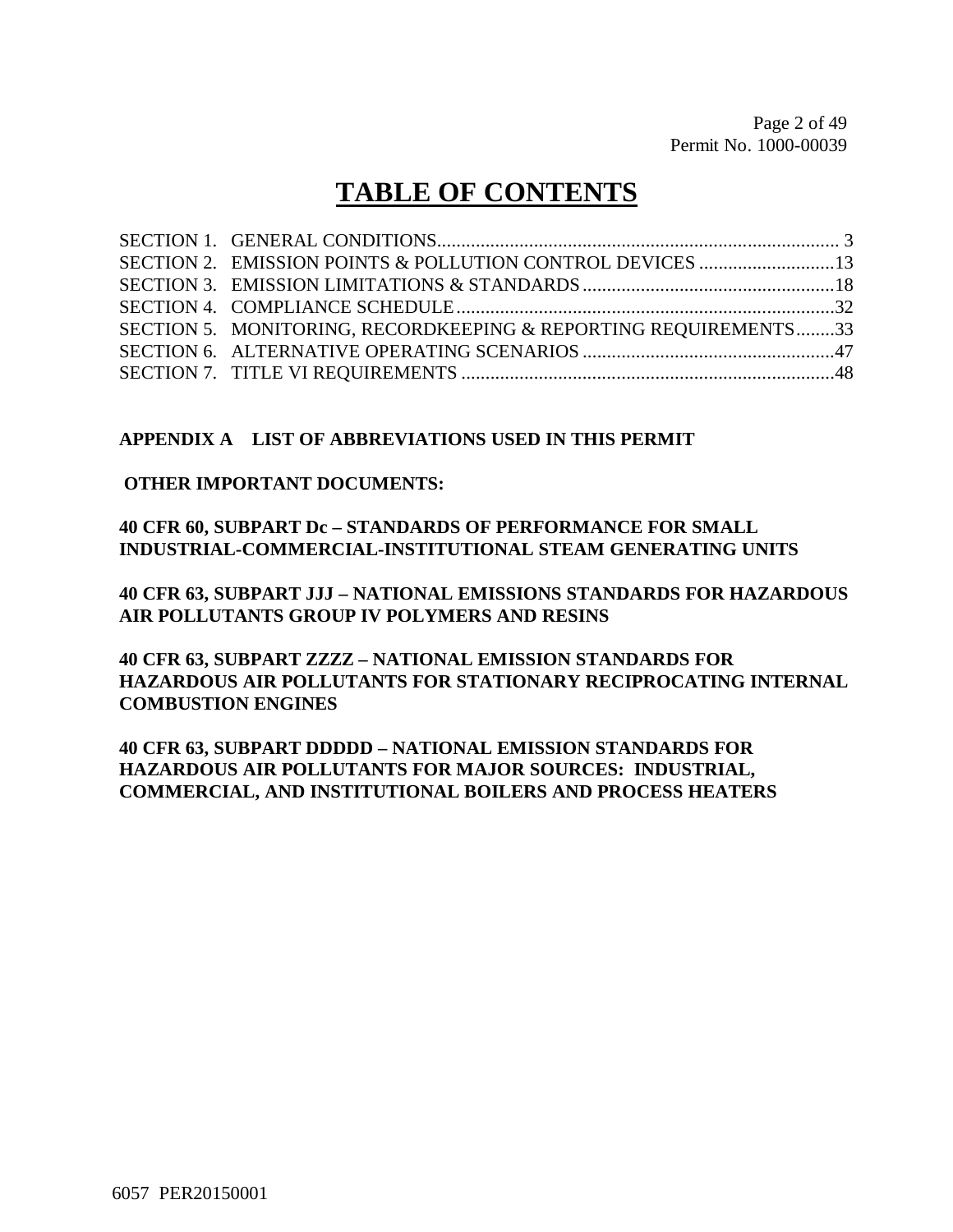#### SECTION 1. GENERAL CONDITIONS

- 1.1 The permittee must comply with all conditions of this permit. Any permit noncompliance constitutes a violation of the Federal Act and is grounds for enforcement action; for permit termination, revocation and reissuance, or modification; or for denial of a permit renewal application. (Ref.: 11 Miss. Admin. Code Pt. 2, R.  $6.3.A(6)(a)$ .)
- 1.2 It shall not be a defense for a permittee in an enforcement action that it would have been necessary to halt or reduce the permitted activity in order to maintain compliance with the conditions of this permit. (Ref.: 11 Miss. Admin. Code Pt. 2, R. 6.3.A(6)(b).)
- 1.3 This permit and/or any part thereof may be modified, revoked, reopened, and reissued, or terminated for cause. The filing of a request by the permittee for a permit modification, revocation and reissuance, or termination, or of a notification of planned changes or anticipated noncompliance does not stay any permit condition. (Ref.: 11 Miss. Admin. Code Pt. 2, R. 6.3.A(6)(c).)
- 1.4 (a) This permit shall be reopened and revised under any of the following circumstances:
	- (1) Additional applicable requirements under the Federal Act become applicable to a major Title V source with a remaining permit term of 3 or more years. Such a reopening shall be completed no later than 18 months after promulgation of the applicable requirement. No such reopening is required if the effective date of the requirement is later than the date on which the permit is due to expire, unless the original permit or any of its terms and conditions has been extended.
	- (2) Additional requirements (including excess emissions requirements) become applicable to an affected source under the acid rain program. Upon approval by the Administrator, excess emissions offset plans shall be deemed to be incorporated into the permit.
	- (3) The Permit Board or EPA determines that the permit contains a material mistake or that inaccurate statements were made in establishing the emission standards or other terms or conditions of the permit.
	- (4) The Administrator or the Permit Board determines that the permit must be revised or revoked to assure compliance with the applicable requirements.
	- (b) Proceedings to reopen and issue this permit shall follow the same procedures as apply to initial permit issuance and shall only affect those parts of the permit for which cause to reopen exists. Such reopening shall be made as expeditiously as practicable.
	- (c) Reopenings shall not be initiated before a notice of such intent is provided to the Title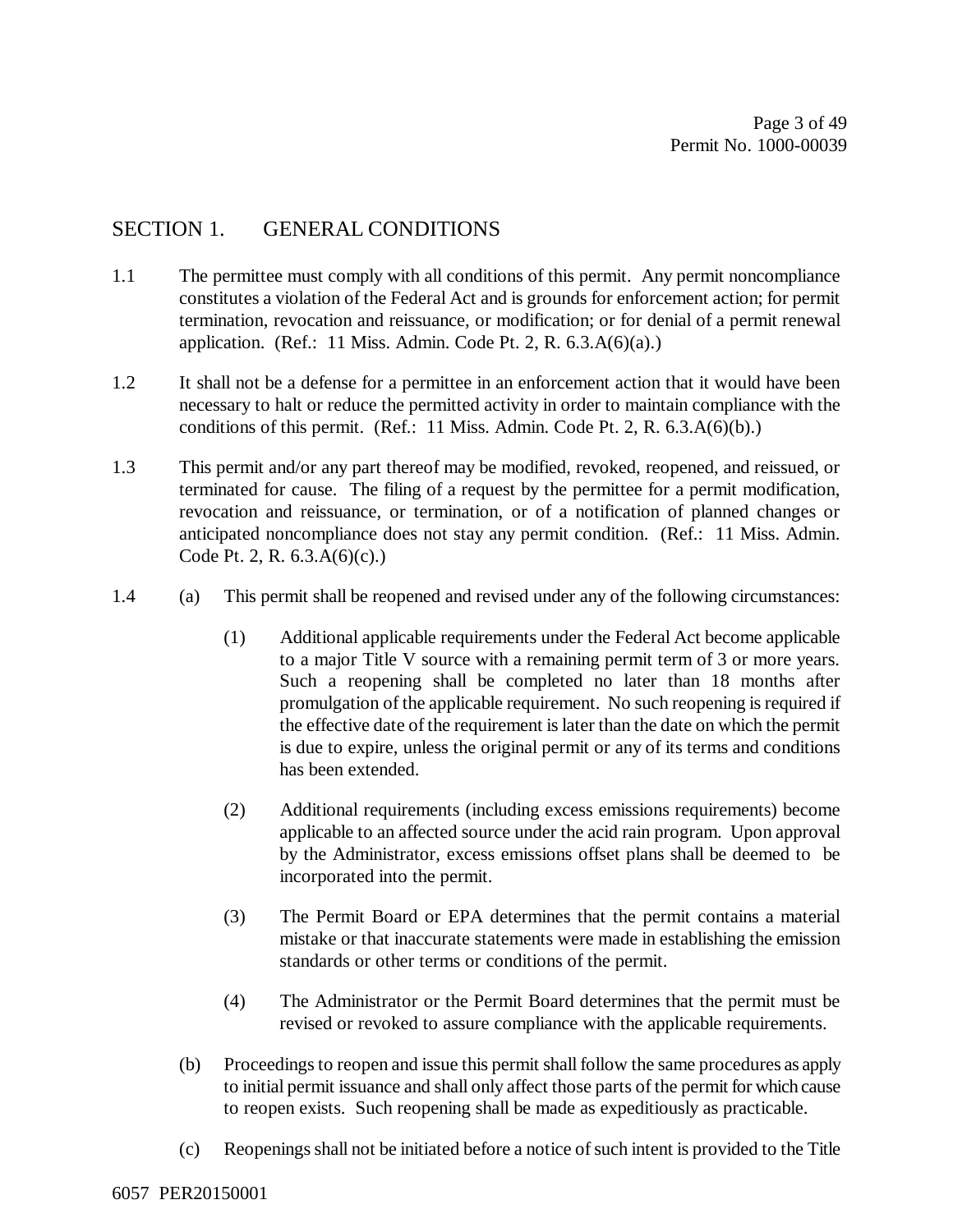V source by the DEQ at least 30 days in advance of the date that the permit is to be reopened, except that the Permit Board may provide a shorter time period in the case of an emergency.

(Ref.: 11 Miss. Admin. Code Pt. 2, R. 6.4.G)

- 1.5 The permittee shall furnish to the DEQ within a reasonable time any information the DEQ may request in writing to determine whether cause exists for modifying, revoking and reissuing, or terminating the permit or to determine compliance with the permit. Upon request, the permittee shall also furnish to the DEQ copies of records required to be kept by the permittee or, for information to be confidential, the permittee shall furnish such records to DEQ along with a claim of confidentiality. The permittee may furnish such records directly to the Administrator along with a claim of confidentiality. (Ref.: 11 Miss. Admin. Code Pt. 2, R. 6.3.A(6)(e).)
- 1.6 This permit does not convey any property rights of any sort, or any exclusive privilege. (Ref.: 11 Miss. Admin. Code Pt. 2, R. 6.3.A(6)(d).)
- 1.7 The provisions of this permit are severable. If any provision of this permit, or the application of any provision of this permit to any circumstances, is challenged or held invalid, the validity of the remaining permit provisions and/or portions thereof or their application to other persons or sets of circumstances, shall not be affected thereby. (Ref.: 11 Miss. Admin. Code Pt. 2, R. 6.3.A(5).)
- 1.8 The permittee shall pay to the DEQ an annual permit fee. The amount of fee shall be determined each year based on the provisions of regulated pollutants for fee purposes and the fee schedule specified in the Commission on Environmental Quality's order which shall be issued in accordance with the procedure outlined in Regulation 11 Miss. Admin. Code Pt. 2, Ch. 6.)
	- (a) For purposes of fee assessment and collection, the permittee shall elect for actual or allowable emissions to be used in determining the annual quantity of emissions unless the Commission determines by order that the method chosen by the applicant for calculating actual emissions fails to reasonably represent actual emissions. Actual emissions shall be calculated using emission monitoring data or direct emissions measurements for the pollutant(s); mass balance calculations such as the amounts of the pollutant(s) entering and leaving process equipment and where mass balance calculations can be supported by direct measurement of process parameters, such direct measurement data shall be supplied; published emission factors such as those relating release quantities to throughput or equipment type (e.g., air emission factors); or other approaches such as engineering calculations (e.g., estimating volatilization using published mathematical formulas) or best engineering judgments where such judgments are derived from process and/or emission data which supports the estimates of maximum actual emission. (Ref.: 11 Miss. Admin. Code Pt. 2, R.  $6.6.A(2)$ .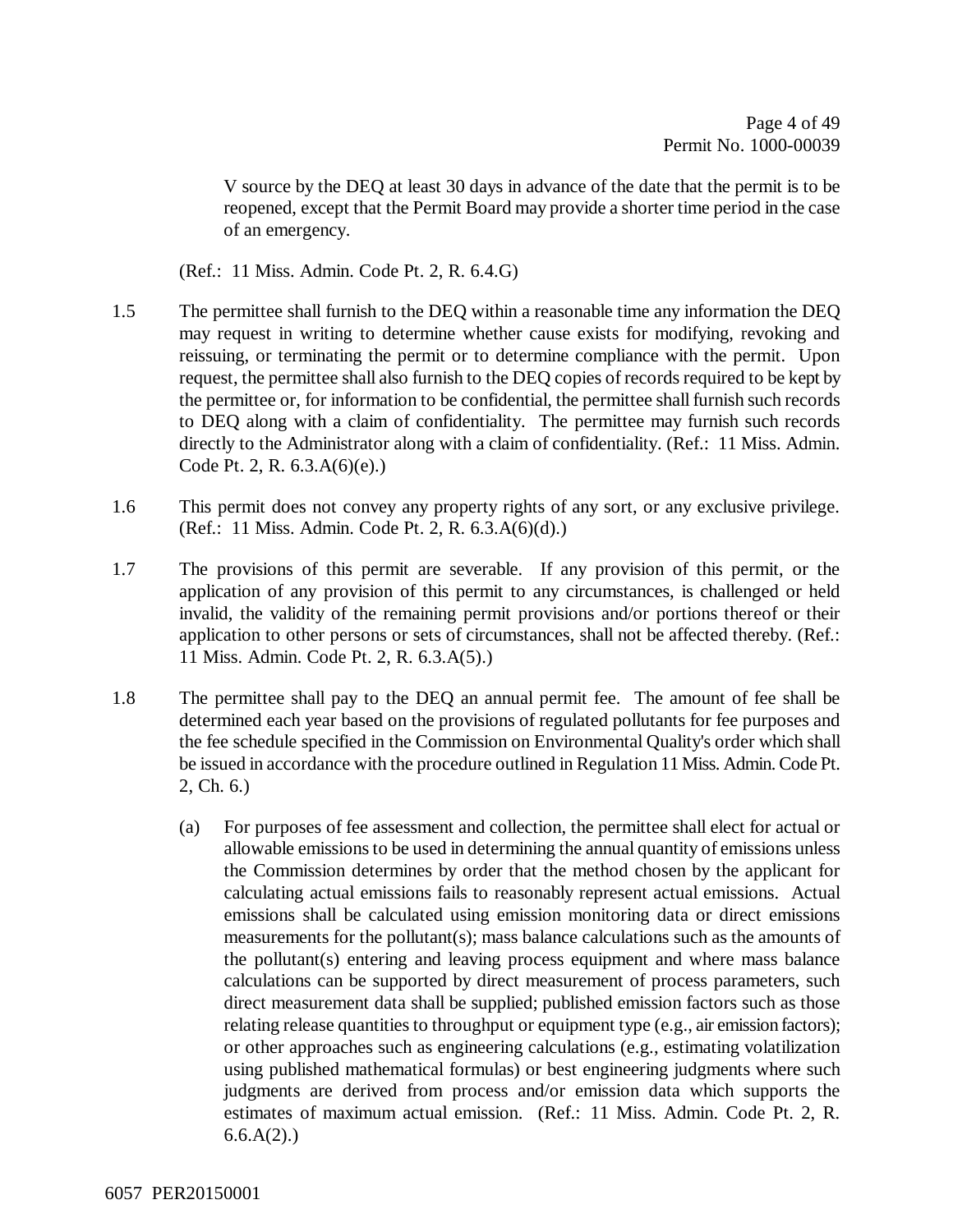- (b) If the Commission determines that there is not sufficient information available on a facility's emissions, the determination of the fee shall be based upon the permitted allowable emissions until such time as an adequate determination of actual emissions is made. Such determination may be made anytime within one year of the submittal of actual emissions data by the permittee. (Ref.: 11 Miss. Admin. Code Pt. 2, R.  $6.6(A(2))$  If at any time within the year the Commission determines that the information submitted by the permittee on actual emissions is insufficient or incorrect, the permittee will be notified of the deficiencies and the adjusted fee schedule. Past due fees from the adjusted fee schedule will be paid on the next scheduled quarterly payment time. (Ref.: 11 Miss. Admin. Code Pt. 2, R. 6.6.D(2).)
- (c) The fee shall be due September 1 of each year. By July 1 of each year the permittee shall submit an inventory of emissions for the previous year on which the fee is to be assessed. The permittee may elect a quarterly payment method of four (4) equal payments; notification of the election of quarterly payments must be made to the DEQ by the first payment date of September 1. The permittee shall be liable for penalty as prescribed by State Law for failure to pay the fee or quarterly portion thereof by the date due. (Ref.: 11 Miss. Admin. Code Pt. 2, R. 6.6.D.)
- (d) If in disagreement with the calculation or applicability of the Title V permit fee, the permittee may petition the Commission in writing for a hearing in accordance with State Law. Any disputed portion of the fee for which a hearing has been requested will not incur any penalty or interest from and after the receipt by the Commission of the hearing petition. (Ref.: 11 Miss. Admin. Code Pt. 2, R. 6.6.C.)
- 1.9 No permit revision shall be required under any approved economic incentives, marketable permits, emissions trading and other similar programs or processes for changes that are provided for in this permit. (Ref.: 11 Miss. Admin. Code Pt. 2, R. 6.3.A(8).)
- 1.10 Any document required by this permit to be submitted to the DEQ shall contain a certification by a responsible official that states that, based on information and belief formed after reasonable inquiry, the statements and information in the document are true, accurate, and complete. (Ref.: 11 Miss. Admin. Code Pt. 2, R. 6.2.E.)
- 1.11 The permittee shall allow the DEQ, or an authorized representative, upon the presentation of credentials and other documents as may be required by law, to perform the following:
	- (a) enter upon the permittee's premises where a Title V source is located or emissionsrelated activity is conducted, or where records must be kept under the conditions of this permit;
	- (b) have access to and copy, at reasonable times, any records that must be kept under the conditions of this permit;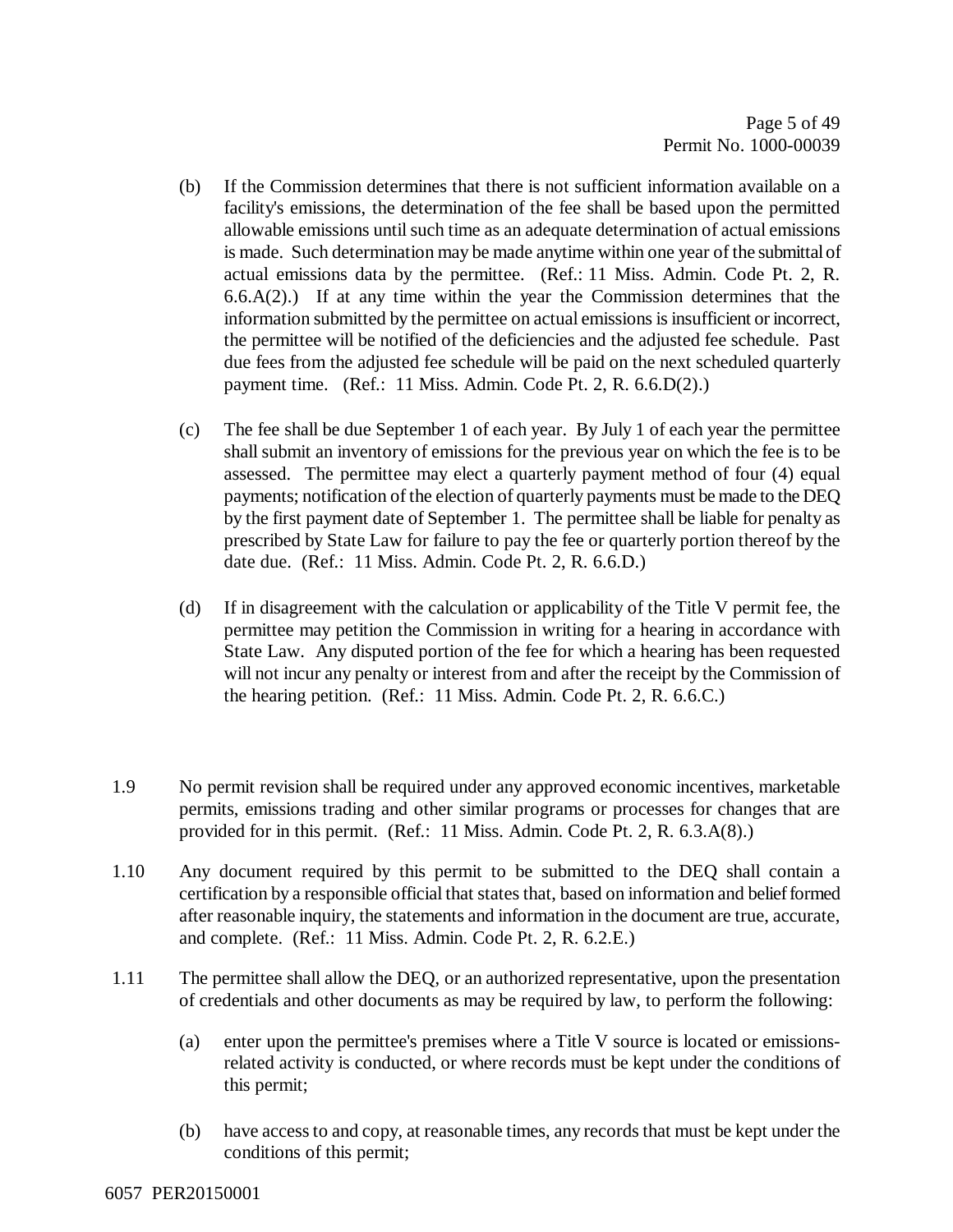- (c) inspect at reasonable times any facilities, equipment (including monitoring and air pollution control equipment), practices, or operations regulated or required under the permit; and
- (d) as authorized by the Federal Act, sample or monitor, at reasonable times, substances or parameters for the purpose of assuring compliance with the permit or applicable requirements. (Ref.: 11 Miss. Admin. Code Pt. 2, R. 6.3.C(2).)
- 1.12 Except as otherwise specified or limited herein, the permittee shall have necessary sampling ports and ease of accessibility for any new air pollution control equipment, obtained after May 8, 1970, and vented to the atmosphere. (Ref.: 11 Miss. Admin. Code Pt. 2, R.  $1.3.I(1).$
- 1.13 Except as otherwise specified or limited herein, the permittee shall provide the necessary sampling ports and ease of accessibility when deemed necessary by the Permit Board for air pollution control equipment that was in existence prior to May 8, 1970. (Ref.: 11 Miss. Admin. Code Pt. 2, R. 1.3.I(2).)
- 1.14 Compliance with the conditions of this permit shall be deemed compliance with any applicable requirements as of the date of permit issuance where such applicable requirements are included and are specifically identified in the permit or where the permit contains a determination, or summary thereof, by the Permit Board that requirements specifically identified previously are not applicable to the source. (Ref.: 11 Miss. Admin. Code Pt. 2, R.  $6.3.F(1)$ .)
- 1.15 Nothing in this permit shall alter or affect the following:
	- (a) the provisions of Section 303 of the Federal Act (emergency orders), including the authority of the Administrator under that section;
	- (b) the liability of an owner or operator of a source for any violation of applicable requirements prior to or at the time of permit issuance;
	- (c) the applicable requirements of the acid rain program, consistent with Section 408(a) of the Federal Act.
	- (d) the ability of EPA to obtain information from a source pursuant to Section 114 of the Federal Act. (Ref.: 11 Miss. Admin. Code Pt. 2, R. 6.3.F(2).)
- 1.16 The permittee shall comply with the requirement to register a Risk Management Plan if permittee's facility is required pursuant to Section 112(r) of the Act to register such a plan. (Ref.: 11 Miss. Admin. Code Pt. 2, R. 6.3.H.)
- 1.17 Expiration of this permit terminates the permittee's right to operate unless a timely and complete renewal application has been submitted. A timely application is one which is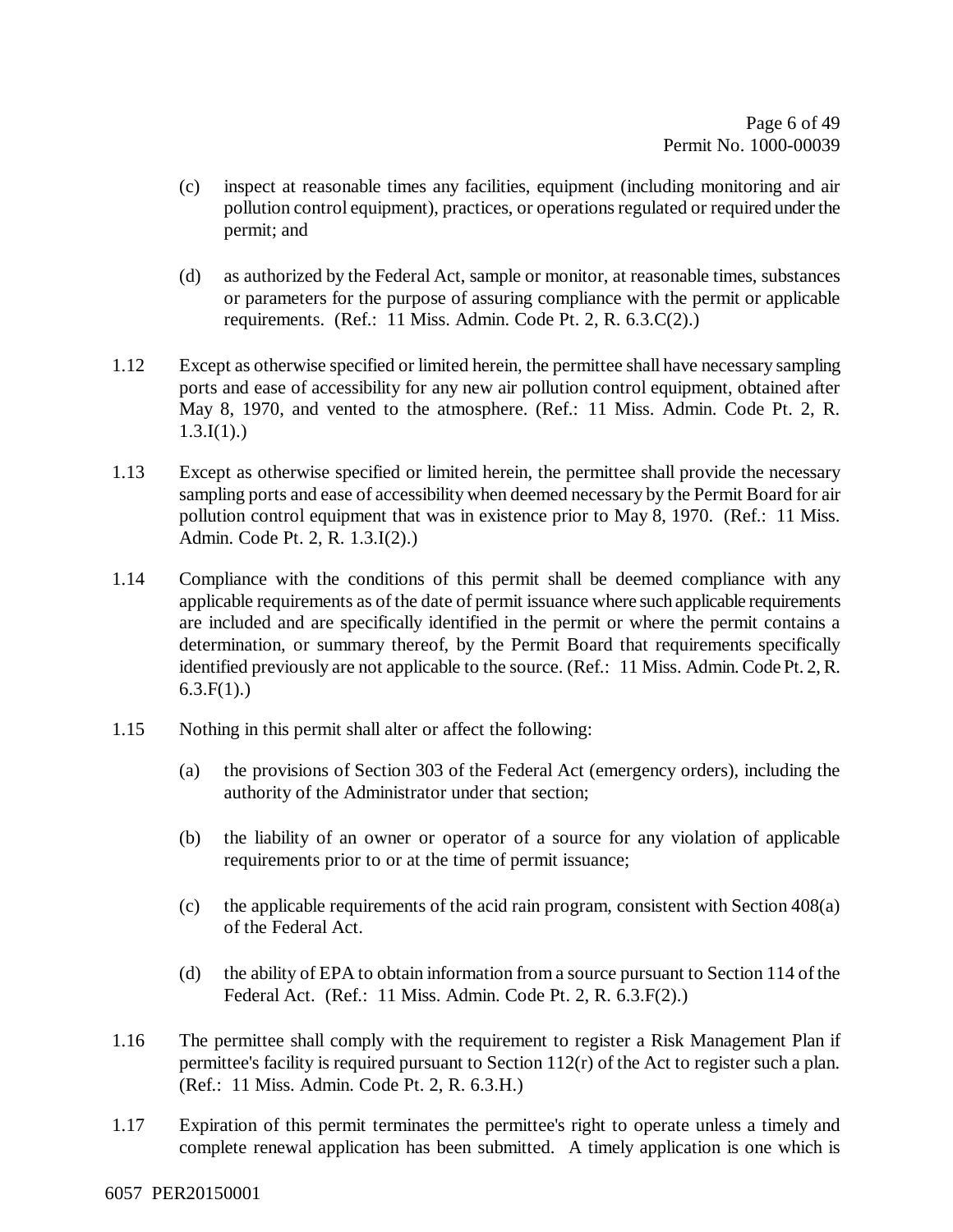submitted at least six (6) months prior to expiration of the Title V permit. If the permittee submits a timely and complete application, the failure to have a Title V permit is not a violation of regulations until the Permit Board takes final action on the permit application. This protection shall cease to apply if, subsequent to the completeness determination, the permittee fails to submit by the deadline specified in writing by the DEQ any additional information identified as being needed to process the application. (Ref.: 11 Miss. Admin. Code Pt. 2, R. 6.4.C(2)., R. 6.4.B., and R. 6.2.A(1)(c).)

- 1.18 The permittee is authorized to make changes within their facility without requiring a permit revision (ref: Section 502(b)(10) of the Act) if:
	- (a) the changes are not modifications under any provision of Title I of the Act;
	- (b) the changes do not exceed the emissions allowable under this permit;
	- (c) the permittee provides the Administrator and the Department with written notification in advance of the proposed changes (at least seven (7) days, or such other time frame as provided in other regulations for emergencies) and the notification includes:
		- (1) a brief description of the change(s),
		- (2) the date on which the change will occur,
		- (3) any change in emissions, and
		- (4) any permit term or condition that is no longer applicable as a result of the change;
	- (d) the permit shield shall not apply to any Section 502(b)(10) change. (Ref.: 11 Miss. Admin. Code Pt. 2, R. 6.4.F(1).)
- 1.19 Should the Executive Director of the Mississippi Department of Environmental Quality declare an Air Pollution Emergency Episode, the permittee will be required to operate in accordance with the permittee's previously approved Emissions Reduction Schedule or, in the absence of an approved schedule, with the appropriate requirements specified in 11 Miss. Admin. Code Pt. 2, Ch. 3., "Regulations for the Prevention of Air Pollution Emergency Episodes" for the level of emergency declared. (Ref.: 11 Miss. Admin. Code Pt. 2, Ch. 3.)
- 1.20 Except as otherwise provided herein, a modification of the facility may require a Permit to Construct in accordance with the provisions of Regulations 11 Miss. Admin. Code Pt. 2, Ch. 2., "Permit Regulations for the Construction and/or Operation of Air Emissions Equipment", and may require modification of this permit in accordance with Regulations 11 Miss. Admin. Code Pt. 2, Ch. 6., "Air Emissions Operating Permit Regulations for the Purposes of Title V of the Federal Clean Air Act". Modification is defined as "[a]ny physical change in or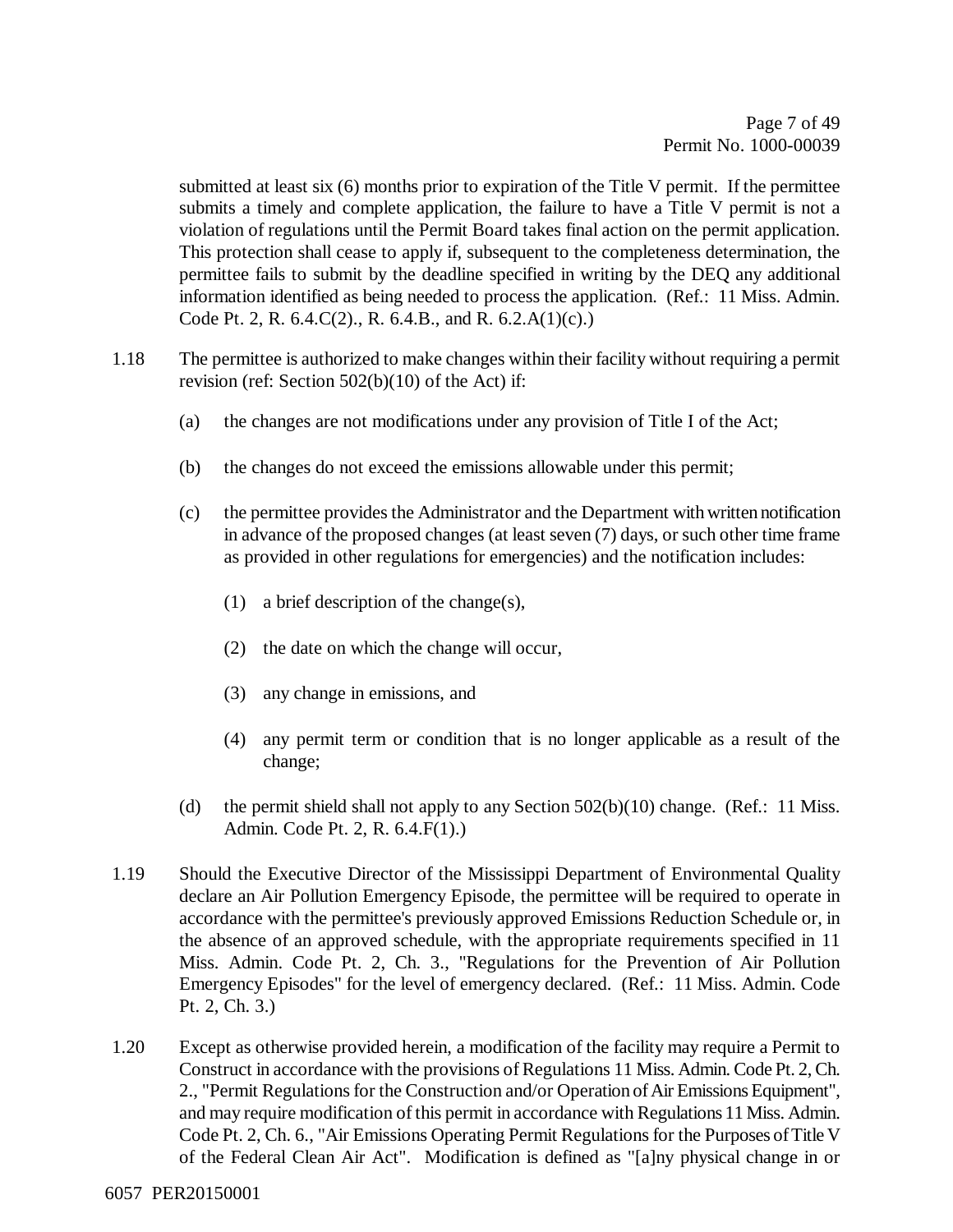change in the method of operation of a facility which increases the actual emissions or the potential uncontrolled emissions of any air pollutant subject to regulation under the Federal Act emitted into the atmosphere by that facility or which results in the emission of any air pollutant subject to regulation under the Federal Act into the atmosphere not previously emitted. A physical change or change in the method of operation shall not include:

- (a) routine maintenance, repair, and replacement;
- (b) use of an alternative fuel or raw material by reason of an order under Sections 2 (a) and (b) of the Federal Energy Supply and Environmental Coordination Act of 1974 (or any superseding legislation) or by reason of a natural gas curtailment plan pursuant to the Federal Power Act;
- (c) use of an alternative fuel by reason of an order or rule under Section 125 of the Federal Act;
- (d) use of an alternative fuel or raw material by a stationary source which:
	- (1) the source was capable of accommodating before January 6, 1975, unless such change would be prohibited under any federally enforceable permit condition which was established after January 6, 1975, pursuant to 40 CFR 52.21 or under regulations approved pursuant to 40 CFR 51.166; or
	- (2) the source is approved to use under any permit issued under 40 CFR 52.21 or under regulations approved pursuant to 40 CFR 51.166;
- (e) an increase in the hours of operation or in the production rate unless such change would be prohibited under any federally enforceable permit condition which was established after January 6, 1975, pursuant to 40 CFR 52.21 or under regulations approved pursuant to 40 CFR Subpart I or 40 CFR 51.166; or
- (f) any change in ownership of the stationary source."
- 1.21 Any change in ownership or operational control must be approved by the Permit Board. (Ref.: 11 Miss. Admin. Code Pt. 2, R. 6.4.D(4).)
- 1.22 This permit is a Federally approved operating permit under Title V of the Federal Clean Air Act as amended in 1990. All terms and conditions, including any designed to limit the source's potential to emit, are enforceable by the Administrator and citizens under the Federal Act as well as the Commission. (Ref.: 11 Miss. Admin. Code Pt. 2, R. 6.3.B(1).)
- 1.23 Except as otherwise specified or limited herein, the open burning of residential, commercial, institutional, or industrial solid waste, is prohibited. This prohibition does not apply to infrequent burning of agricultural wastes in the field, silvicultural wastes for forest management purposes, land-clearing debris, debris from emergency clean-up operations, and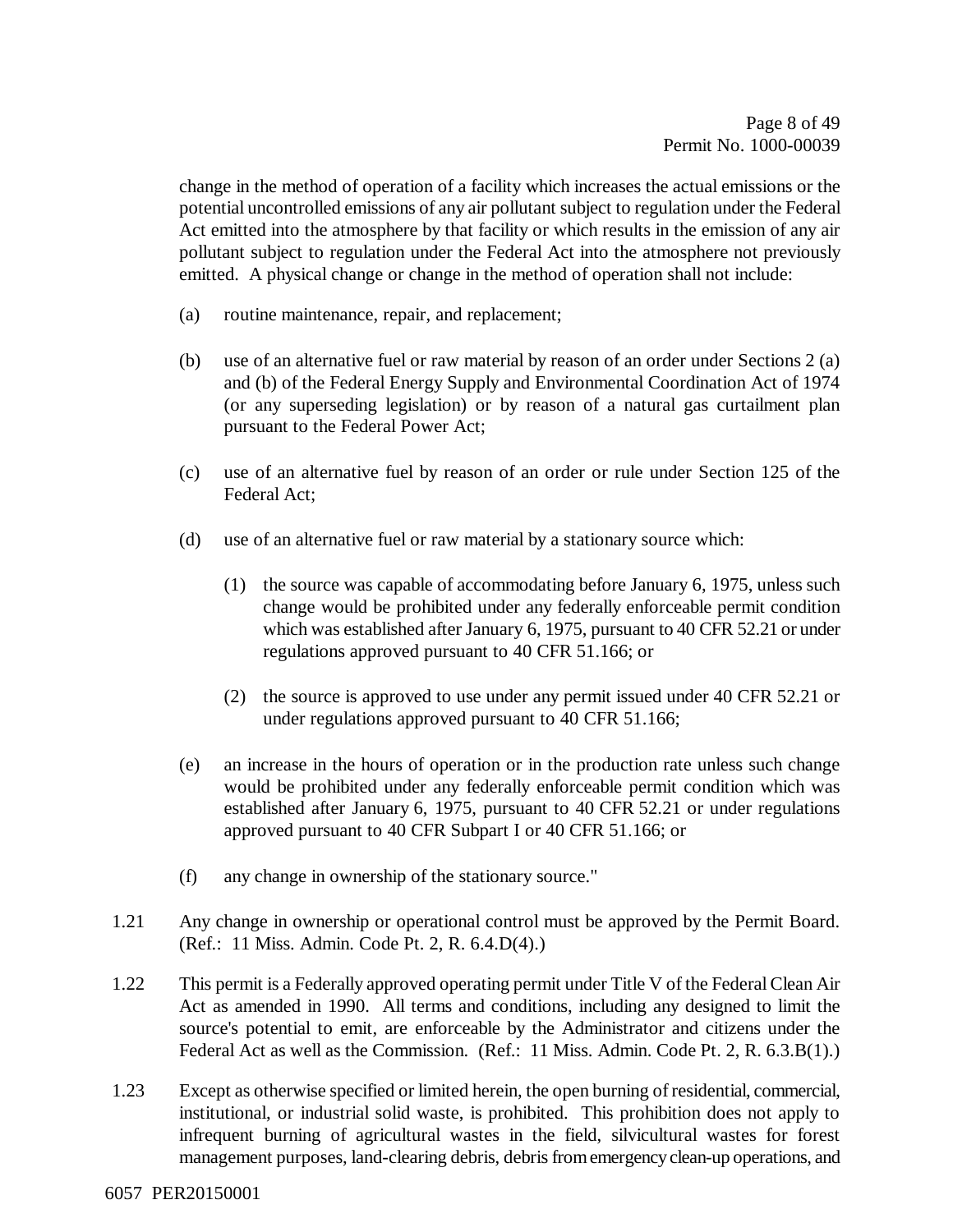ordnance. Open burning of land-clearing debris must not use starter or auxiliary fuels which cause excessive smoke (rubber tires, plastics, etc.); must not be performed if prohibited by local ordinances; must not cause a traffic hazard; must not take place where there is a High Fire Danger Alert declared by the Mississippi Forestry Commission or Emergency Air Pollution Episode Alert imposed by the Executive Director and must meet the following buffer zones.

- (a) Open burning without a forced-draft air system must not occur within 500 yards of an occupied dwelling.
- (b) Open burning utilizing a forced-draft air system on all fires to improve the combustion rate and reduce smoke may be done within 500 yards of but not within 50 yards of an occupied dwelling.
- (c) Burning must not occur within 500 yards of commercial airport property, private air fields, or marked off-runway aircraft approach corridors unless written approval to conduct burning is secured from the proper airport authority, owner or operator. (Ref.: 11 Miss. Admin. Code Pt. 2, R. 1.3.G.)
- 1.24 Except as otherwise specified herein, the permittee shall be subject to the following provision with respect to emergencies.
	- (a) Except as otherwise specified herein, an "emergency" means any situation arising from sudden and reasonably unforeseeable events beyond the control of the source, including acts of God, which situation requires immediate corrective action to restore normal operation, and that causes the source to exceed a technology-based emission limitation under the permit, due to unavoidable increases in emissions attributable to the emergency. An emergency shall not include noncompliance to the extent caused by improperly designed equipment, lack of preventative maintenance, careless or improper operation, or operator error.
	- (b) An emergency constitutes an affirmative defense to an action brought for noncompliance with such technology-based emission limitations if the conditions specified in (c) following are met.
	- (c) The affirmative defense of emergency shall be demonstrated through properly signed contemporaneous operating logs, or other relevant evidence that include information as follows:
		- (1) an emergency occurred and that the permittee can identify the cause(s) of the emergency;
		- (2) the permitted facility was at the time being properly operated;
		- (3) during the period of the emergency the permittee took all reasonable steps to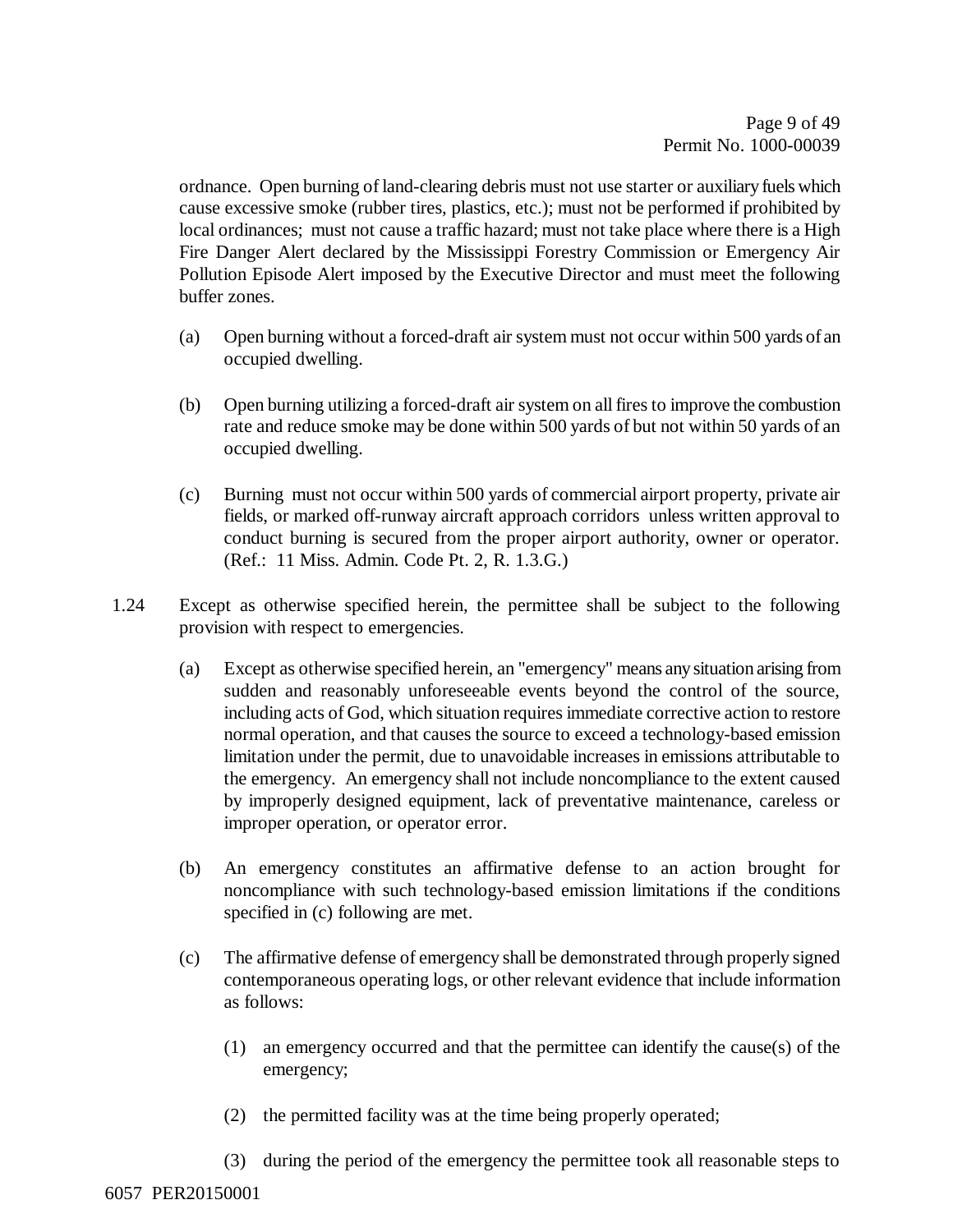minimize levels of emissions that exceeded the emission standards, or other requirements in the permit; and

- (4) the permittee submitted notice of the emergency to the DEQ within 2 working days of the time when emission limitations were exceeded due to the emergency. This notice must contain a description of the emergency, any steps taken to mitigate emissions, and corrective actions taken.
- (d) In any enforcement proceeding, the permittee seeking to establish the occurrence of an emergency has the burden of proof.
- (e) This provision is in addition to any emergency or upset provision contained in any applicable requirement specified elsewhere herein. (Ref.: 11 Miss. Admin. Code Pt. 2, R. 6.3.G.)
- 1.25 Except as otherwise specified herein, the permittee shall be subject to the following provisions with respect to upsets, startups, shutdowns and maintenance.
	- (a) Upsets (as defined by 11 Miss. Admin. Code Pt. 2, R. 1.2.KK.)
		- (1) The occurrence of an upset constitutes an affirmative defense to an enforcement action brought for noncompliance with emission standards or other requirements of Applicable Rules and Regulations or any applicable permit if the permittee demonstrates through properly signed contemporaneous operating logs, or other relevant evidence that include information as follows:
			- (i) an upset occurred and that the permittee can identify the cause(s) of the upset;
			- (ii) the source was at the time being properly operated;
			- (iii) during the upset the permittee took all reasonable steps to minimize levels of emissions that exceeded the emission standards, or other requirements of Applicable Rules and Regulations or any applicable permit;
			- (iv) the permittee submitted notice of the upset to the DEQ within 5 working days of the time the upset began; and
			- (v) the notice of the upset shall contain a description of the upset, any steps taken to mitigate emissions, and corrective actions taken.
		- (2) In any enforcement proceeding, the permittee seeking to establish the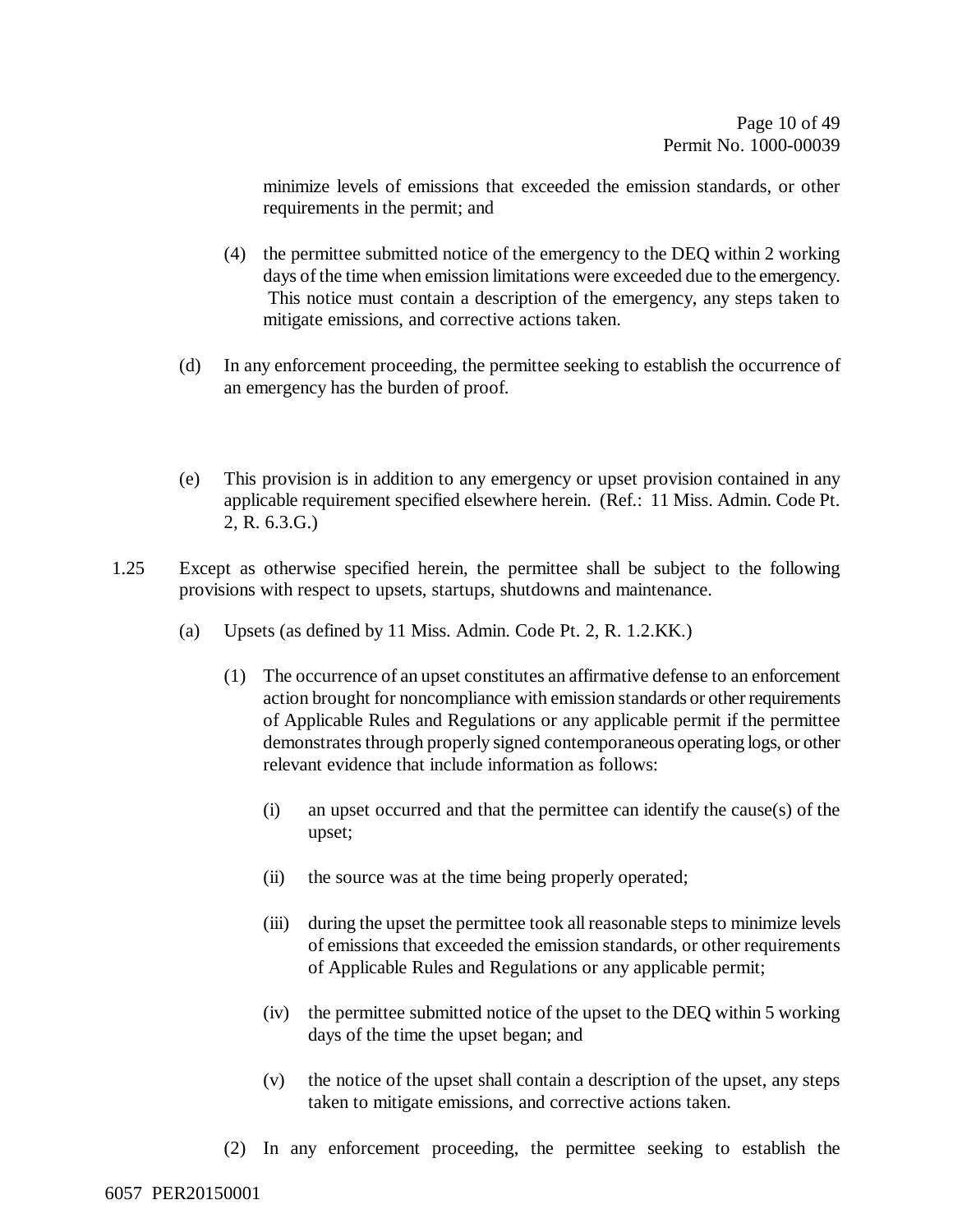occurrence of an upset has the burden of proof.

- (3) This provision is in addition to any upset provision contained in any applicable requirement.
- (b) Startups and Shutdowns (as defined by 11 Miss. Admin. Code Pt. 2, R. 1.2.HH. & R. 1.2.CC.)
	- (1) Startups and shutdowns are part of normal source operation. Emissions limitations applicable to normal operation apply during startups and shutdowns except as follows:
		- (i) when sudden, unavoidable breakdowns occur during a startup or shutdown, the event may be classified as an upset subject to the requirements above;
		- (ii) when a startup or shutdown is infrequent, the duration of excess emissions is brief in each event, and the design of the source is such that the period of excess emissions cannot be avoided without causing damage to equipment or persons; or
		- (iii) when the emissions standards applicable during a startup or shutdown are defined by other requirements of Applicable Rules and Regulations or any applicable permit.
	- (2) In any enforcement proceeding, the permittee seeking to establish the applicability of any exception during a startup or shutdown has the burden of proof.
	- (3) In the event this startup and shutdown provision conflicts with another applicable requirement, the more stringent requirement shall apply.
- (c) Maintenance.
	- (1) Maintenance should be performed during planned shutdown or repair of process equipment such that excess emissions are avoided. Unavoidable maintenance that results in brief periods of excess emissions and that is necessary to prevent or minimize emergency conditions or equipment malfunctions constitutes an affirmative defense to an enforcement action brought for noncompliance with emission standards, or other regulatory requirements if the permittee can demonstrate the following:
		- (i) the permittee can identify the need for the maintenance;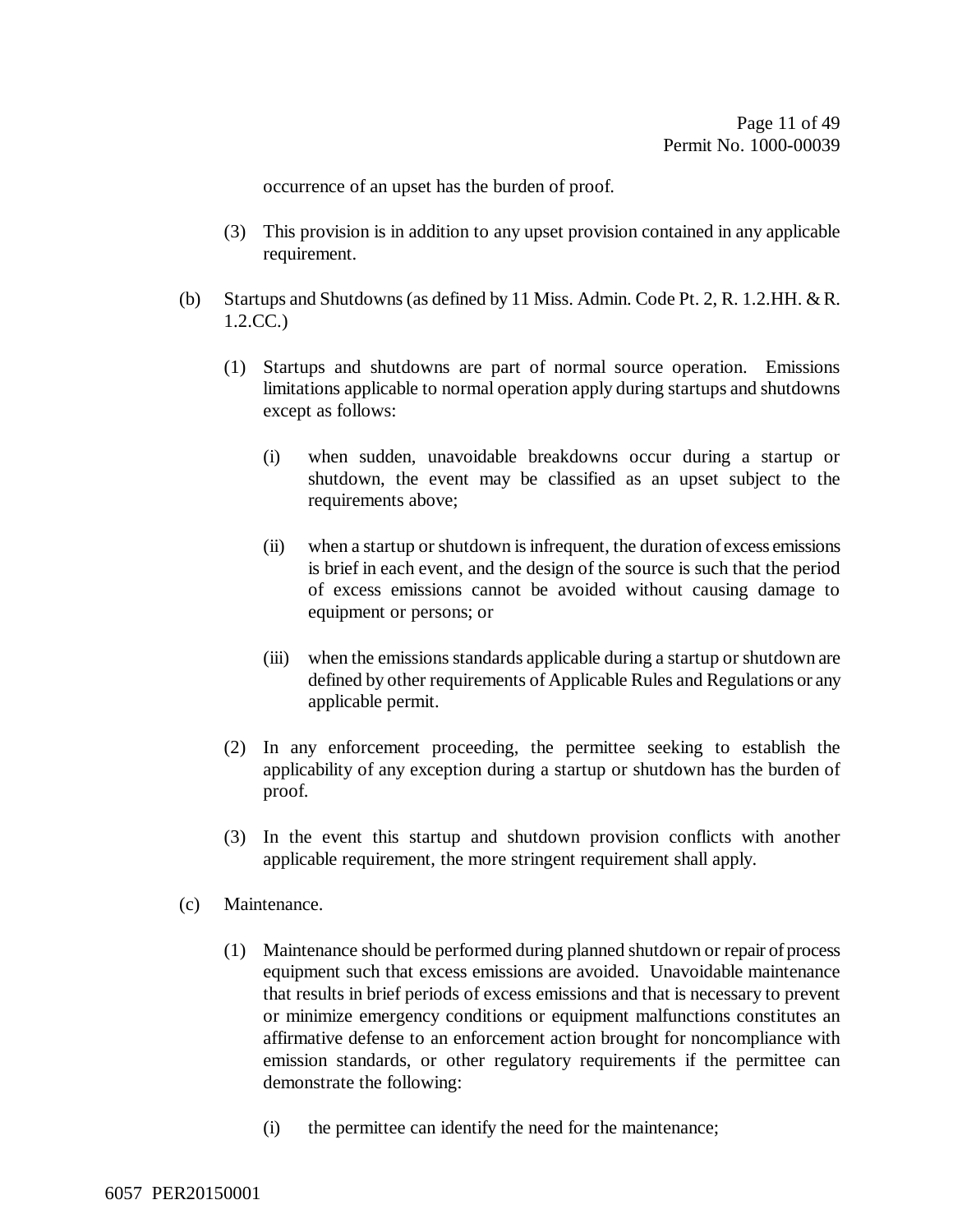- (ii) the source was at the time being properly operated;
- (iii) during the maintenance the permittee took all reasonable steps to minimize levels of emissions that exceeded the emission standards, or other requirements of Applicable Rules and Regulations or any applicable permit;
- (iv) the permittee submitted notice of the maintenance to the DEQ within 5 working days of the time the maintenance began or such other times as allowed by DEQ; and
- (v) the notice shall contain a description of the maintenance, any steps taken to mitigate emissions, and corrective actions taken.
- (2) In any enforcement proceeding, the permittee seeking to establish the applicability of this section has the burden of proof.
- (3) In the event this maintenance provision conflicts with another applicable requirement, the more stringent requirement shall apply. (Ref.: 11 Miss. Admin. Code Pt. 2, R. 1.10.)
- 1.26 The permittee shall comply with all applicable standards for demolition and renovation activities pursuant to the requirements of 40 CFR Part 61, Subpart M, as adopted by reference in Regulation 11 Miss Admin. Code Pt. 2, R. 1.8. The permittee shall not be required to obtain a modification of this permit in order to perform the referenced activities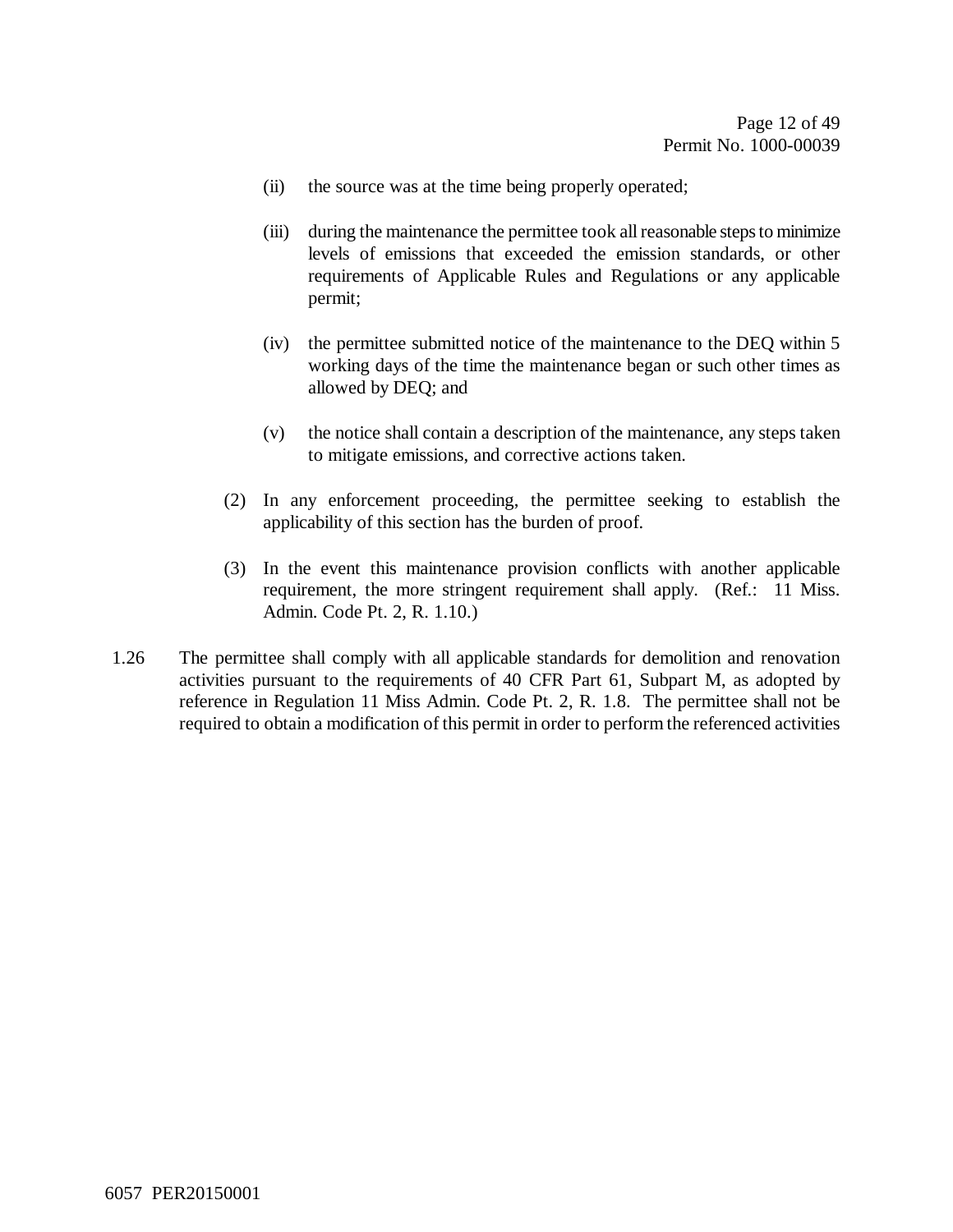## SECTION 2. EMISSION POINTS & POLLUTION CONTROL DEVICES

| <b>Emission Point</b><br>ID | Equipment ID           | Description                                                                                                                                                                                                                                                           |  |  |  |  |
|-----------------------------|------------------------|-----------------------------------------------------------------------------------------------------------------------------------------------------------------------------------------------------------------------------------------------------------------------|--|--|--|--|
|                             | FUEL BURNING EQUIPMENT |                                                                                                                                                                                                                                                                       |  |  |  |  |
| $AA-001$                    | Y71-01-HF-04           | 68 MMBTU/hr Heat Transfer Medium (HTM) Heater equipped with Low NOx burners<br>and Flue Gas Recirculation (FGR). Each unit burns as fuel natural gas and process vent<br>streams from the Esterfication (Lines H1, H2, and L1) Process.                               |  |  |  |  |
| AA-002                      | Y71-02-HF-04           | 68 MMBTU/hr Heat Transfer Medium (HTM) Heater equipped with Low NOx burners<br>and Flue Gas Recirculation (FGR). Each unit burns as fuel natural gas and process vent<br>streams from the Esterfication (Lines H1, H2, and L1) Process.                               |  |  |  |  |
| $AA-003$                    | Y71-03-HF-04           | 68 MMBTU/hr Heat Transfer Medium (HTM) Heater equipped with Low NOx burners<br>and Flue Gas Recirculation (FGR). Each unit burns as fuel natural gas and process vent<br>streams from the Esterification (Lines H1, H2, and L1) Process.                              |  |  |  |  |
| AA-004                      | U21-01-BR-02           | 100 MMBTU/hr Boiler equipped with Low NOx burners and Flue Gas Recirculation<br>(FGR). Each unit burns as fuel natural gas and process vent streams from the<br>Esterification (Lines H1, H2, and L1) Process. Subject to Major Source Boiler MACT,<br>Subpart DDDDD. |  |  |  |  |
| $AA-005$                    | U21-02-BR-02           | 27 MMBTU/hr Boiler equipped with Low NOx burners and Flue Gas Recirculation<br>(FGR). Each unit burns as fuel natural gas and process vent streams from the<br>Esterification (Lines H1, H2, and L1) Process. Subject to Major Source Boiler MACT,<br>Subpart DDDDD.  |  |  |  |  |
| $AA-006$                    | $U21-03-BR-02$         | 100 MMBTU/hr Boiler equipped with Low NOx burners and Flue Gas Recirculation<br>(FGR). Each unit burns as fuel natural gas and process vent streams from the<br>Esterification (Lines H1, H2, and L1) Process. Subject to Major Source Boiler MACT,<br>Subpart DDDDD. |  |  |  |  |
| AA-007                      | Y12-00-PU-02           | 305 hp Diesel-fired Firewater Pump. Installed in 1997. Subject to Subpart ZZZZ                                                                                                                                                                                        |  |  |  |  |
| $AA-009$                    | K92-00-GG-02           | 500 kW Diesel-fired Emergency Generator. Installed in 1997. Subject to Subpart ZZZZ                                                                                                                                                                                   |  |  |  |  |
| AA-010                      | F92-00-GG-02           | 500 kW Diesel-fired Emergency Generator. Installed in 1997. Subject to Subpart ZZZZ                                                                                                                                                                                   |  |  |  |  |
| $AA-011$                    | $DO-1$                 | 0.5 MMBTU/hr Natural Gas-fired Drying Oven for Pack Cleaning Process                                                                                                                                                                                                  |  |  |  |  |
| AA-012                      | $CO-1$                 | 0.66 MMBTU/hr Natural Gas-fired Heat Cleaning Oven #1 for Pack Cleaning Process                                                                                                                                                                                       |  |  |  |  |
| AA-013                      | $CO-2$                 | 0.66 MMBTU/hr Natural Gas-fired Heat Cleaning Oven #2 for Pack Cleaning Process                                                                                                                                                                                       |  |  |  |  |
| AA-021                      | C92-00-GG-04           | 135 kW Diesel-fired Emergency Generator. Installed in 1997. Subpart to Subpart ZZZZ.                                                                                                                                                                                  |  |  |  |  |
|                             |                        | LINE 1 ESTERIFICATION (H1) Emissions are routed to the Boilers or Heaters for 99.5% destruction.                                                                                                                                                                      |  |  |  |  |
| AB-001                      | H21-01-TW-23           | Process Column H1                                                                                                                                                                                                                                                     |  |  |  |  |
|                             | H21-01-RR-18           | Primary Esterifier H1                                                                                                                                                                                                                                                 |  |  |  |  |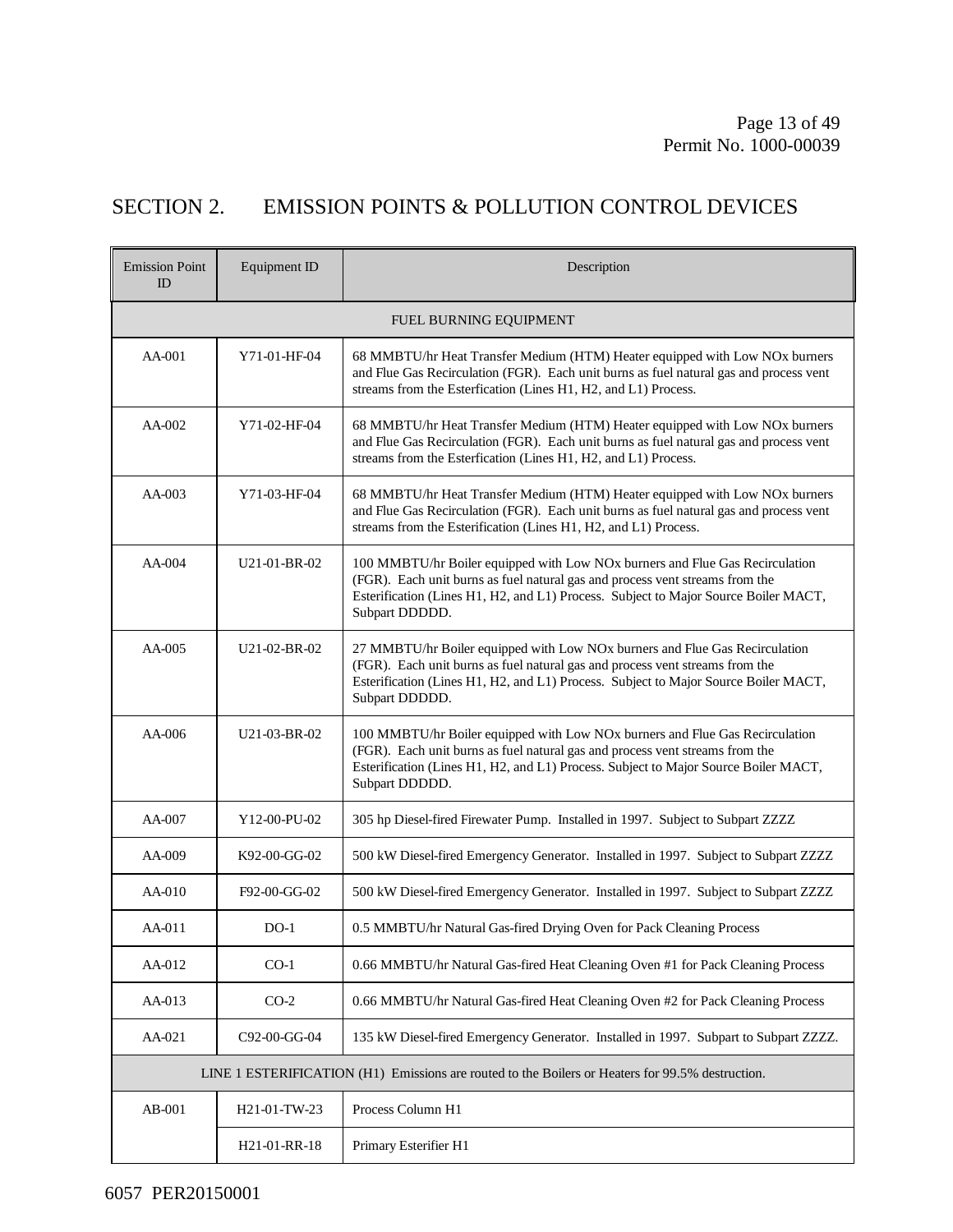#### Page 14 of 49 Permit No. 1000-00039

| <b>Emission Point</b><br>ID | Equipment ID                                                | Description                                                                                                                                   |  |  |  |
|-----------------------------|-------------------------------------------------------------|-----------------------------------------------------------------------------------------------------------------------------------------------|--|--|--|
|                             | H <sub>21</sub> -01-RR-21                                   | Secondary Esterifier H1                                                                                                                       |  |  |  |
|                             | LO11-01-HX-02                                               | Low Polymerization Spray Condenser H1 (PP1 Scraper Condenser)                                                                                 |  |  |  |
|                             | L11-01-PK-51                                                | 3-State EG Intercondenser H1                                                                                                                  |  |  |  |
| $AB-001$ (cont.)            | L <sub>11</sub> -01-RR-01                                   | LP Vacuum Pump Vent H1                                                                                                                        |  |  |  |
|                             | L11-01-HX-16                                                | Intermediate Polymerization (IP) Spray Condenser H1 (PP2 Scraper Condenser)                                                                   |  |  |  |
|                             | L <sub>11</sub> -01-HX-33                                   | High Polymerization (HP) Spray Condenser H1 (DRR Scraper Condenser)                                                                           |  |  |  |
|                             | L11-01-RR-11                                                | IP Vacuum Pump Vent H1                                                                                                                        |  |  |  |
|                             | L11-01-RR-31                                                | HP Vacuum Pump Vent H1                                                                                                                        |  |  |  |
|                             |                                                             | LINE 1 SOLID STATE POLYMERIZATION (SSP) (P1)                                                                                                  |  |  |  |
| $AB-002$                    | F22-01-SL-10<br>$(A-F)$                                     | Six (6) SSP Pre-Storage Bins for Line H1/P1. Storage of amorphous chip product.<br>Emissions are vented to a single baghouse (F-22-01-BH-13)  |  |  |  |
| AB-003                      | F22-01-SL-17 and<br>20                                      | SSP Intermediate Chip and Waste Chip Storage Line P1. Emissions are vented to a single<br>baghouse (F22-01-BH-24)                             |  |  |  |
| $AB-004$                    | $F-41-01-SL-25$ (A-<br>E), 35 (A-E), 45<br>$(A-D)$ , and 50 | Fifteen (15) SSP Storage Bins for Line P1 and P3. Emission are vented to a single<br>baghouse (F41-01-BH-27)                                  |  |  |  |
| AB-005                      | P41-01-DD-06                                                | Line H1 SSP Elutriator with an inherent cyclone (P41-01-CX-04) for chip size segregation<br>and removal of PET fines from the product stream. |  |  |  |
| $AB-006$                    | P <sub>43</sub> -01-SC-01                                   | Pre-Crystallizer Feed Silo H1 that feeds chips into the Crystallization Process. Emissions<br>are controlled by a baghouse (P41-01-BH-09).    |  |  |  |
| $AB-007$                    | P43-01-CZ-11                                                | Pre-Crystallizer H1 with an inherent baghouse used to remove PET fines from air that<br>recirculates through the crystallization process.     |  |  |  |
|                             | P43-01-CZ-38                                                | Crystallizer H1 with an inherent baghouse used to remove PET fines from air that<br>recirculates through the crystallization process.         |  |  |  |
| AB-008                      | P44-01-HX-60                                                | Product Cooler H1 equipped with a cyclone for SSP cooling of polymerized chips from<br>pre-heater.                                            |  |  |  |
| AB-009                      | P44-01-HO-01                                                | Pre-heater Feed Hopper H1 equipped with a baghouse.                                                                                           |  |  |  |
| $AB-010$                    | F33-00-VR-03                                                | SSP Railcar unloading of supplementary polyethylene terephthalate (PET) bottle resin<br>chips H1.                                             |  |  |  |
| AB-011                      | L12-01-SL-12                                                | Chip Receiving Hopper H1                                                                                                                      |  |  |  |
|                             |                                                             | LINE II ESTERIFICATION (H2) Emissions are routed to the Boiler or Heaters for 99.5% destruction                                               |  |  |  |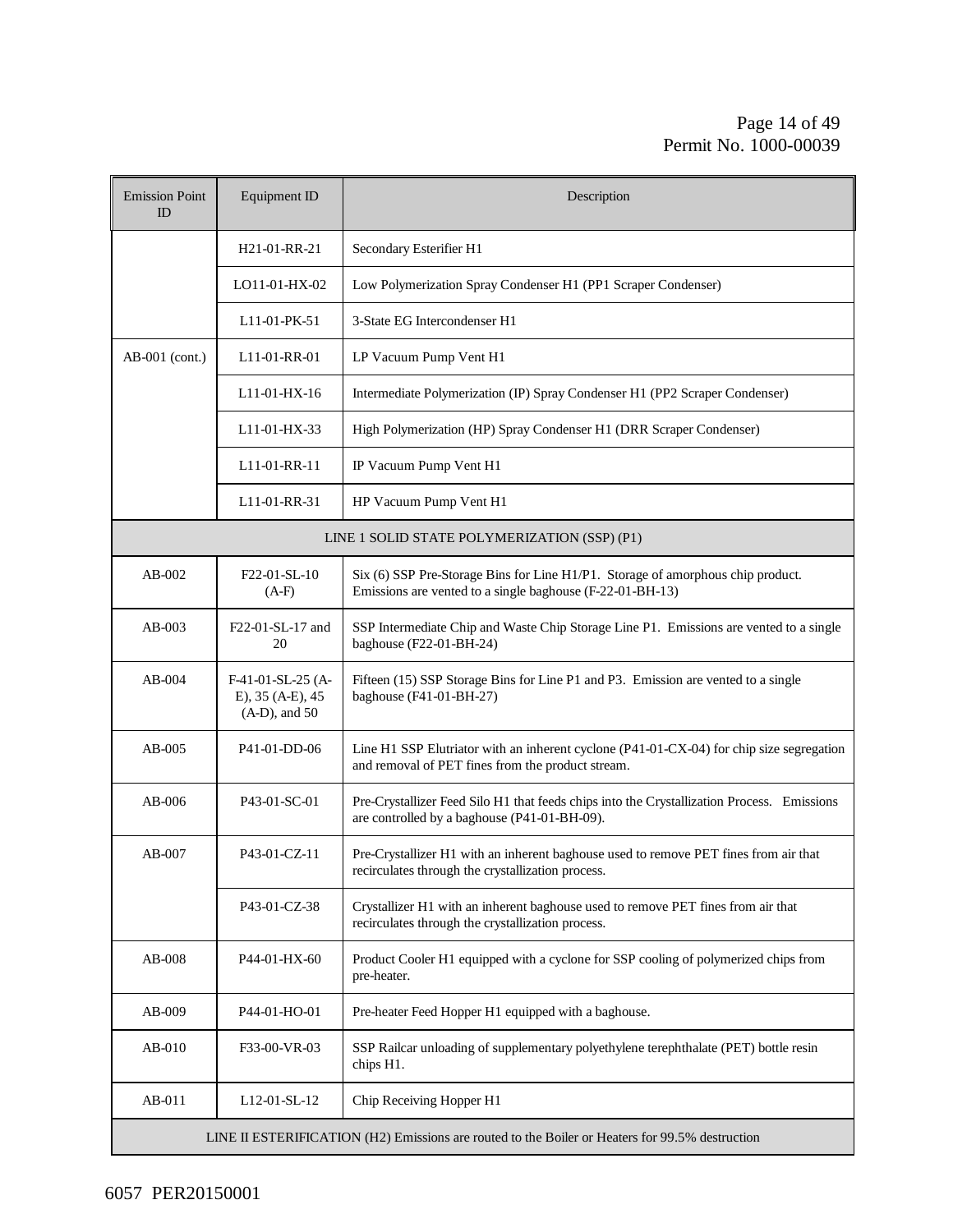#### Page 15 of 49 Permit No. 1000-00039

| <b>Emission Point</b><br>$_{\rm ID}$ | Equipment ID                                                  | Description                                                                                                                                                                            |
|--------------------------------------|---------------------------------------------------------------|----------------------------------------------------------------------------------------------------------------------------------------------------------------------------------------|
| $AC-001$                             | H21-02-TW-23                                                  | Process Column H <sub>2</sub>                                                                                                                                                          |
|                                      | H <sub>21</sub> -02-RR-18                                     | Primary Esterifier H2                                                                                                                                                                  |
| $AC-001$ (cont.)                     | H <sub>21</sub> -02-RR-21                                     | Secondary Esterifier H2                                                                                                                                                                |
|                                      | L11-02-HX-02                                                  | Low Polymerization Spray Condenser H2 (PP1 Scraper Condenser)                                                                                                                          |
|                                      | L11-02-PK-51                                                  | 3-Stage EG Intercondenser H2                                                                                                                                                           |
|                                      | L <sub>11</sub> -02-RR-01                                     | LP Vacuum Pump Bent H2                                                                                                                                                                 |
|                                      | L11-01-HX-16                                                  | Intermediate Polymerization Spray Condenser H2 (PP2 Scraper Condenser)                                                                                                                 |
|                                      | L11-01-HX-33                                                  | High Polymerization Spray Condenser H2 (DRR Scraper Condenser)                                                                                                                         |
|                                      | L11-02-RR-11                                                  | IP Vacuum Pump Vent H2                                                                                                                                                                 |
|                                      | L <sub>11</sub> -02-RR-31                                     | HP Vacuum Pump Vent H2                                                                                                                                                                 |
|                                      |                                                               | LINE II SOLID STATE POLYMERIZATION (P2)                                                                                                                                                |
| $AC-002$                             | F22-02-SL-10 (A-<br>F)                                        | Six (6) SSP Pre-Storage Bins for Line H2/P2 storage of amorphous chip product.<br>Emissions are vented to a single baghouse (F22-02-BH-13)                                             |
| $AC-003$                             | F22-02-SL-17 and<br>20                                        | Intermediate Chip and Waste Chip Storage for Line P2. Emissions are vented to a single<br>baghouse (F22-01-BH-24)                                                                      |
| $AC-004$                             | F41-02-SL-25(A-<br>E), $35(A-E)$ , $45(A-E)$<br>$D$ ), and 50 | Fifteen (15) SSP Storage Bins for Line P2. Emissions are vented to a single baghouse<br>$(F41-02-BH-27)$                                                                               |
| $AC-005$                             | P41-02-DD-06                                                  | Line H2 SSP Elutriator equipped with a baghouse (F41-02-BH-09)                                                                                                                         |
| $AC-006$                             | P43-02-SC-01                                                  | Pre-Crystallizer Feed Silo H2 that feeds chips into the Crystallization Process. Emissions<br>are controlled by a particulate filter (P43-02-FL-134) to control particulate emissions. |
| $AC-007$                             | P43-02-CZ-11                                                  | Pre-crystallizer H2 with an inherent baghouse used to remove PET fines from air that<br>recirculates through the crystallization process.                                              |
|                                      | P43-02-CZ-38                                                  | Crystallizer H2 with an inherent baghouse used to remove PET fines from air that<br>recirculates through the crystallization process.                                                  |
| $AC-008$                             | P44-02-HX-60                                                  | Product Cooler H2 equipped with a cylone for SSP cooling of polymerized chips from pre-<br>heater.                                                                                     |
| $AC-009$                             | P44-02-HO-01                                                  | Pre-Heater Feed Hopper H2 equipped with a baghouse                                                                                                                                     |
| $AC-010$                             |                                                               | SSP Railcar unloading of supplementary polyethylene terephthalate (PET) bottle resin<br>chips H <sub>2</sub> .                                                                         |
| $AC-011$                             | L-12-02-SL-12                                                 | Chip Receiving Hopper H2                                                                                                                                                               |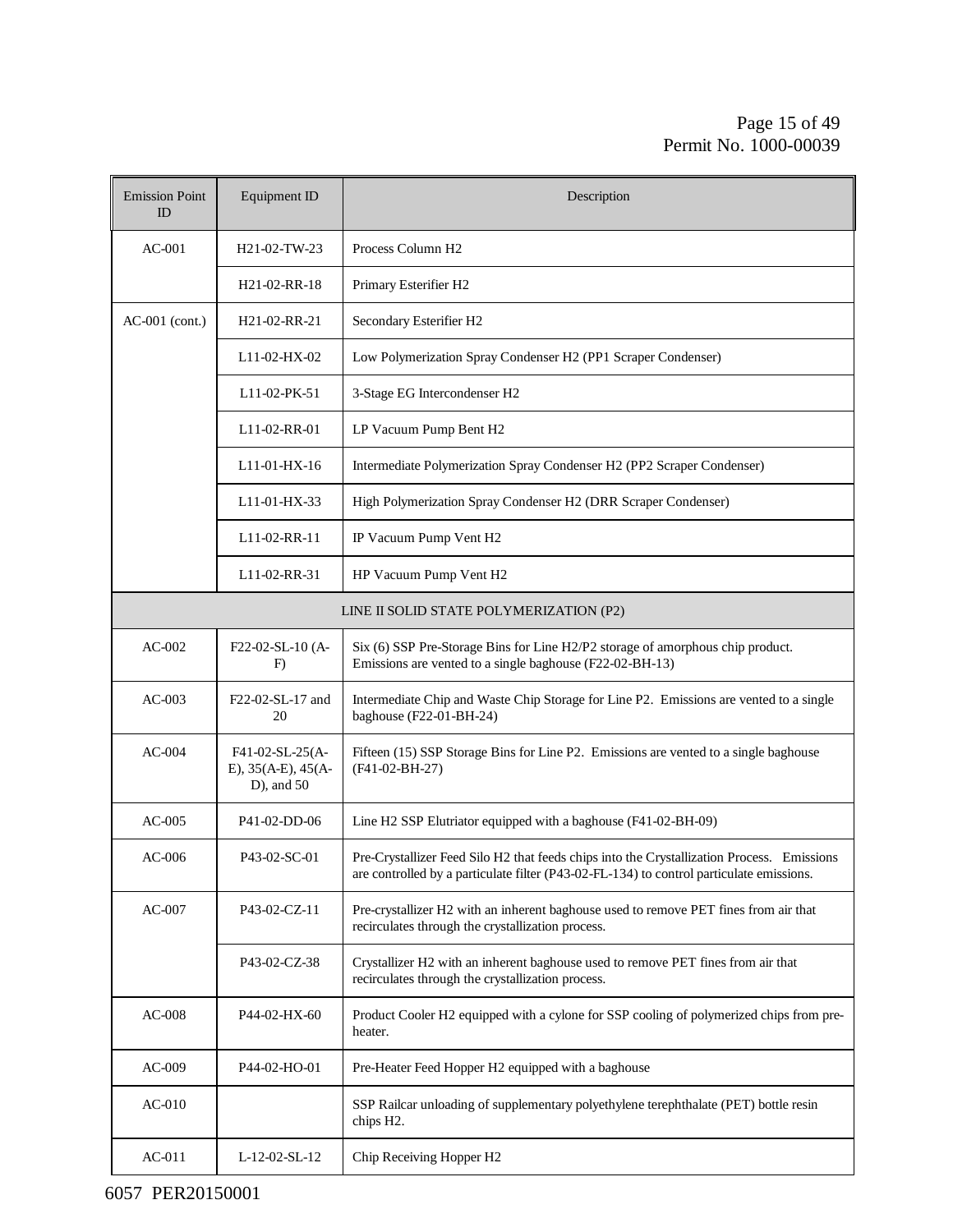#### Page 16 of 49 Permit No. 1000-00039

| <b>Emission Point</b><br>ID | Equipment ID                                                                                   | Description                                                                                                                                                                                                           |  |  |  |
|-----------------------------|------------------------------------------------------------------------------------------------|-----------------------------------------------------------------------------------------------------------------------------------------------------------------------------------------------------------------------|--|--|--|
|                             | LINE III ESTIFICATION (L2) Emissions are routed to the Boiler or Heaters for 99.5% destruction |                                                                                                                                                                                                                       |  |  |  |
| $AD-001$                    | L21-01-TW-23                                                                                   | Process Column L1                                                                                                                                                                                                     |  |  |  |
|                             | L21-01-RR-18                                                                                   | Primary Esterifier L1                                                                                                                                                                                                 |  |  |  |
|                             | L21-01-RR-21                                                                                   | Secondary Esterifier L1                                                                                                                                                                                               |  |  |  |
|                             | L31-01-HX-02                                                                                   | Low Polymerization Spray Condenser L1 (PP1 Scraper Condenser)                                                                                                                                                         |  |  |  |
|                             | L31-01-PK-51                                                                                   | 3-Stage EG Intercondenser L1                                                                                                                                                                                          |  |  |  |
|                             | L31-02-RR-01                                                                                   | LP Vacuum Pump Vent L1                                                                                                                                                                                                |  |  |  |
|                             | L31-01-HX-16                                                                                   | Intermediate Polymermization Spray Condenser L1 (PP2 Scraper Condenser)                                                                                                                                               |  |  |  |
|                             | L31-01-HX-33                                                                                   | High Polymerization Spray Condenser L1 (DRR Scraper Condenser)                                                                                                                                                        |  |  |  |
|                             | L31-01-RR-11                                                                                   | IP Vacuum Pump Vent L1                                                                                                                                                                                                |  |  |  |
|                             | L31-01-RR-31                                                                                   | HP Vacuum Pump Vent L1                                                                                                                                                                                                |  |  |  |
|                             |                                                                                                | LINE III SOLID STATE POLYMERIZATION (P3)                                                                                                                                                                              |  |  |  |
| $AD-002$                    | L32-03-SL-12                                                                                   | Chip Receiving Hopper L1                                                                                                                                                                                              |  |  |  |
| $AD-003$                    | F22-03-SL-10 (A-<br>B)                                                                         | Two (2) Amorphous Pre-Storage Bins used for Line P3 uses a particulate filter (F22-03-<br>FL-13(A-B)) to control particulate emissions                                                                                |  |  |  |
| $AD-004$                    | F22-03-SL-17                                                                                   | Amorphous Chip Waste Bin for Line P3 uses a particulate filter (F22-03-FL-32) to control<br>particulate emissions                                                                                                     |  |  |  |
| $AD-005$                    | P43-03-SL-01                                                                                   | Pre-Crystallizer Feed Silo for Line P3 that meters chips into the crystallization process<br>from the feed silo. Emissions are controlled by a particulate filter (F22-03-FL-134) to<br>control particulate emissions |  |  |  |
| $AD-006$                    | P43-03-CZ-11 (A-<br>B)                                                                         | Pre-Crystallizer P3 equipped with two (2) baghouses. Three inherent baghouses used to<br>remove PET fines from air that recirculates through the crystallization process.                                             |  |  |  |
|                             | P43-3-CZ-38                                                                                    | Crystallizer P3 equipped with a baghouse. Three inherent baghouses used to remove PET<br>fines from air that recirculates through the crystallization process.                                                        |  |  |  |
| $AD-007$                    | P44-03-HX-60                                                                                   | Product Cooler H2 equipped with a cylone for SSP cooling of polymerized chips from pre-<br>heater.                                                                                                                    |  |  |  |
| $AD-008$                    | P43-03-HO-137                                                                                  | Chip Surge Control Vessel P3                                                                                                                                                                                          |  |  |  |
|                             |                                                                                                | ETHYLENE GLYCOL RECOVERY UNIT                                                                                                                                                                                         |  |  |  |
| AE-001                      | R34-01-PK-01                                                                                   | Ethylene Glycol Recovery Unit. Emissions from this process are vented to EP-401<br>through EP-406 for destruction. (Emissions are routed to the Boiler or Heaters for 99.5%<br>destruction.)                          |  |  |  |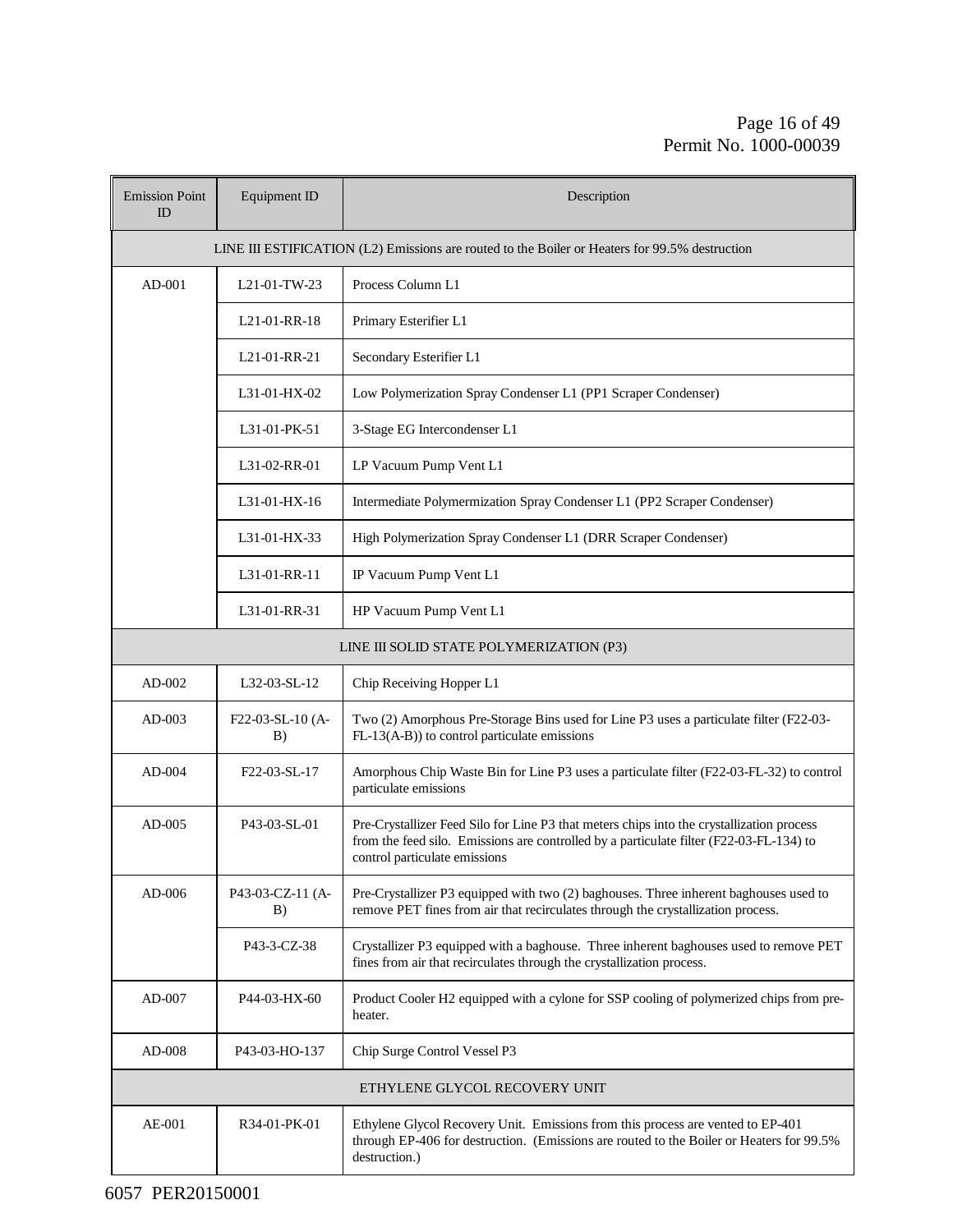#### Page 17 of 49 Permit No. 1000-00039

| <b>Emission Point</b><br>ID | Equipment ID                                                                                                                                                                                                     | Description                                                                                                                                                                                                                                                                           |  |  |  |
|-----------------------------|------------------------------------------------------------------------------------------------------------------------------------------------------------------------------------------------------------------|---------------------------------------------------------------------------------------------------------------------------------------------------------------------------------------------------------------------------------------------------------------------------------------|--|--|--|
|                             |                                                                                                                                                                                                                  | <b>RAW MATERIAL HANDLING</b>                                                                                                                                                                                                                                                          |  |  |  |
| $AF-001$                    | H48-01-PK-10                                                                                                                                                                                                     | Additive Dump Station No. 1                                                                                                                                                                                                                                                           |  |  |  |
| AF-002                      | H48-01-PK-14                                                                                                                                                                                                     | Additive Dump Station No. 2                                                                                                                                                                                                                                                           |  |  |  |
| $AF-003$                    | H48-01-PK-A                                                                                                                                                                                                      | Additive Dump Station No. 3                                                                                                                                                                                                                                                           |  |  |  |
| AF-004                      | H48-01-PK-B                                                                                                                                                                                                      | Additive Dump Station No. 4                                                                                                                                                                                                                                                           |  |  |  |
| AF-005                      | H <sub>21</sub> -01-SL-07,<br>H21-02-SL-07,<br>$L21-01-SL-07$ ,<br>H21-01-SL-01,<br>$H21-02-SL-01$ ,<br>P45-01-BH-30,<br>P45-02-BH-30,<br>$L21-01-SL-01$ ,<br>R21-00-BH-11,<br>R21-00-BH-12,<br>and R21-00-BH-13 | Railcar, Truck, and Sea Bulk Container Unloading System is a "closed loop" system<br>comprised of three (3) Terephthalic Acid (TPA) Feed Storage Silos, two (2) Isophthalic<br>Acid (PIA) Feed Storage Silos, an Isophthalic Acid (PIA) Feed Storage Silo, and five (5)<br>baghouses. |  |  |  |
|                             |                                                                                                                                                                                                                  | <b>WASTEWATER TREATMENT (Fugitive Emissions)</b>                                                                                                                                                                                                                                      |  |  |  |
| $AG-001$                    |                                                                                                                                                                                                                  | <b>Wastewater Treatment</b>                                                                                                                                                                                                                                                           |  |  |  |
|                             |                                                                                                                                                                                                                  | <b>STAPLE FIBER PRODUCTION</b>                                                                                                                                                                                                                                                        |  |  |  |
| AH-001                      | $EP-K01$                                                                                                                                                                                                         | Exhaust fan for Staple Fiber Production Lines #1 and #2                                                                                                                                                                                                                               |  |  |  |
| AH-002                      | $EP-K02$                                                                                                                                                                                                         | Exhaust fan for Staple Fiber Production Lines #3 and #4                                                                                                                                                                                                                               |  |  |  |
| AH-003                      |                                                                                                                                                                                                                  | Quench air spinning machine for Staple Fiber spin line #1                                                                                                                                                                                                                             |  |  |  |
| AH-004                      |                                                                                                                                                                                                                  | Quench air spinning machine for Staple Fiber spin line #2                                                                                                                                                                                                                             |  |  |  |
| AH-005                      |                                                                                                                                                                                                                  | Quench air spinning machine for Staple Fiber spin line #3                                                                                                                                                                                                                             |  |  |  |
| AH-006                      |                                                                                                                                                                                                                  | Quench air spinning machine for Staple Fiber spin line #4                                                                                                                                                                                                                             |  |  |  |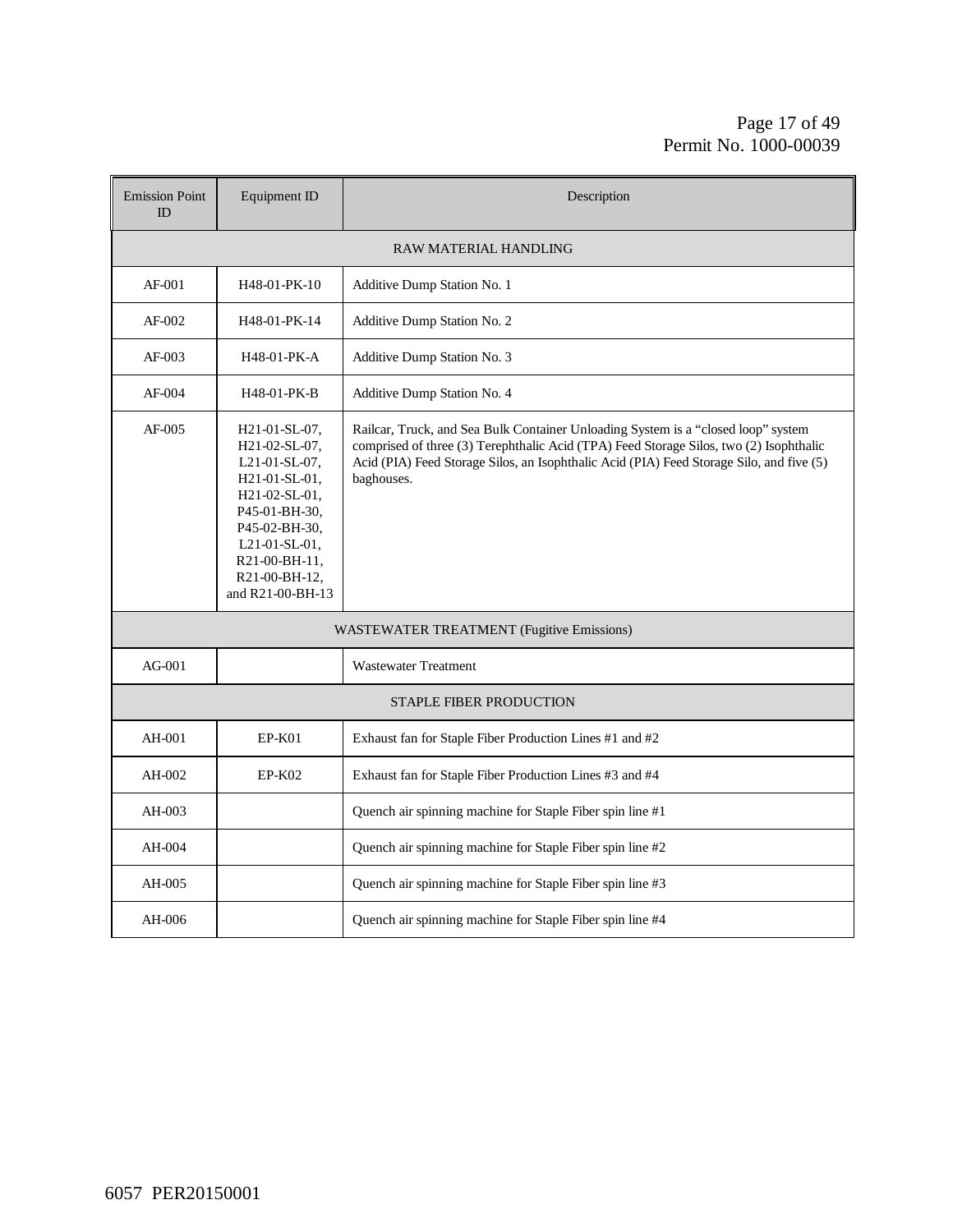### SECTION 3. EMISSION LIMITATIONS & STANDARDS

#### A. Facility-Wide Emission Limitations & Standards

- 3.A.1 Except as otherwise specified or limited herein, the permittee shall not cause, permit, or allow the emission of smoke from a point source into the open air from any manufacturing, industrial, commercial or waste disposal process which exceeds forty (40) percent opacity subject to the exceptions provided in (a)  $\&$  (b).
	- (a) Startup operations may produce emissions which exceed 40% opacity for up to fifteen (15) minutes per startup in any one hour and not to exceed three (3) startups per stack in any twenty-four (24) hour period.
	- (b) Emissions resulting from soot blowing operations shall be permitted provided such emissions do not exceed 60 percent opacity, and provided further that the aggregate duration of such emissions during any twenty-four (24) hour period does not exceed ten (10) minutes per billion BTU gross heating value of fuel in any one hour.

(Ref.: 11 Miss. Admin. Code Pt. 2, R. 1.3.A.)

3.A.2 Except as otherwise specified or limited herein, the permittee shall not cause, allow, or permit the discharge into the ambient air from any point source or emissions, any air contaminant of such opacity as to obscure an observer's view to a degree in excess of 40% opacity, equivalent to that provided in Paragraph 3.A.1. This shall not apply to vision obscuration caused by uncombined water droplets.

(Ref.: 11 Miss. Admin. Code Pt. 2, R. 1.3.B.)

#### B. Emission Point Specific Emission Limitations & Standards

| Emission<br>Point $(s)$                                      | Applicable Requirement                         | Condition<br>Number(s) | Pollutant/<br>Parameter | Limit/Standard             |
|--------------------------------------------------------------|------------------------------------------------|------------------------|-------------------------|----------------------------|
| AA-001<br>AA-002<br>$AA-003$<br>AA-004<br>$AA-005$<br>AA-006 | 11 Miss. Admin. Code Pt. 2, R.<br>1.3(D)(1)(b) | 3.B.1                  | PM                      | $E = 0.8808 * I^{-0.1667}$ |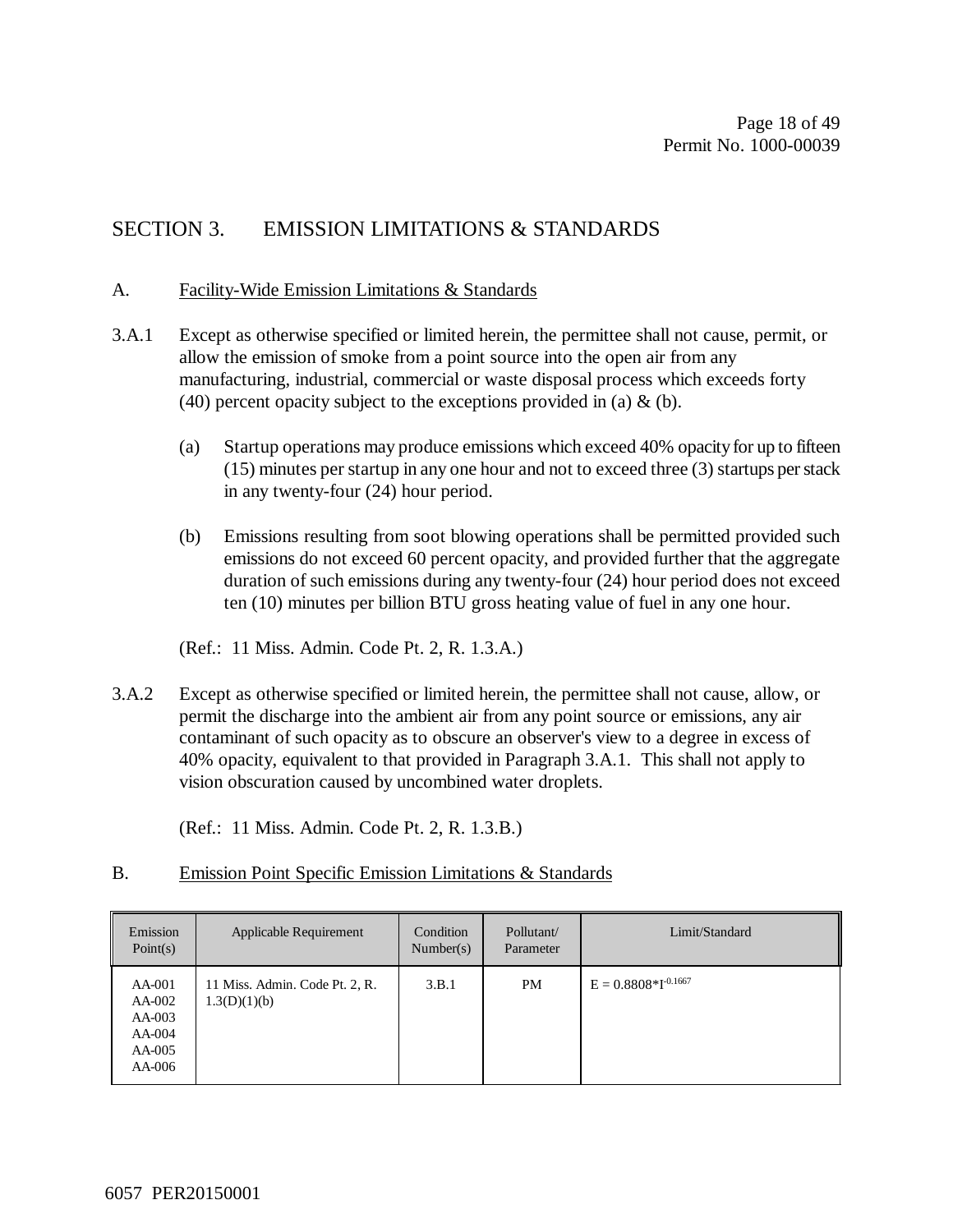#### Page 19 of 49 Permit No. 1000-00039

| Emission<br>Point(s)                                                                     | Applicable Requirement                                                                                                                                                                                       | Condition<br>Number(s) | Pollutant/<br>Parameter | Limit/Standard                                                                                                                                                                                                                                             |
|------------------------------------------------------------------------------------------|--------------------------------------------------------------------------------------------------------------------------------------------------------------------------------------------------------------|------------------------|-------------------------|------------------------------------------------------------------------------------------------------------------------------------------------------------------------------------------------------------------------------------------------------------|
| AA-001<br>AA-002<br>$AA-003$<br>AA-004<br>AA-005<br>AA-006<br>AA-011<br>AA-012<br>AA-013 | 11 Miss. Admin. Code Pt. 2, R.<br>1.4(A)(1)                                                                                                                                                                  | 3.B.2                  | SO <sub>2</sub>         | 4.8 lbs/MMBTU                                                                                                                                                                                                                                              |
| AA-001<br>AA-002<br>AA-003                                                               | Federally Enforceable<br><b>Construction Permit issued on</b><br>October 8, 1996, and modified on<br>October 11, 2004                                                                                        | 3.B.3                  | NO <sub>x</sub>         | 9.90 lbs/hr (maximum hourly) and 36.25<br>tpy (The tpy limit is the total combined<br>allowable emission limit for Emission<br>Points AA-001, AA-002, and AA-003)                                                                                          |
|                                                                                          | Federally Enforceable<br>Construction Permit issued on<br>October 8, 1996, and modified on<br>October 11, 2004                                                                                               | 3.B.3                  | CO                      | 9.90 lbs/hr (maximum hourly) and 36.25<br>tpy (The tpy limit is the total combined<br>allowable emission limit for Emission<br>Points AA-001, AA-002, and AA-003)                                                                                          |
|                                                                                          |                                                                                                                                                                                                              | 3.B.4                  | Fuel<br>Restriction     | Natural Gas (primary fuel) or Process Vent<br>Streams from the Esterification (H1, H2, or<br>L1) process and the Glycol Recovery Unit.<br>Any process vent streams combusted in the<br>boilers must be introduced simultaneously<br>with the primary fuel. |
|                                                                                          |                                                                                                                                                                                                              |                        |                         | Total combined natural gas fuel usage for<br>AA-001, AA-002, and AA-003 shall not<br>exceed 1,450 MMcf/yr.                                                                                                                                                 |
| $AA-001$<br>AA-002<br>$AA-003$<br>AA-004<br>AA-005<br>AA-006                             | New Source Performance<br>Standard for Small Industrial-<br>Commercial-Institutional Steam<br>Generating Units (40 CFR 60,<br>Subpart Dc) and General<br>Provisions (40 CFR 60, Subpart<br>A); 40 CFR 60.42c | 3.B.5                  |                         | NSPS applicability only. These units only<br>have to comply with daily fuel combustion<br>records requirement for monitoring.                                                                                                                              |
| AA-004<br>AA-005<br>AA-006                                                               | Federally Enforceable<br>Construction Permit issued on<br>October 8, 1996, and modified on<br>October 11, 2004                                                                                               | 3.B.3                  | $\rm NO_x$              | 14.56 lb/hr (maximum hourly) and 50.0 tpy<br>(The tpy limit is the total combined<br>allowable emission limit for Emission<br>Points AA-004, AA-005, and AA-006.)                                                                                          |
|                                                                                          |                                                                                                                                                                                                              | 3.B.3                  | SO <sub>2</sub>         | 14.56 lb/hr (maximum hourly) and 50.0 tpy<br>(The tpy limit is the total combined<br>allowable emission limit for Emission<br>Points AA-004, AA-005, and AA-006.)                                                                                          |

AA-004 AA-005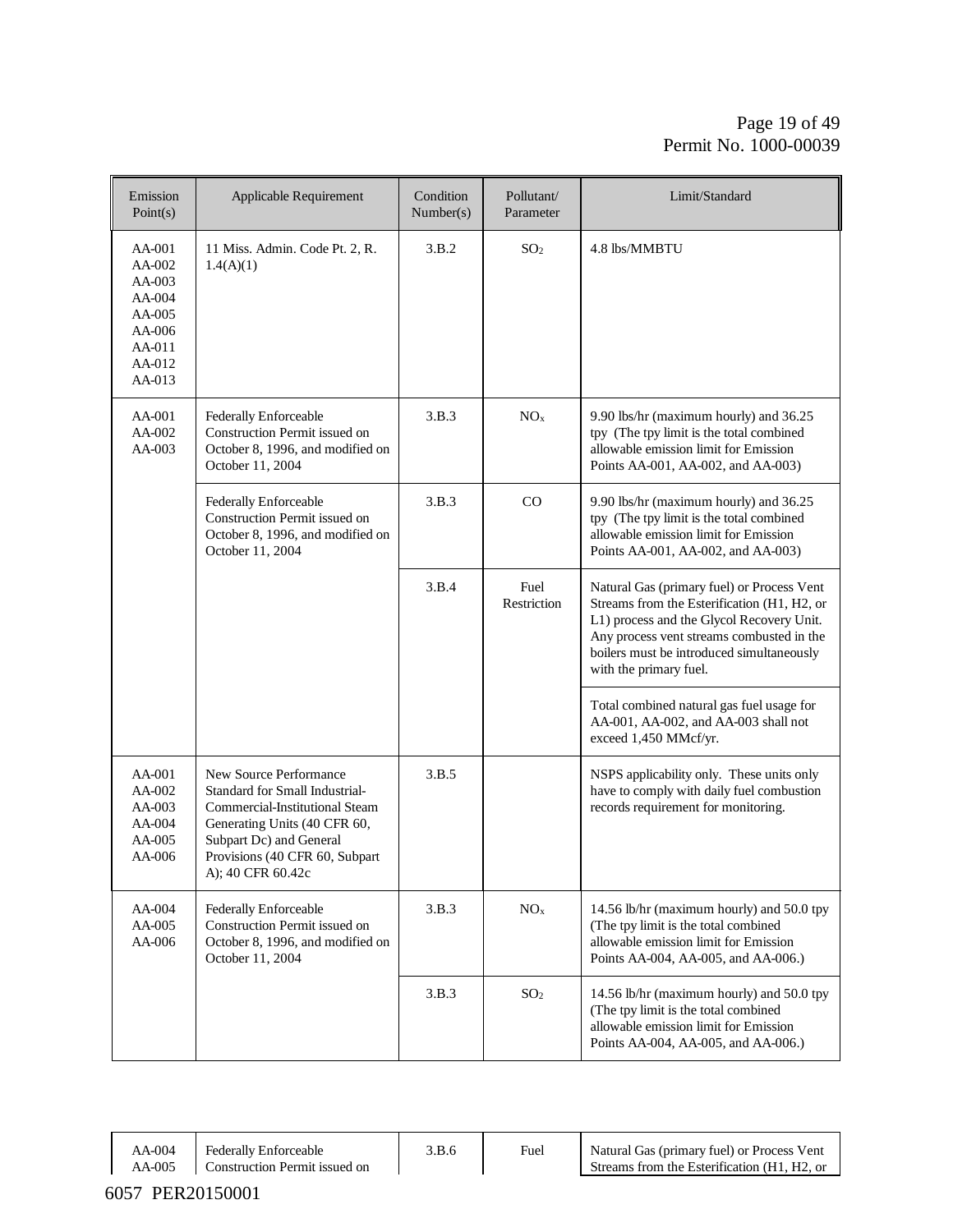#### Page 20 of 49 Permit No. 1000-00039

| Emission<br>Point(s)                       | Applicable Requirement                                                                                                                                                                                                                     | Condition<br>Number(s) | Pollutant/<br>Parameter     | Limit/Standard                                                                                                                                                                                                        |
|--------------------------------------------|--------------------------------------------------------------------------------------------------------------------------------------------------------------------------------------------------------------------------------------------|------------------------|-----------------------------|-----------------------------------------------------------------------------------------------------------------------------------------------------------------------------------------------------------------------|
| $AA-006$                                   | October 8, 1996, and modified on<br>October 11, 2004                                                                                                                                                                                       |                        | Restriction                 | L1) process and the Glycol Recovery Unit.<br>Any process vent streams combusted in the<br>boilers must be introduced simultaneously<br>with the primary fuel.                                                         |
|                                            |                                                                                                                                                                                                                                            |                        |                             | Total combined natural gas fuel usage for<br>AA-004, AA-005, and AA-006 shall not<br>exceed 2,000 MMcf/yr.                                                                                                            |
| AA-011<br>$AA-012$<br>$AA-013$             | 11 Miss. Admin. Code Pt. 2, R.<br>1.3(D)(1)(a)                                                                                                                                                                                             | 3.B.7                  | <b>PM</b>                   | 0.6 lbs/MMBTU                                                                                                                                                                                                         |
| $AA-007$                                   | <b>Federally Enforceable</b><br>Construction Permit issued on                                                                                                                                                                              | 3.B.8                  | Fuel<br>Restriction         | Fuel other than Diesel prohibited.                                                                                                                                                                                    |
|                                            | October 8, 1996, and modified on<br>October 11, 2004                                                                                                                                                                                       |                        | gallons/year                | Diesel fuel usage shall not exceed 3,840                                                                                                                                                                              |
| AA-009<br>$AA-010$                         | Federally Enforceable<br>Construction Permit issued on                                                                                                                                                                                     | 3.B.9                  | Fuel<br>Restriction         | Fuel other than Diesel prohibited.                                                                                                                                                                                    |
|                                            | October 8, 1996, and modified on<br>October 11, 2004                                                                                                                                                                                       |                        | gallons/year.               | Total combined diesel fuel usage for AA-<br>009 and AA-010 shall not exceed 2,496                                                                                                                                     |
| $AA-007$<br>$AA-009$<br>AA-010<br>$AA-021$ | National Emission Standard for<br>Hazardous Air Pollutants for<br><b>Stationary Reciprocating Internal</b><br>Combustion Engines (40 CFR<br>63, Subpart ZZZZ) and General<br>Provisions (40 CFR 63, Subpart<br>A); 40 CFR 63.6602 Table 2c | 3.B.10                 | Maintenance<br>Requirements | Change oil and filter every 500 hours of<br>operation or annually; inspect air cleaner<br>every 1,000 hours of operation or annually;<br>and inspect all hoses and belts every 500<br>hours of operation or annually. |
| $AB-002$<br>$AB-003$                       | Federally Enforceable<br>Construction Permit issued on<br>October 8, 1996, and modified on<br>October 11, 2004                                                                                                                             | 3.B.3                  | $PM/PM_{10}$                | 0.21 lbs/hr and 0.94 tpy (Emission<br>limitations applicable to each emission<br>point.)                                                                                                                              |
| $AB-004$                                   | Federally Enforceable<br>Construction Permit issued on<br>October 8, 1996, and modified on<br>October 11, 2004                                                                                                                             | 3.B.3                  | $PM/PM_{10}$                | $0.65$ lbs/hr and $2.83$ tpy                                                                                                                                                                                          |
| $AB-005$                                   | Federally Enforceable<br>Construction Permit issued on<br>October 8, 1996, and modified on<br>October 11, 2004                                                                                                                             | 3.B.3                  | $PM/PM_{10}$                | $0.07$ lbs/hr and $0.30$ tpy                                                                                                                                                                                          |
| $AB-006$                                   | Federally Enforceable<br>Construction Permit issued on<br>October 8, 1996, and modified on<br>October 11, 2004                                                                                                                             | 3.B.3                  | $PM/PM_{10}$                | $0.12$ lbs/hr and $0.51$ tpy                                                                                                                                                                                          |
| $AB-007$                                   | Federally Enforceable<br>Construction Permit issued on<br>October 8, 1996, and modified on                                                                                                                                                 | 3.B.3                  | $PM/PM_{10}$                | $0.10$ lbs/hr and $0.44$ tpy                                                                                                                                                                                          |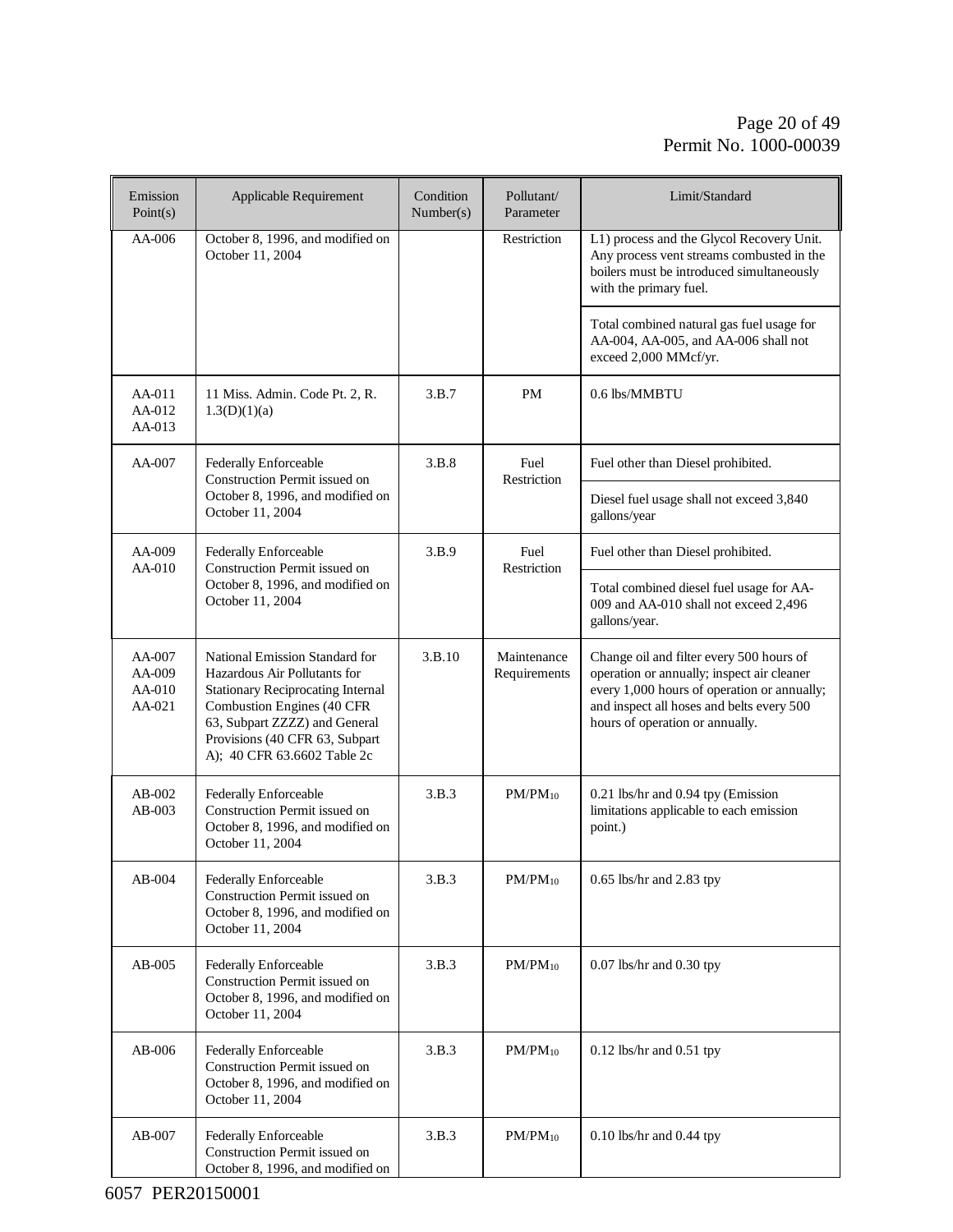#### Page 21 of 49 Permit No. 1000-00039

| Emission<br>Point(s)                                                                                                             | Applicable Requirement                                                                                         | Condition<br>Number(s) | Pollutant/<br>Parameter | Limit/Standard                                                                           |
|----------------------------------------------------------------------------------------------------------------------------------|----------------------------------------------------------------------------------------------------------------|------------------------|-------------------------|------------------------------------------------------------------------------------------|
|                                                                                                                                  | October 11, 2004                                                                                               |                        |                         |                                                                                          |
| AB-008                                                                                                                           | Federally Enforceable<br>Construction Permit issued on<br>October 8, 1996, and modified on<br>October 11, 2004 | 3.B.3                  | $PM/PM_{10}$            | 0.90 lbs/hr and 3.94 tpy                                                                 |
| $AB-009$                                                                                                                         | Federally Enforceable<br>Construction Permit issued on<br>October 8, 1996, and modified on<br>October 11, 2004 | 3.B.3                  | $PM/PM_{10}$            | 0.05 lbs/hr and 0.23 tpy                                                                 |
| $AB-010$                                                                                                                         | Federally Enforceable<br>Construction Permit issued on<br>October 8, 1996, and modified on<br>October 11, 2004 | 3.B.3                  | $PM/PM_{10}$            | 0.10 lbs/hr and 0.44 tpy                                                                 |
| $AB-011$<br>$AC-011$<br>$AF-001$<br>$AF-002$<br>$AF-003$<br>$AF-004$<br>AH-001<br>AH-002<br>AH-003<br>AH-004<br>AH-005<br>AH-006 | 11 Miss. Admin. Code Pt. 2, R.<br>1.3(F)(1)                                                                    | 3.B.11                 | $PM/PM_{10}$            | $E = 4.1(p)^{0.67}$                                                                      |
| $AC-002$<br>$AC-003$                                                                                                             | Federally Enforceable<br>Construction Permit issued on<br>October 8, 1996, and modified on<br>October 11, 2004 | 3.B.3                  | $PM/PM_{10}$            | 0.21 lbs/hr and 0.94 tpy (Emission<br>limitations applicable to each emission<br>point.) |
| $AC-004$                                                                                                                         | Federally Enforceable<br>Construction Permit issued on<br>October 8, 1996, and modified on<br>October 11, 2004 | 3.B.3                  | $PM/PM_{10}$            | $0.65$ lbs/hr and $2.83$ tpy                                                             |
| $AC-005$                                                                                                                         | Federally Enforceable<br>Construction Permit issued on<br>October 8, 1996, and modified on<br>October 11, 2004 | 3.B.3                  | $PM/PM_{10}$            | 0.07 lbs/hr and 0.30 tpy                                                                 |
| $AC-006$                                                                                                                         | Federally Enforceable<br>Construction Permit issued on<br>October 8, 1996, and modified on<br>October 11, 2004 | 3.B.3                  | $PM/PM_{10}$            | $0.12$ lbs/hr and $0.52$ tpy                                                             |

| $AC-007$ | Federally Enforceable<br>Construction Permit issued on<br>October 8, 1996, and modified on | 3.B.3 | $PM/PM_{10}$ | $0.10$ lbs/hr and $0.44$ tpy |  |
|----------|--------------------------------------------------------------------------------------------|-------|--------------|------------------------------|--|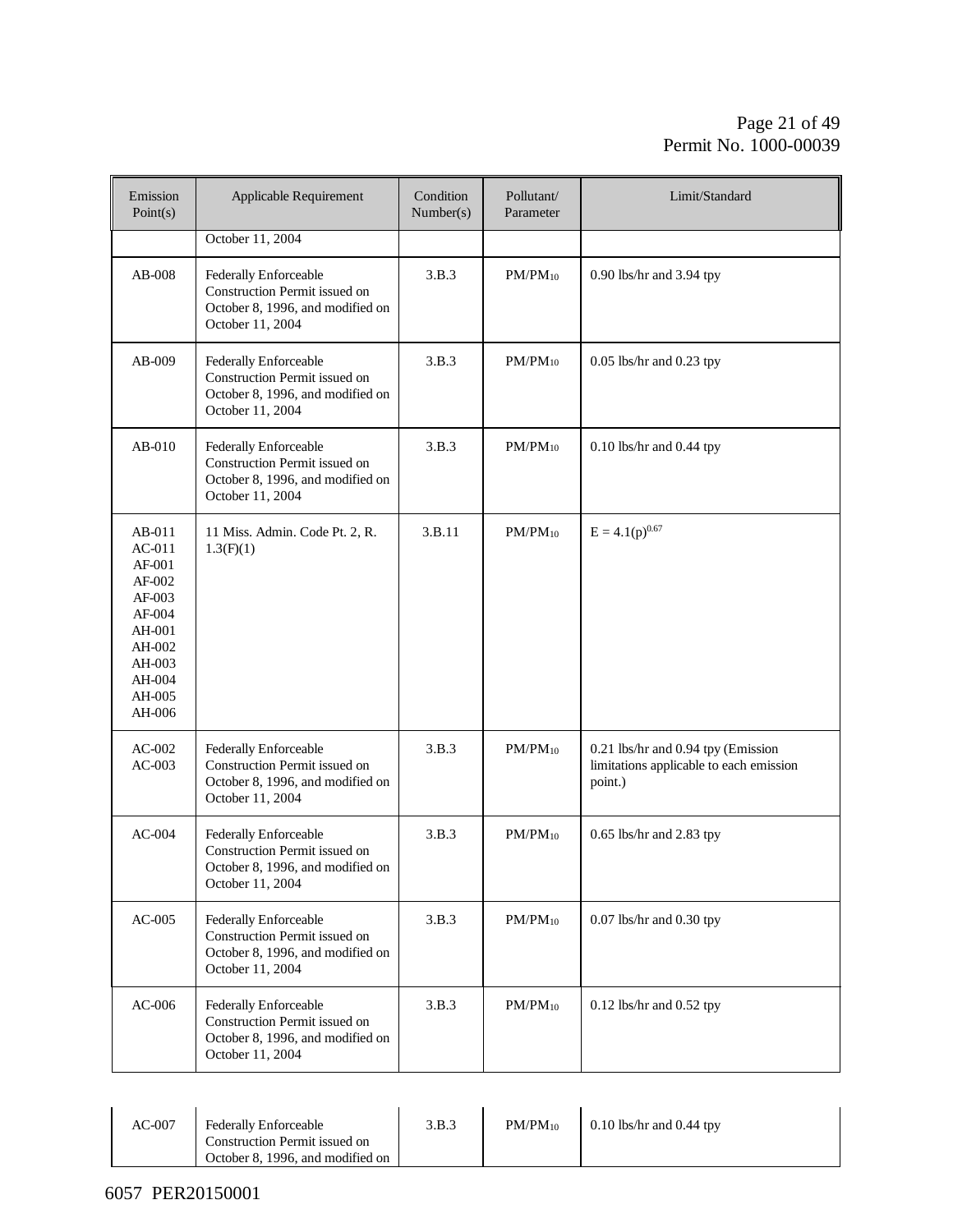#### Page 22 of 49 Permit No. 1000-00039

| Emission<br>Point(s)           | Applicable Requirement                                                                                         | Condition<br>Number(s) | Pollutant/<br>Parameter | Limit/Standard                 |
|--------------------------------|----------------------------------------------------------------------------------------------------------------|------------------------|-------------------------|--------------------------------|
|                                | October 11, 2004                                                                                               |                        |                         |                                |
| $AC-008$                       | Federally Enforceable<br>Construction Permit issued on<br>October 8, 1996, and modified on<br>October 11, 2004 | 3.B.3                  | $PM/PM_{10}$            | 0.90 lbs/hr and 3.94 tpy       |
| $AC-009$                       | Federally Enforceable<br>Construction Permit issued on<br>October 8, 1996, and modified on<br>October 11, 2004 | 3.B.3                  | $PM/PM_{10}$            | $0.05$ lbs/hr and $0.23$ tpy   |
| $AC-010$                       | Federally Enforceable<br>Construction Permit issued on<br>October 8, 1996, and modified on<br>October 11, 2004 | 3.B.3                  | $PM/PM_{10}$            | $0.10$ lbs/hr and $0.44$ tpy   |
| $AD-002$                       | Federally Enforceable<br>Construction Permit issued on<br>October 8, 1996, and modified on<br>October 11, 2004 | 3.B.3                  | $PM/PM_{10}$            | $0.027$ lbs/hr and $0.118$ tpy |
| AD-003                         | Federally Enforceable<br>Construction Permit issued on<br>October 8, 1996, and modified on<br>October 11, 2004 | 3.B.3                  | $PM/PM_{10}$            | $1.07$ lbs/hr and $4.69$ tpy   |
| $AD-004$                       | Federally Enforceable<br>Construction Permit issued on<br>October 8, 1996, and modified on<br>October 11, 2004 | 3.B.3                  | $PM/PM_{10}$            | 0.54 lbs/hr and 2.35 tpy       |
| AD-005                         | Federally Enforceable<br>Construction Permit issued on<br>October 8, 1996, and modified on<br>October 11, 2004 | 3.B.3                  | $PM/PM_{10}$            | $0.12$ lbs/hr and $0.51$ tpy   |
| $AD-006$                       | Federally Enforceable<br>Construction Permit issued on<br>October 8, 1996, and modified on<br>October 11, 2004 | 3.B.3                  | $PM/PM_{10}$            | 0.46 lbs/hr and 2.01 tpy       |
| $AD-007$                       | Federally Enforceable<br>Construction Permit issued on<br>October 8, 1996, and modified on<br>October 11, 2004 | 3.B.3                  | $PM/PM_{10}$            | $0.21$ lbs/hr and $0.91$ tpy   |
| AD-008                         | Federally Enforceable<br>Construction Permit issued on<br>October 8, 1996, and modified on<br>October 11, 2004 | 3.B.3                  | $PM/PM_{10}$            | $0.27$ lbs/hr and $1.18$ tpy   |
| AB-001<br>$AC-001$<br>$AD-001$ | 40 CFR 63.1310 -- National<br>Emission Standards for<br>Hazardous Air Pollutant                                | 3.B.12                 | <b>HAP</b>              | Applicability                  |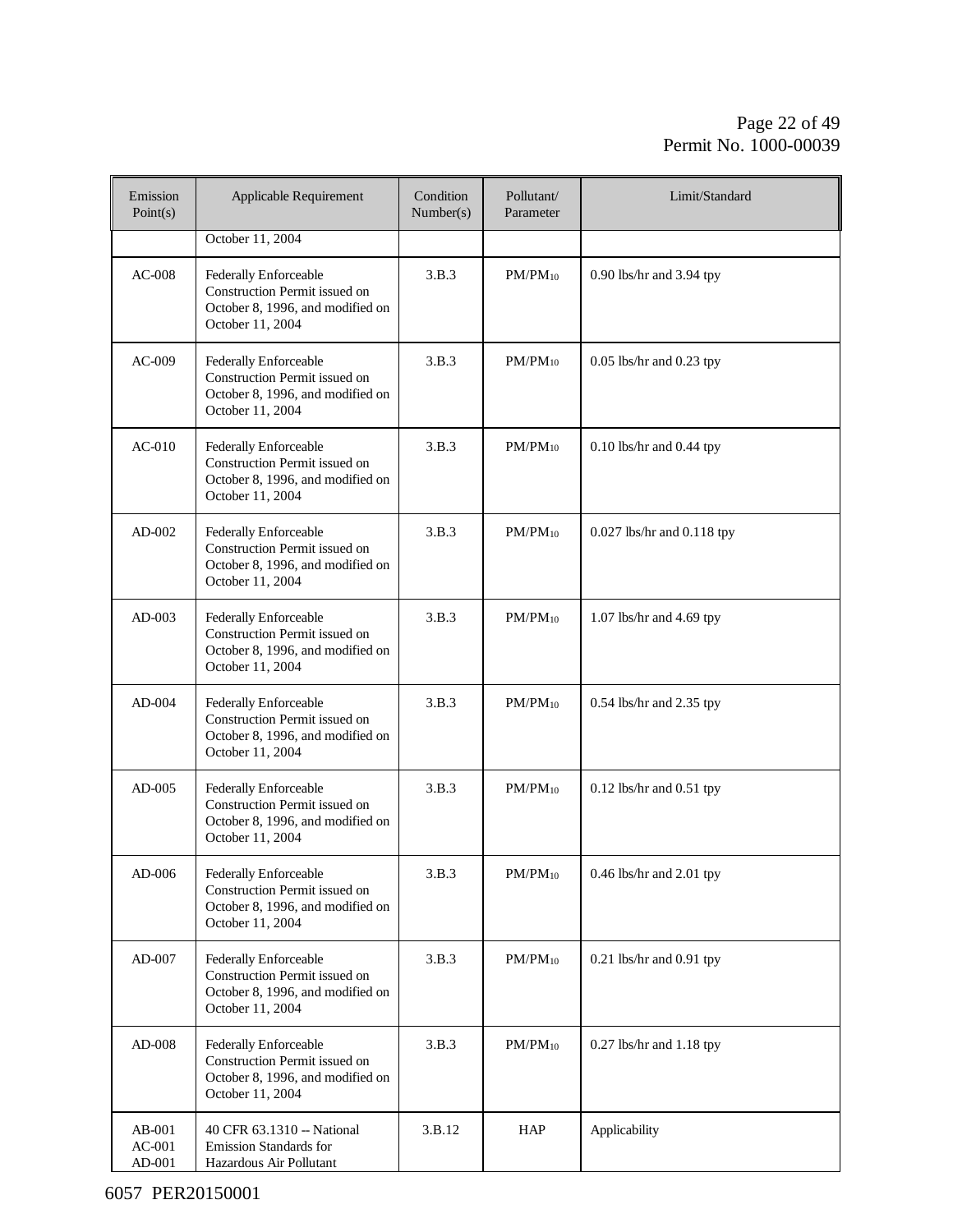#### Page 23 of 49 Permit No. 1000-00039

| Emission<br>Point(s)                                     | Applicable Requirement                                                                                                                                                                                                 | Condition<br>Number(s) | Pollutant/<br>Parameter | Limit/Standard                                                                                                                                                                                                                                 |
|----------------------------------------------------------|------------------------------------------------------------------------------------------------------------------------------------------------------------------------------------------------------------------------|------------------------|-------------------------|------------------------------------------------------------------------------------------------------------------------------------------------------------------------------------------------------------------------------------------------|
| AE-001<br>$AG-001$                                       | <b>Emissions: Group IV Polymers</b><br>and Resins, 40 CFR 63, Subpart<br>JJJ                                                                                                                                           |                        |                         |                                                                                                                                                                                                                                                |
| $AB-001$<br>$AC-001$<br>$AD-001$<br>$AE-001$             | 40 CFR 63.1316(b)(2)(v)(a),<br>Subpart JJJ                                                                                                                                                                             | 3.B.13                 | HAP                     | Reduce emissions of total organic HAP in a<br>combustion device by 98 weight-percent or<br>to a concentration of 20 ppmv, whichever is<br>less stringent.                                                                                      |
|                                                          | 40 CFR 63.1331(a), Subpart JJJ                                                                                                                                                                                         | 3.B.14                 | <b>HAP</b>              | Comply with the equipment leak provisions<br>of Subpart JJJ by complying with Subpart H<br>with the noted differences.                                                                                                                         |
|                                                          | 40 CFR $63.1331(a)(9)(iii)$ ,<br>Subpart JJJ                                                                                                                                                                           | 3.B.15                 | <b>HAP</b>              | Requirements for Pressure Relief Devices                                                                                                                                                                                                       |
| AG-001                                                   | 40 CFR 63.1330(b), Subpart JJJ                                                                                                                                                                                         | 3.B.16                 | HAP                     | Comply with the wastewater provisions of<br>Subpart JJJ by complying with §§ 63.132<br>through 63.149 of Subpart G, with the<br>noted differences. Recordkeeping<br>requirements only for Group 2 wastewater<br>streams (See Condition 5.B.9). |
| AG-001                                                   | 40 CFR 63.1330(c), `Subpart JJJ                                                                                                                                                                                        | 3.B.17                 | <b>HAP</b>              | Comply with the maintenance wastewater<br>provisions of Subpart JJJ by complying with<br>§§ 63.105 of Subpart F, with the noted<br>differences.                                                                                                |
| $AB-007$<br>$AC-007$<br>AD-006                           | Title V Operating Permit issued<br>September 30, 2016                                                                                                                                                                  | 3.B.18                 |                         | Vents shall remain closed during normal<br>operation.                                                                                                                                                                                          |
| AA-004<br>AA-005<br>AA-006<br>AA-011<br>AA-012<br>AA-013 | 40 CFR 63.7485 -- National<br><b>Emission Standards for</b><br>Hazardous Air Pollutants for<br>Major Sources: Industrial,<br>Commercial, and Institutional<br>Boilers and Process Heaters, 40<br>CFR 63, Subpart DDDDD | 3.B.19                 | HAP                     | Applicability                                                                                                                                                                                                                                  |
|                                                          | 40 CFR 63.7500(a)(1) and Table<br>3(3), Subpart DDDDD                                                                                                                                                                  | 3.B.20                 | HAP                     | Annual tune-up                                                                                                                                                                                                                                 |
|                                                          | 40 CFR 63.7500(a)(1) and Table<br>3(4), Subpart DDDDD                                                                                                                                                                  | 3.B.21                 | <b>HAP</b>              | One-time energy assessment                                                                                                                                                                                                                     |
|                                                          | 40 CFR 63.7500(a)(3), Subpart<br><b>DDDDD</b>                                                                                                                                                                          | 3.B.22                 | HAP                     | Operate in such a manner to minimize<br>emissions using good air pollution control<br>practices.                                                                                                                                               |

3.B.1 For Emission Points AA-001, AA-002, AA-003, AA-004, AA-005, and AA-006, the maximum permissible emissions of ash and/or particulate matter from fossil fuel burning installations greater than 10 million BTU per hour heat input shall not exceed an emission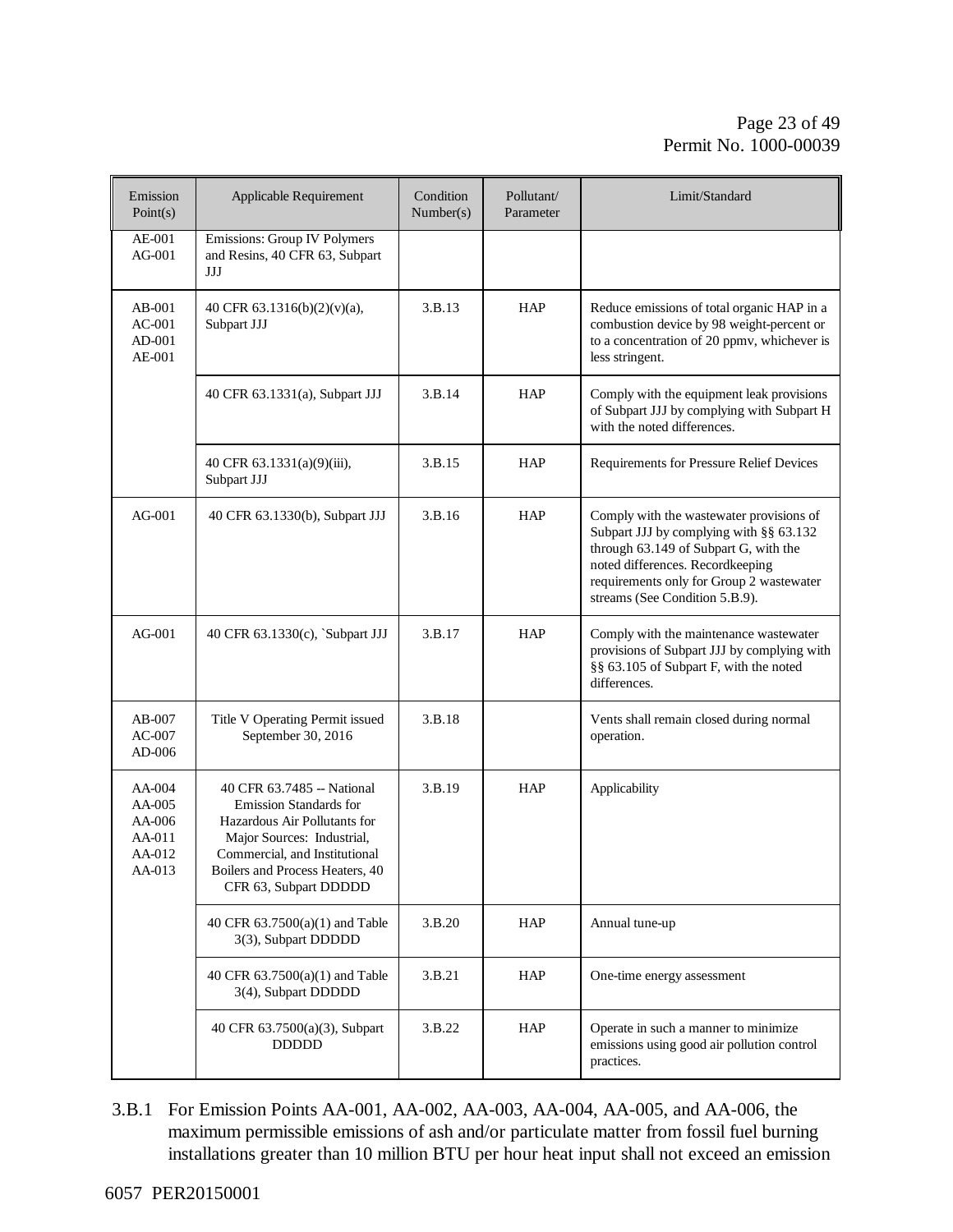rate as determined by the relationship:

 $E = 0.8808 * I^{-0.1667}$ 

where E is the emission rate in pounds per million BTU per hour heat input and I is the heat input in millions of BTU per hour.

(Ref.: 11 Miss. Admin. Code Pt. 2, R. 1.3(D)(1)(b))

3.B.2 For Emission Points AA-001, AA-002, AA-003, AA-004, AA-005, AA-006, AA-007, AA-009, AA-010, AA-011, AA-012, AA-013, and AA-021, the maximum discharge of sulfur dioxides from any fuel burning installation in which the fuel is burned primarily to produce heat or power by indirect heat transfer shall not exceed 4.8 pounds (measured as sulfur dioxide) per million BTU heat input.

(Ref.: 11 Miss. Admin. Code Pt. 2, R. 1.4(A)(1))

3.B.3 For Emission Points AA-001 through AA-006, AB-002 through AB-010, AC-002 through AC-010, and AD-002 through AD-008, the permittee shall be limited by the Federally Enforceable Construction Permit issued October 8, 1996, and modified October 11, 2004.

(Ref.: Federally Enforceable Construction Permit issued October 8, 1996, and modified October 11, 2004)

3.B.4 For Emission Points AA-001, AA-002, and AA-003, the permittee shall use natural gas (primary fuel) or process vent streams from the Esterification (H1, H2, or L1) process and the Glycol Recovery Unit. Any process vent streams combusted in the boilers must be introduced simultaneously with the primary fuel. The total combined natural gas fuel usage for AA-001, AA-002, and AA-003 shall not exceed 1,450 MMcf/year.

(Ref.: Federally Enforceable Construction Permit issued October 8, 1996, and modified October 11, 2004)

3.B.5 For Emission Points AA-001 through AA-006, the permittee is subject to the New Source Performance Standard for Small Industrial-Commercial-Institutional Steam Generating Units (40 CFR 60, Subpart Dc) and General Provisions (40 CFR 60, Subpart A).

(Ref.: 40 CFR 60.42c, Subpart Dc)

3.B.6 For Emission Points AA-004, AA-005, and AA-006, the permittee shall use natural gas (primary fuel) or process vent streams from the Esterification (H1, H2, or L1) process and the Glycol Recovery Unit. Any process vent streams combusted in the boilers must be introduced simultaneously with the primary fuel. The total combined natural gas fuel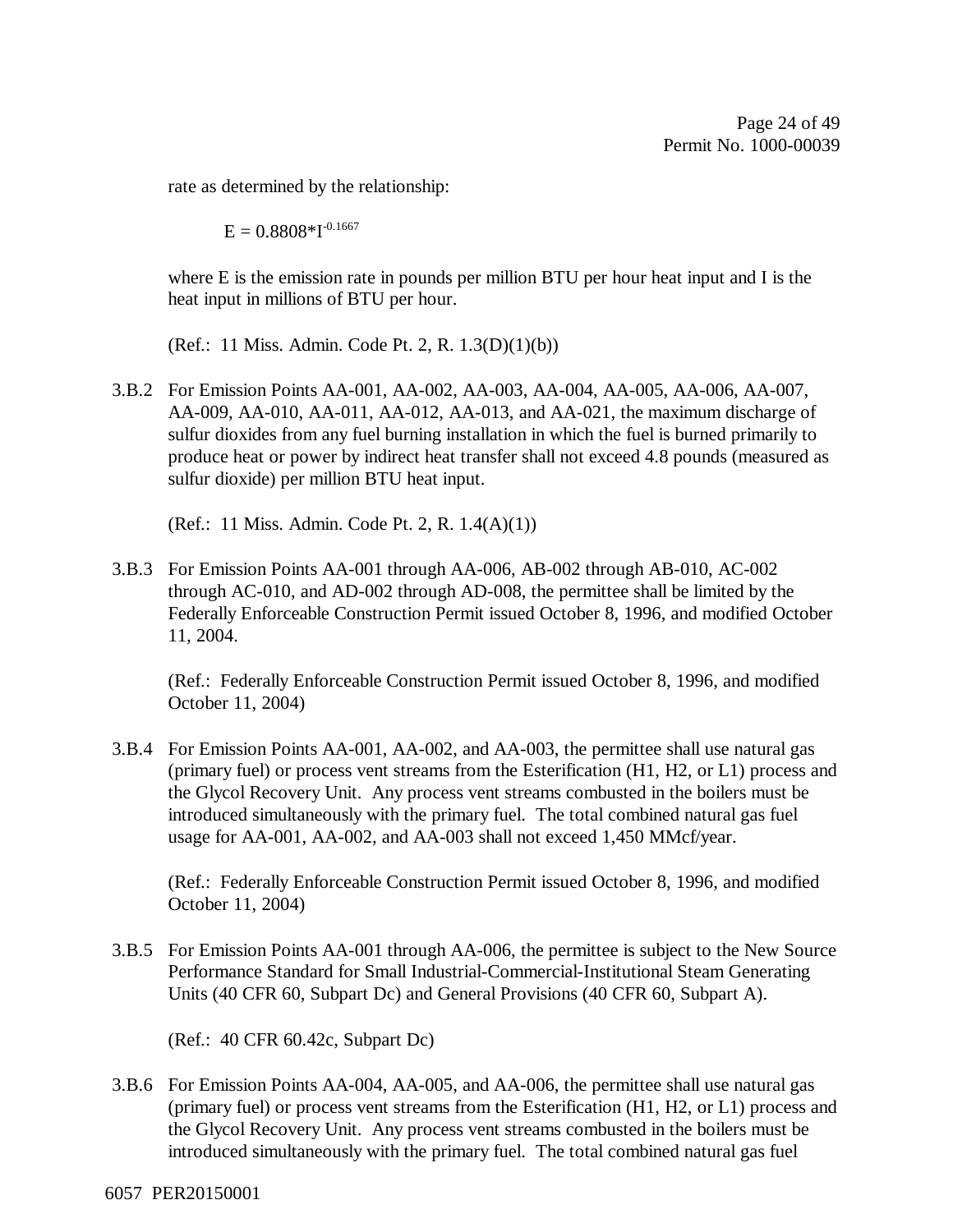usage for AA-004, AA-005, and AA-006 shall not exceed 2,000 MMcf/year.

(Ref.: Federally Enforceable Construction Permit issued October 8, 1996, and modified October 11, 2004)

3.B.7 For Emission Points AA-007, AA-009, AA-010, AA-011, AA-012, AA-013, and AA-021, the maximum permissible emission of ash and/or particulate matter from fossil fuel burning installations of less than 10 million BTU per hour heat input shall not exceed 0.6 pounds per million BTU per hour heat input.

(Ref.: 11 Miss. Admin. Code Pt. 2, R. 1.3(D)(1)(a))

3.B.8 For Emission Point AA-007, fuel other than Diesel is prohibited. Diesel fuel usage shall not exceed 3,840 gallons per year.

(Ref.: Federally Enforceable Construction Permit issued October 8, 1996, and modified October 11, 2004)

3.B.9 For Emission Points AA-009 and AA-010, fuel other than Diesel is prohibited. Total combined Diesel fuel usage for AA-009 and AA-010 shall not exceed 2,496 gallons per year.

(Ref.: Federally Enforceable Construction Permit issued October 8, 1996, and modified October 11, 2004)

- 3.B.10 For Emission Points AA-007, AA-009, AA-010, and AA-021, the permittee is subject to and shall comply with National Emission Standards for Hazardous Air Pollutants for Stationary Reciprocating Internal Combustion Engines. The permittee shall:
	- (a) Change oil and filter every 500 hours of operation or annually, whichever comes first;
	- (b) Inspect air cleaner every 1,000 hours of operation or annually, whichever comes first; and
	- (c) Inspect all hoses and belts every 500 hours of operation or annually, whichever comes first, and replace as necessary.

(Ref.: 40 CFR 63.6602 and Table 2c, Subpart ZZZZ)

3.B.11 For Emission Points AB-011, AC-011, AF-001, AF-002, AF-003, AF-004, AH-001, AH-002, AH-003, AH-004, AH-005, and AH-006, the permittee shall not cause, permit, or allow the emissions of particulate matter in total quantities in any one hour from any manufacturing process, which includes any associated stacks, vents, outlets, or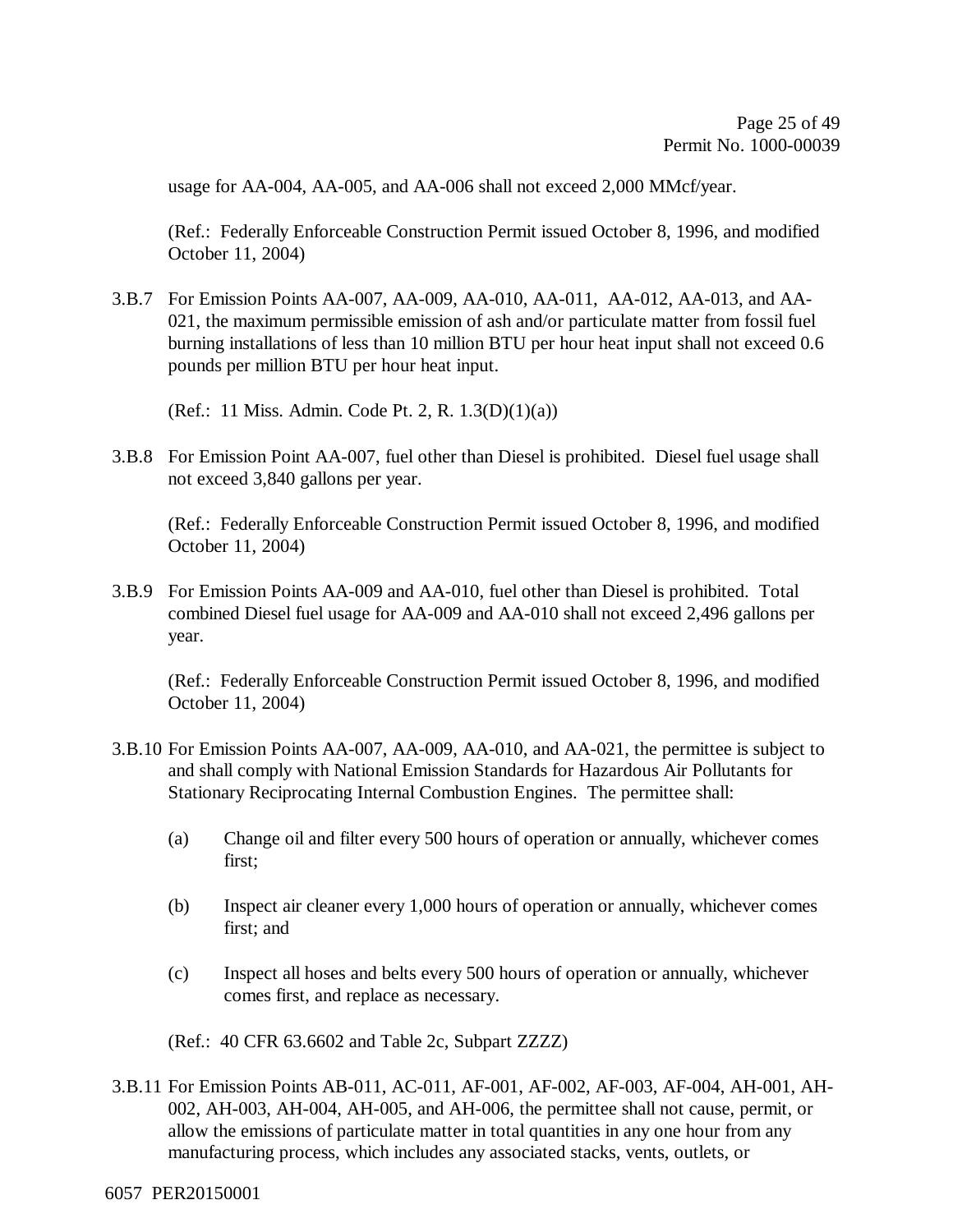combination thereof, to exceed the amount determined by the relationship

 $E = 4.1(p)^{0.67}$ 

where E is the emission rate in pounds per hour and p is the process weight input rate in tons per hour.

Conveyor discharge of coarse solid matter may be allowed if no nuisance is created beyond the property boundary where the discharge occurs.

(Ref.: 11 Miss. Admin. Code Pt. 2, R. 1.3(F)(1))

3.B.12 For Emission Points AB-001, AC-001, AD-001, AE-001, and AG-001, the permittee is subject to and shall comply with all applicable requirements of the National Emission Standards for Hazardous Air Pollutant Emissions: Group IV Polymers and Resins (40 CFR 63, Subpart JJJ) and the General Provisions for National Emission Standards for Hazardous Air Pollutants (NESHAP) Source Categories (40 CFR 63, Subpart A).

(Ref.: 40 CFR 63.1310, Subpart JJJ)

3.B.13 For Emission Points AB-001, AC-001, AD-001, and AE-001, the permittee using a continuous terephthalic acid process shall reduce the emissions in a combustion device to achieve 98 weight percent reduction or to achieve a concentration of 20 parts per million by volume (ppmv) on a dry basis, whichever is less stringent, If the permittee comply with the 20 ppmv standard, the concentration shall include a correction to 3 percent oxygen only when supplemental combustion air is used to combust the emissions.

(Ref.: 40 CFR 63.1316(b)(2)(v)(a), Subpart JJJ)

3.B.14 For Emission Points AB-001, AC-001, AD-001, and AE-001, the permittee shall comply with the Equipment Leak Provisions of the National Emission Standards for Hazardous Air Pollutants Emissions: Group IV Polymers and Resins, Subpart JJJ, 40 CFR 63.1331. More specifically, the permittee shall comply with the requirements of the National Emission Standards for Organic Hazardous Air Pollutants for Equipment Leaks (40 CFR 63, Subpart H), with the differences noted in paragraphs  $63.1331(a)(1)$  through  $(a)(13)$ .

(Ref.: 40 CFR 63.1331(a), Subpart JJJ)

3.B.15 Beginning March 27, 2017, for Emission Points AB-001, AC-001, AD-001, and AE-001, except as specified in 40 CFR  $63.1331(a)(9)(iv)$ , the permittee shall comply with the operating and pressure release requirements specified in 40 CFR 63.1331(a)(9)(i) and (ii) for pressure relief devices in organic HAP gas or vapor service. Except as specified in 40 CFR  $63.1331(a)(9)(iv)$ , the permittee shall also comply with the pressure release management requirements specified in 40 CFR 63.1331(a)(9)(iii) for all pressure relief

6057 PER20150001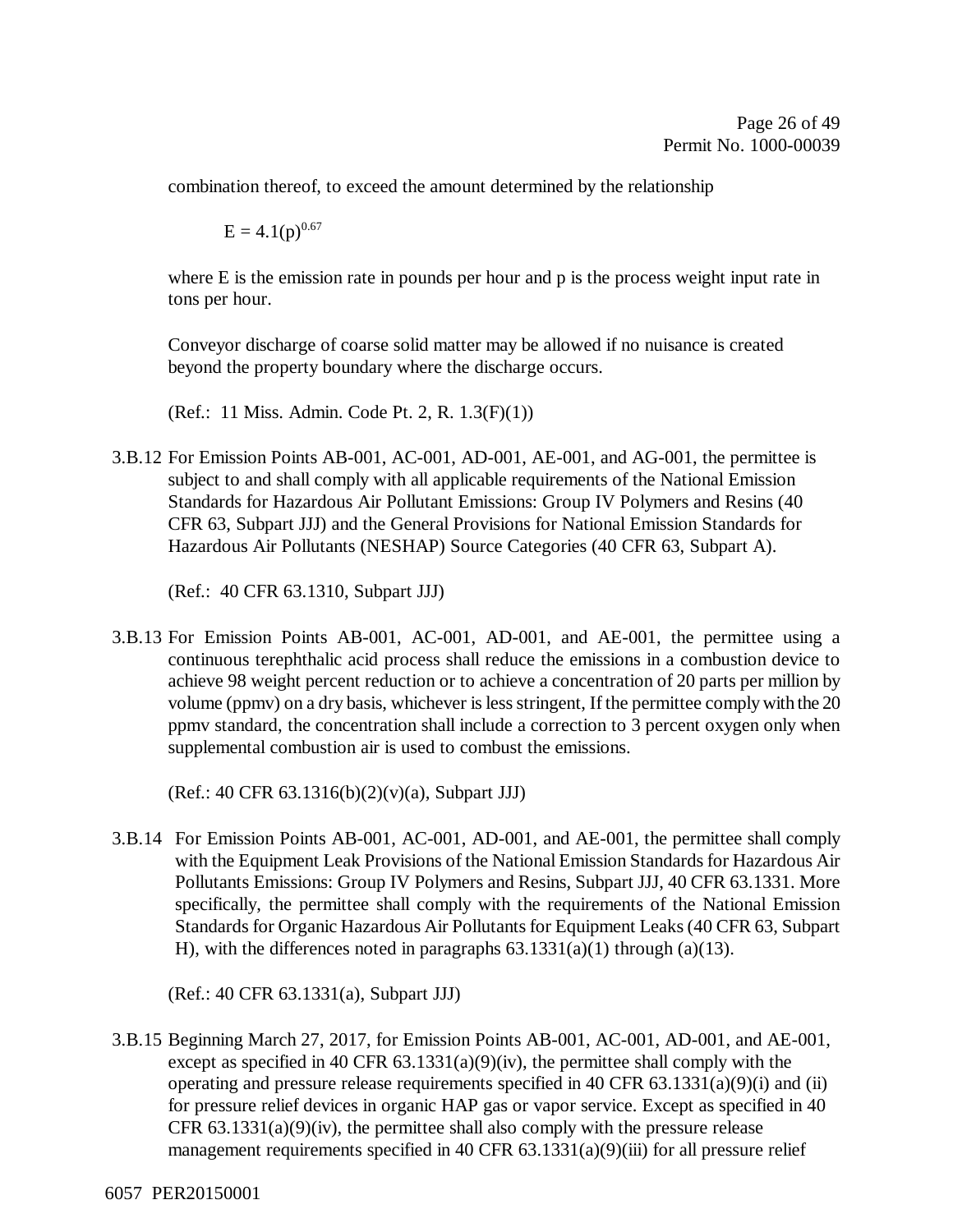devices in organic HAP service.

(Ref.: 40 CFR 63.1331(a)(9), Subpart JJJ)

3.B.16 For Emission Point AG-001, the permittee shall comply with the Wastewater Provisions of the National Emission Standards for Hazardous Air Pollutants Emissions: Group IV Polymers and Resins, Subpart JJJ, 40 CFR 63.1330. More specifically, the permittee shall comply with the requirements of the National Emission Standards for Organic Hazardous Air Pollutants from the Synthetic Organic Chemical Manufacturing Industry for Process Vents, Storage Vessels, Transfer Operations, and Wastewater (40 CFR 63, Subpart G) 40 CFR 63.132 through 63.149, with the differences noted in 40 CFR 63.1330(b)(1) through (b)(22).

(Ref.: 40 CFR 63.1330(b), Subpart JJJ)

3.B.17 For Emission Point AG-001, the permittee shall comply with the Wastewater Provisions of the National Emission Standards for Hazardous Air Pollutants Emissions: Group IV Polymers and Resins, Subpart JJJ, 40 CFR 63.1330. More specifically, the permittee shall comply with the requirements of the National Emission Standards for Organic Hazardous Air Pollutants from the Synthetic Organic Chemical Manufacturing Industry (40 CFR 63, Subpart F) for maintenance wastewater in 40 CFR 63.105, except that when 40 CFR 63.105(a) refers to "organic HAPs listed in Table 9 of Subpart G of 40 CFR 63 Subpart JJJ," the permittee is only required to consider compounds that meet the definition of organic HAP in 40 CFR 63.1312 and that are listed in Table 9 of 40 CFR part 63, Subpart G, except for ethylene glycol which need not be considered, for the purposes of 40 CFR 63, Subpart JJJ.

(Ref.: 40 CFR 63.1330(c), Subpart JJJ))

3.B.18 For Emission Points AB-007, AC-007, and AD-006, the vents shall remain closed during normal operation.

(Ref.: Title V Operating Permit issued September 30, 2016)

3.B.19 For Emission Points AA-004, AA-005, AA-006, AA-011, AA-012, and AA-013, the permittee is subject to and shall comply with all applicable requirements of National Emission Standards for Hazardous Air Pollutants for Major Sources: Industrial, Commercial, and Institutional Boilers and Process Heaters (40 CFR 63, Subpart DDDDD) and the General Provisions (40 CFR 63, Subpart A).

(Ref. 40 CFR 63.7485, Subpart DDDDD)

3.B.20 For Emission Points AA-004, AA-005, AA-006, AA-011, AA-012, and AA-013, the permittee shall meet each emission limit and work practice standard in 40 CFR 63, Subpart DDDDD Tables 1 through 3, and 11 through 13, that applies to the boiler or process heater.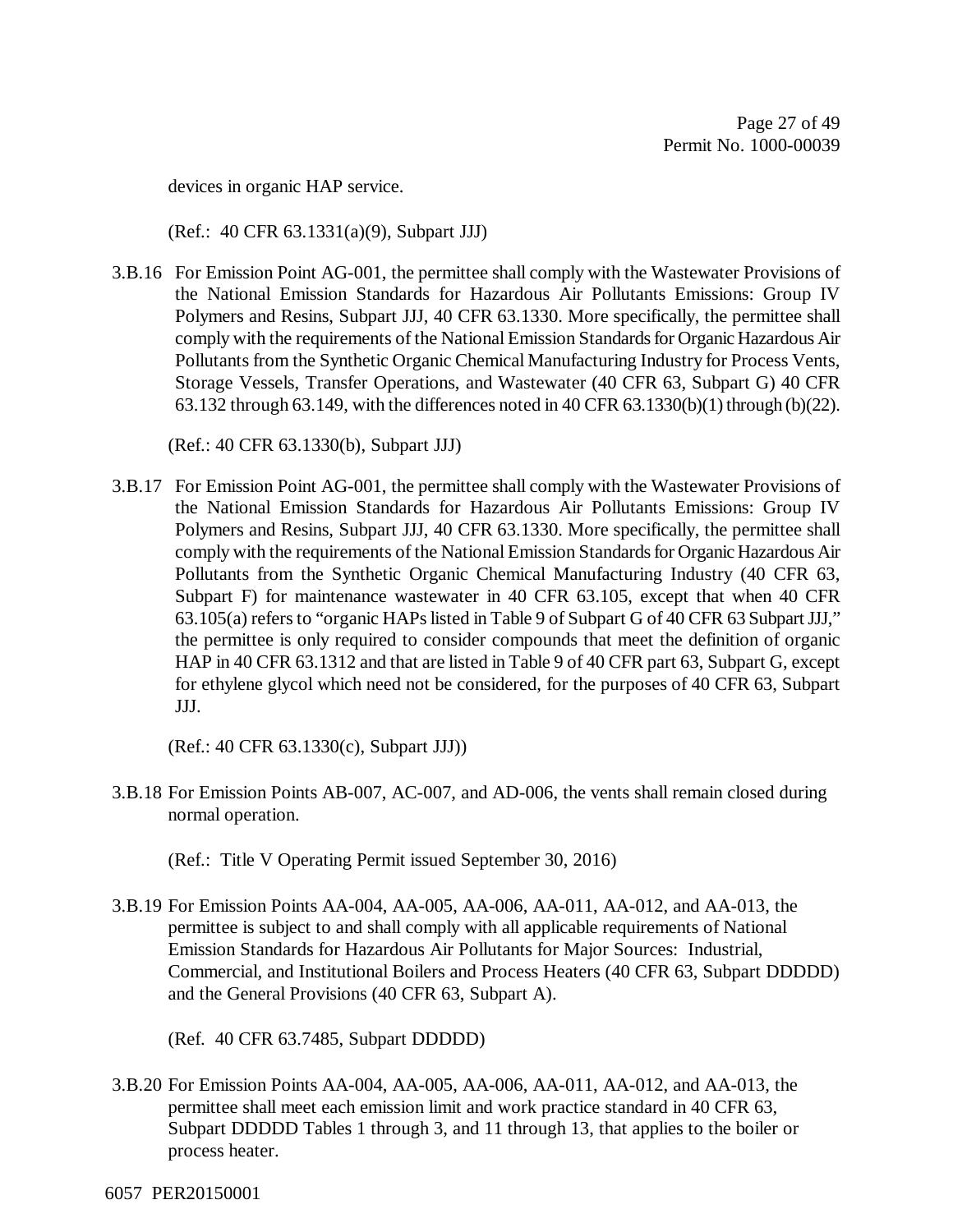The permittee shall conduct a tune-up of the boiler or process heater annually as specified in 40 CFR 63.7540.

(Ref.:  $40 \text{ CFR } 63.7500(a)(1)$  and Table 3(), Subpart DDDDD)

- 3.B.21 For Emission Points AA-004, AA-005, AA-006, AA-011, AA-012, and AA-013, the permittee shall have a one-time energy assessment performed by a qualified energy assessor. An energy assessment completed on or after January 1, 2008, that meets or is amended to meet the energy assessment requirements in this table, satisfies the energy assessment requirement. A permittee that operated under an energy management program developed according to the ENERGY STAR guidelines for energy management or compatible with ISO 50001 for at least one year between January 1, 2008 and January 31, 2016, that includes the affected units also satisfies the energy assessment requirement. The energy assessment must include the following with extent of the evaluation for items a. to e. appropriate for the on-site technical hours listed in 40 CFR 63.7575:
	- (a) A visual inspection of the boiler or process heater system.
	- (b) An evaluation of operating characteristics of the boiler or process heater systems, specifications of energy using systems, operating and maintenance procedures, and unusual operating constraints.
	- (c) An inventory of major energy use systems consuming energy from affected boilers and process heaters and which are under the control of the boiler/process heater owner/operator.
	- (d) A review of available architectural and engineering plans, facility operation and maintenance procedures and logs, and fuel usage
	- (e) A review of the facility's energy management program and provide recommendations for improvements consistent with the definition of energy management program, if identified.
	- (f) A list of cost-effective energy conservation measures that are within the facility's control.
	- (g) A list of the energy savings potential of the energy conservation measures identified.
	- (h) A comprehensive report detailing the ways to improve efficiency, the cost of specific improvements, benefits, and the time frame for recouping those investments.

(Ref.: 40 CFR 63.7500(a)(1) and Table 3(4), Subpart DDDDD)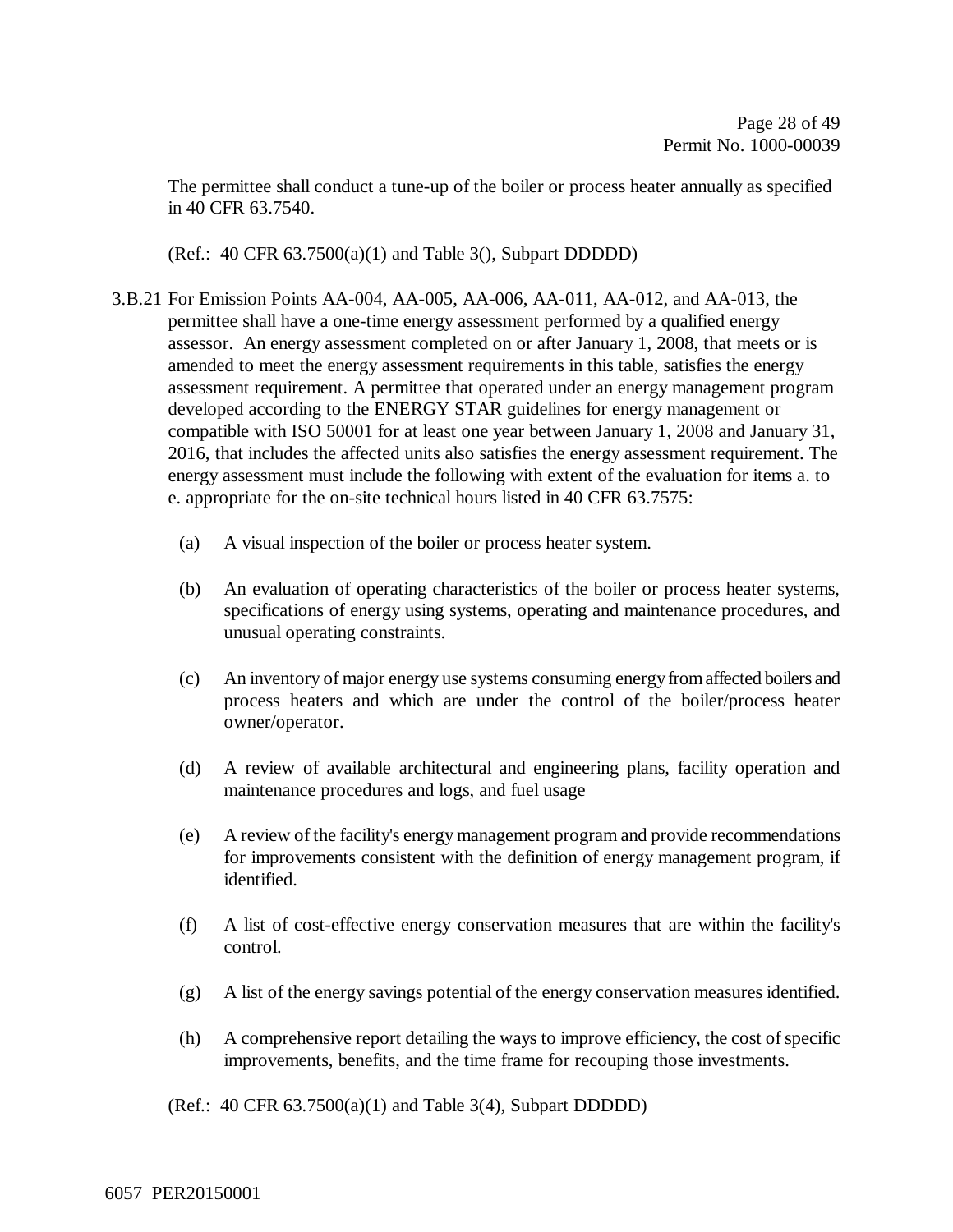3.B.22 For Emission Points AA-004, AA-005, AA-006, AA-011, AA-012, and AA-013, the permittee shall operate and maintain any affected source, including associated air pollution control equipment and monitoring equipment, in a manner consistent with safety and good air pollution control practices for minimizing emissions. Determination of whether such operation and maintenance procedures are being used will be based on information available to the MDEQ that may include, but is not limited to, monitoring results, review of operation and maintenance procedures, review of operation and maintenance records, and inspection of the source.

(Ref.: 40 CFR 63.7500(a)(3), Subpart DDDDD)

| Applicable Requirement                            | Condition<br>Number(s) | Pollutant/<br>Parameter | Limit/Standard      |
|---------------------------------------------------|------------------------|-------------------------|---------------------|
| 11 Miss. Admin. Code Pt. 2, R.<br>$1.3.D(1)(a)$ . | 3.C.1                  | <b>PM</b>               | 0.6 lbs/MMBTU       |
| 11 Miss. Admin. Code Pt. 2, R.<br>$1.4.A(1)$ .    | 3.C.2                  | SO <sub>2</sub>         | 4.8 lbs/MMBTU       |
| 11 Miss. Admin. Code Pt. 2,<br>R.1.3.F(1)         | 3.C.3                  | <b>PM</b>               | $E = 4.1(p)^{0.67}$ |

#### C. Insignificant and Trivial Activity Emission Limitations & Standards

3.C.1 The maximum permissible emission of ash and/or particulate matter from fossil fuel burning installations of less than 10 million BTU per hour heat input shall not exceed 0.6 pounds per million BTU per hour heat input.

(Ref.: 11 Miss. Admin. Code Pt. 2, R. 1.3.D(1)(a).)

3.C.2 The maximum discharge of sulfur oxides from any fuel burning installation in which the fuel is burned primarily to produce heat or power by indirect heat transfer shall not exceed 4.8 pounds (measured as sulfur dioxide) per million BTU heat input.

(Ref.: 11 Miss. Admin. Code Pt. 2, R. 1.4.A(1).)

3.C.3 The permittee shall not cause, permit, or allow the emissions of particulate matter in total quantities in any one hour from any manufacturing process, which includes any associated stacks, vents, outlets, or combination thereof, to exceed the amount determined by the relationship

 $E = 4.1(p)^{0.67}$ 

6057 PER20150001 where E is the emission rate in pounds per hour and p is the process weight input rate in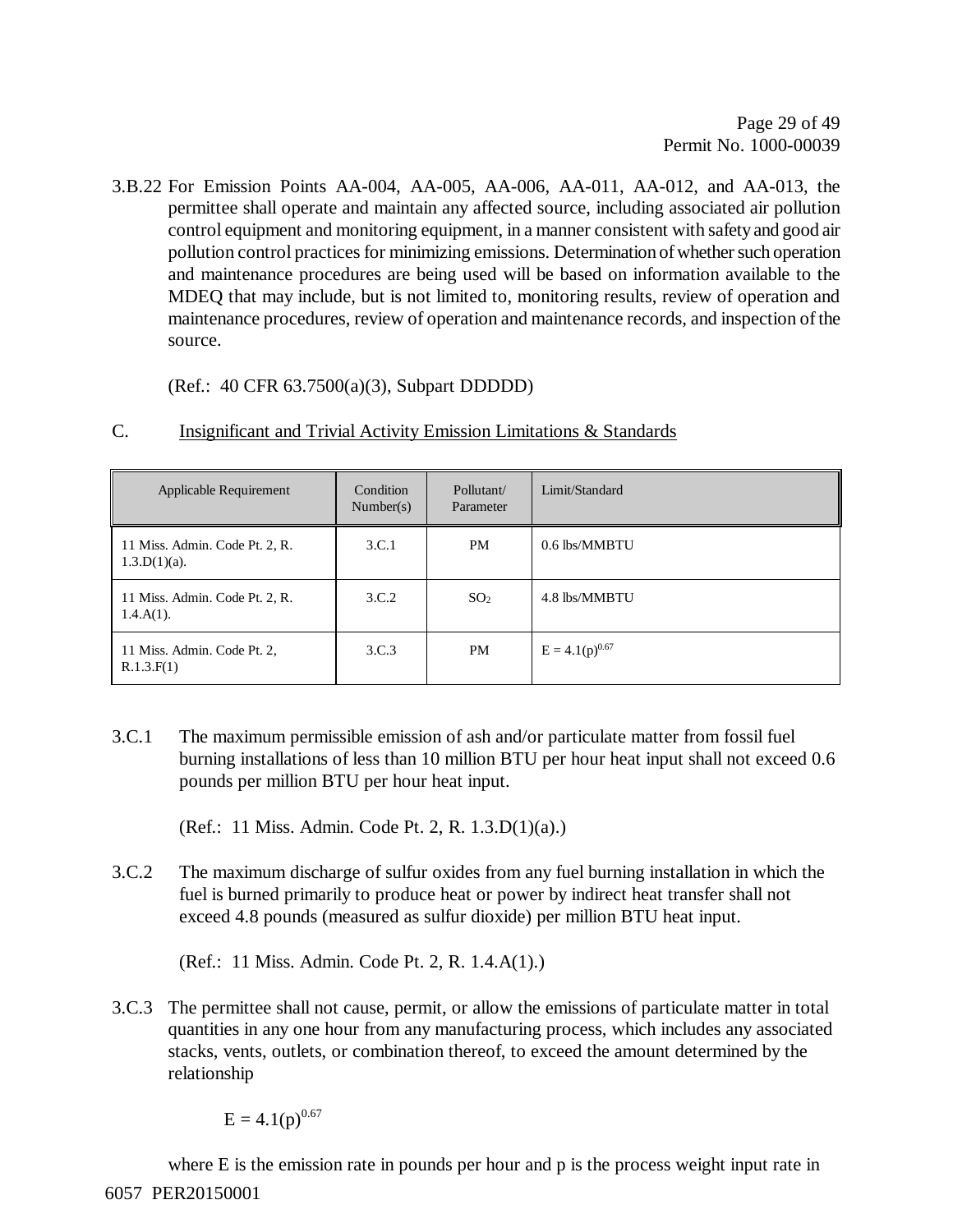tons per hour.

Conveyor discharge of coarse solid matter may be allowed if no nuisance is created beyond the property boundary where the discharge occurs.

(Ref.: 11 Miss. Admin. Code Pt. 2, R. 1.3.F(1))

#### D. Work Practice Standards

| Emission<br>Point(s)                                                                                                  | Applicable Requirement | Condition<br>Number(s) | Pollutant/<br>Parameter                          | Limit/Standard                                                                                                                                                             |
|-----------------------------------------------------------------------------------------------------------------------|------------------------|------------------------|--------------------------------------------------|----------------------------------------------------------------------------------------------------------------------------------------------------------------------------|
| $AA-001$<br>$AA-002$<br>$AA-003$<br>$AA-004$<br>$AA-005$<br>$AA-006$<br>$AB-001$<br>$AC-001$<br>$AD-001$<br>$AE$ -001 | 40 CFR 63.6(e)         | 3.D.1                  | Operations and<br>Maintenance                    | The permittee shall operate and maintain<br>equipment, including associated pollution control<br>equipment and monitoring equipment, in a<br>manner to minimize emissions. |
|                                                                                                                       | 40 CFR 63.6(e)         | 3.D.2                  | Corrective<br>Action                             | The permittee shall correct malfunctions as soon<br>as practicable after their occurrence in<br>accordance with the startup, shutdown, and<br>malfunction plan.            |
|                                                                                                                       | 40 CFR $63.1135(b)(1)$ | 3.D.3                  | Startup,<br>Shutdown, and<br>Malfunction<br>Plan | The permittee shall develop and implement a<br>written startup, shutdown, and malfunction plan<br>as specified in 40 CFR $63.6(e)(3)$ .                                    |

3.D.1 For Emission Points AA-001, AA-002, AA-003, AA-004, AA-005, AA-006, AB-001, AC-001, AD-001, and AE-001, the permittee shall at all times, including periods of startup, shutdown, and malfunction, shall operate and maintain each effected source, including associated pollution control equipment and monitoring equipment, in a manner consistent with safety and good air pollution control practices for minimizing emissions. During a period of startup, shutdown, or malfunction, this general duty to minimize emissions requires that the permittee reduce emissions to the greatest extent which is consistent with safety and good air pollution control practices.

(Ref.: 40 CFR  $63.6(e)(1)(i)$ )

3.D.2 For Emission Points AA-001, AA-002, AA-003, AA-004, AA-005, AA-006, AB-001, AC-001, AD-001, and AE-001, the permittee shall correct malfunctions as soon as practicable after their occurrence with the startup, shutdown, and malfunction plan required in 40 CFR  $63.6(e)(3)$ .

 $(Ref.: 40 CFR 63.6(e)(1)(ii))$ 

- 3.D.3 For Emission Points AA-001, AA-002, AA-003, AA-004, AA-005, AA-006, AB-001, AC-001, AD-001, and AE-001, the permittee shall develop and implement a written
- 6057 PER20150001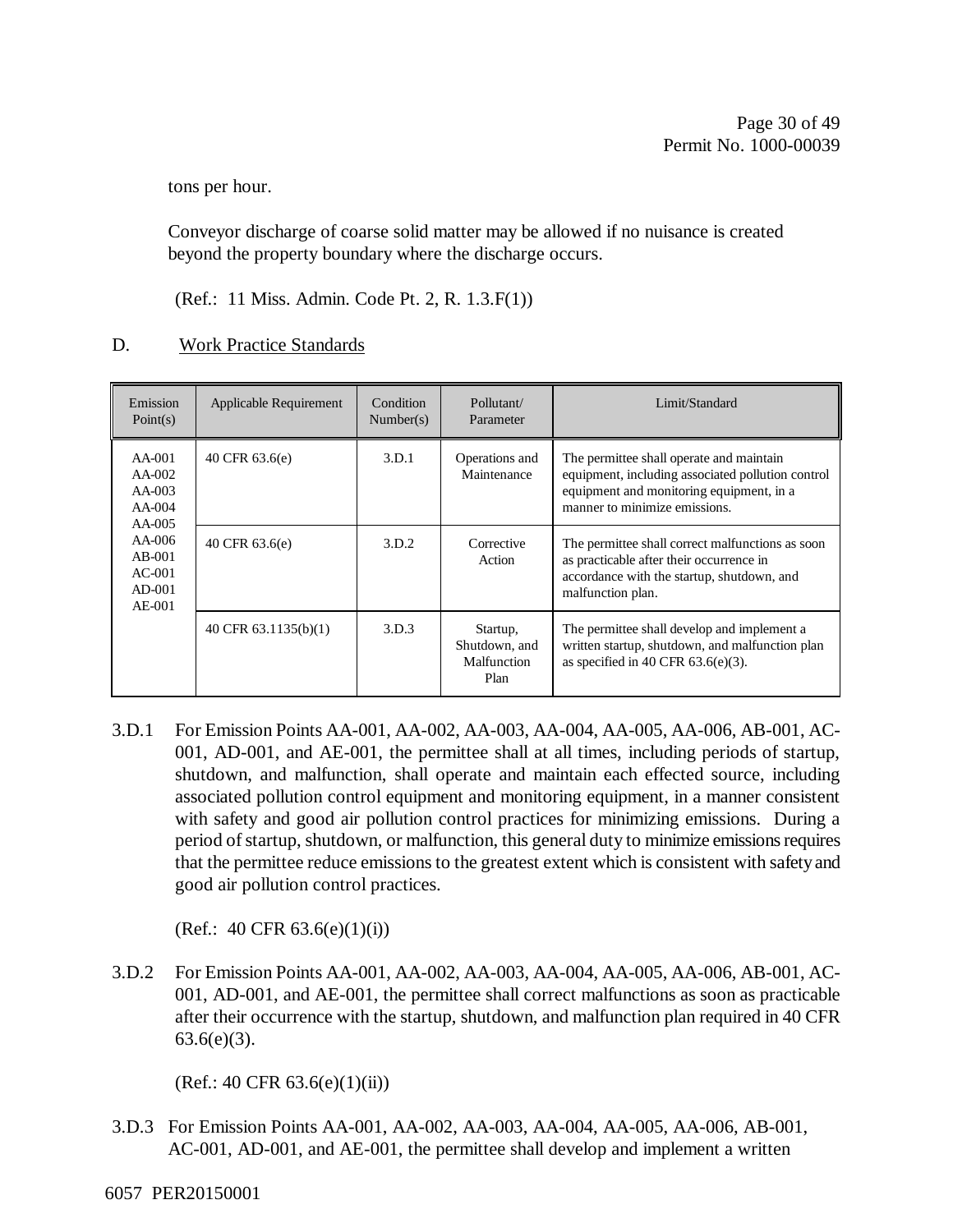Page 31 of 49 Permit No. 1000-00039

startup, shutdown, and malfunction plan as specified in 40 CFR 63.6(e)(3). This plan shall describe in detail, procedures for operating and maintaining the affected source during periods of startup, shutdown, and malfunction and a program for corrective action for malfunctioning process and air pollution control equipment used to comply with 40 CFR 63, Subpart JJJ.

(Ref: 40 CFR 63.1335(b)(1) and 40 CFR 63.6(e))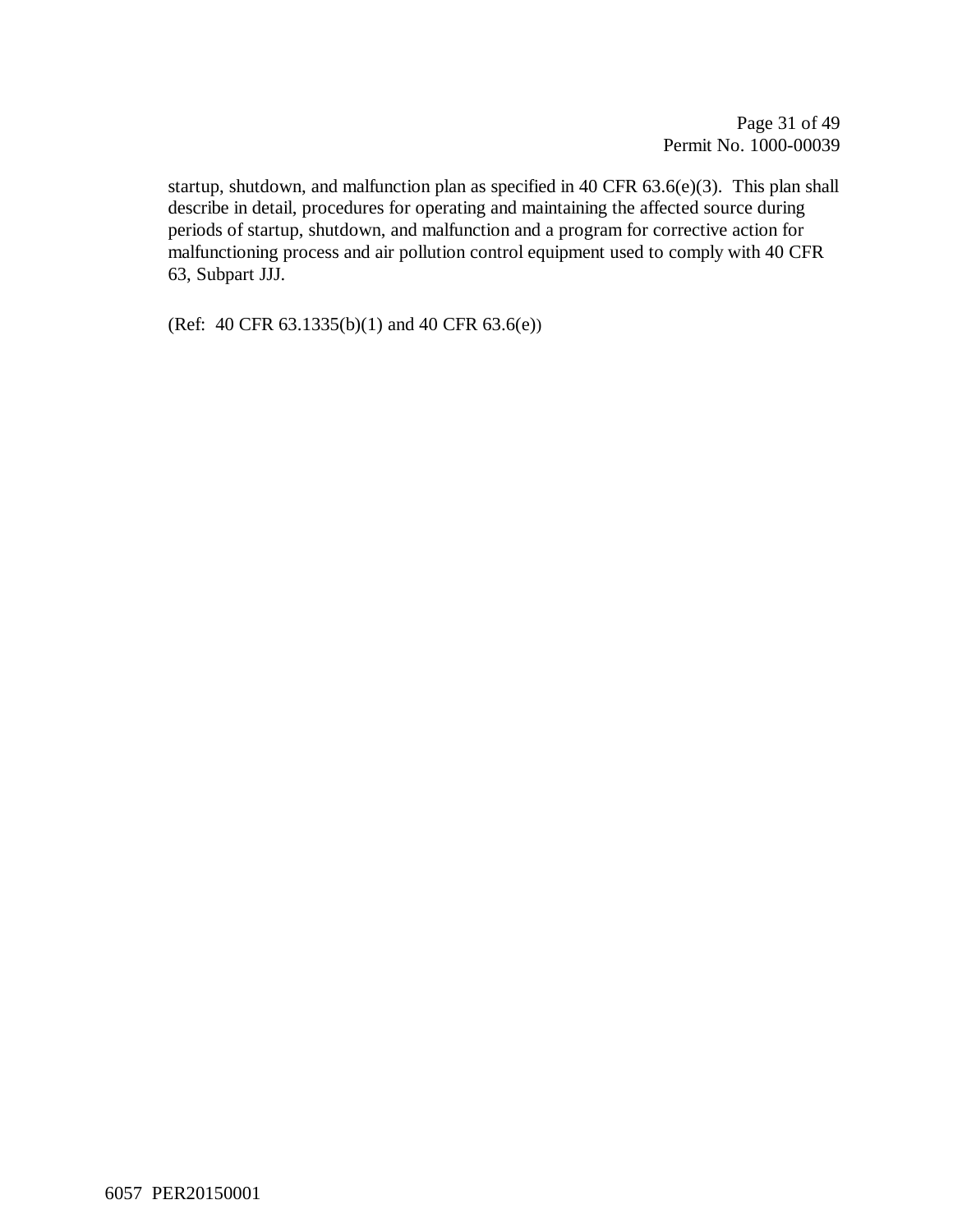Page 32 of 49 Permit No. 1000-00039

#### SECTION 4. COMPLIANCE SCHEDULE

- 4.1 Unless otherwise specified herein, the permittee shall be in compliance with all requirements contained herein upon issuance of this permit.
- 4.2 Except as otherwise specified herein, the permittee shall submit to the Permit Board and to the Administrator of EPA Region IV a certification of compliance with permit terms and conditions, including emission limitations, standards, or work practices, by January 31 for the preceding calendar year. Each compliance certification shall include the following:
	- (a) the identification of each term or condition of the permit that is the basis of the certification;
	- (b) the compliance status;
	- (c) whether compliance was continuous or intermittent;
	- (d) the method(s) used for determining the compliance status of the source, currently and over the applicable reporting period;
	- (e) such other facts as may be specified as pertinent in specific conditions elsewhere in this permit.

(Ref.: 11 Miss. Admin. Code Pt. 2, R. 6.3.C(5)(a), (c), & (d).)

4.3 For Emission Points AB-001, AC-001, AD-001, and AE-001, the permittee shall comply with 40 CFR 63.1131(a)(9), Subpart JJJ by March 27, 2017.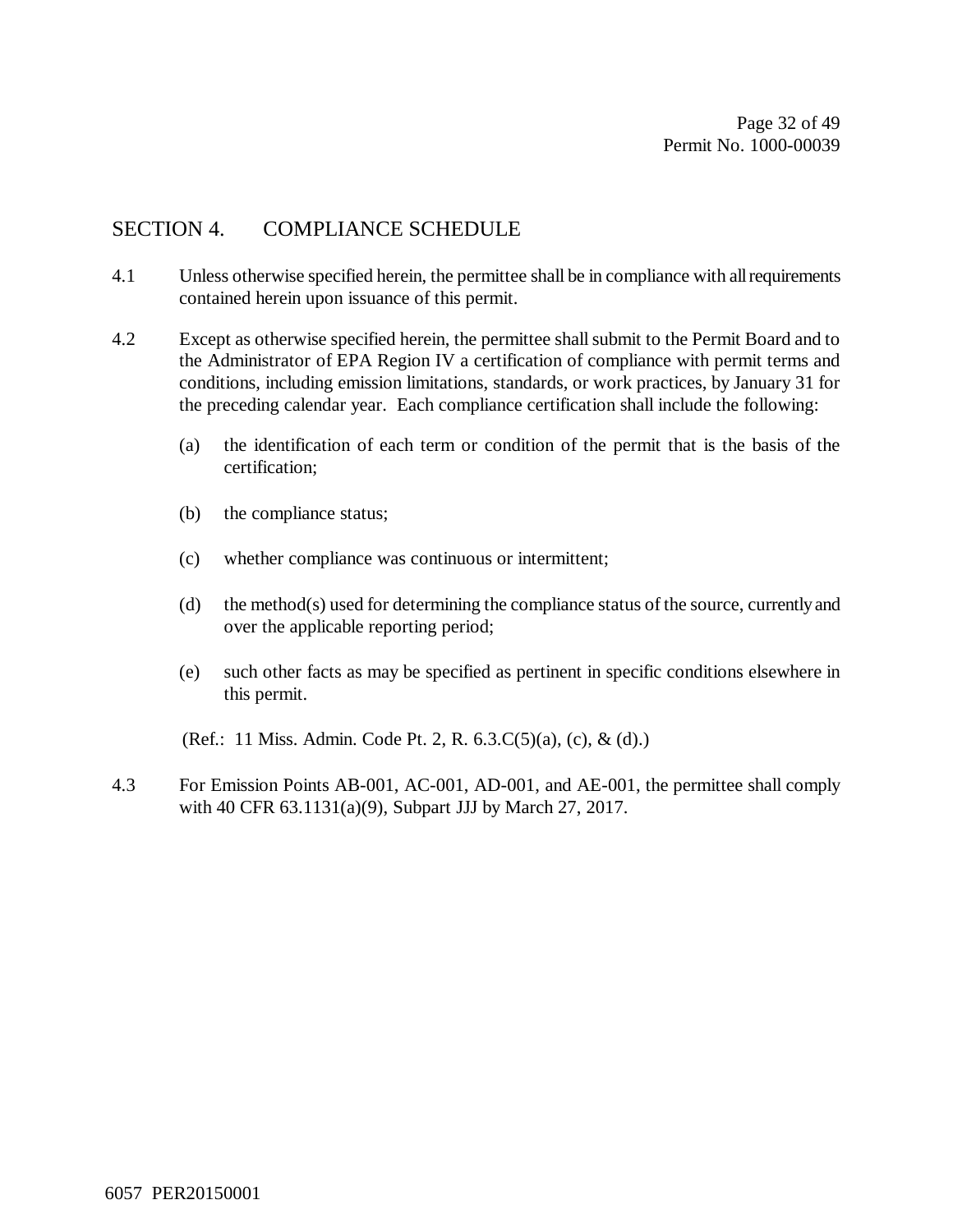### SECTION 5. MONITORING, RECORDKEEPING & REPORTING REQUIREMENTS

#### A. General Monitoring, Recordkeeping and Reporting Requirements

- 5.A.1 The permittee shall install, maintain, and operate equipment and/or institute procedures as necessary to perform the monitoring and recordkeeping specified below.
- 5.A.2 In addition to the recordkeeping specified below, the permittee shall include with all records of required monitoring information the following:
	- (a) the date, place as defined in the permit, and time of sampling or measurements;
	- (b) the date(s) analyses were performed;
	- (c) the company or entity that performed the analyses;
	- (d) the analytical techniques or methods used;
	- (e) the results of such analyses; and
	- (f) the operating conditions existing at the time of sampling or measurement.
	- (Ref.: 11 Miss. Admin. Code Pt. 2, R. 6.3.A(3)(b)(1).)
- 5.A.3 Except where a longer duration is specified in an applicable requirement, the permittee shall retain records of all required monitoring data and support information for a period of at least five (5) years from the date of the monitoring sample, measurement, report, or application. Support information includes all calibration and maintenance records, all original strip-chart recordings for continuous monitoring instrumentation, and copies of all reports required by the permit.

(Ref.: 11 Miss. Admin. Code Pt. 2, R. 6.3.A(3)(b)(2).)

5.A.4 Except as otherwise specified herein, the permittee shall submit reports of any required monitoring by July 31 and January 31 for the preceding six-month period. All instances of deviations from permit requirements must be clearly identified in such reports and all required reports must be certified by a responsible official consistent with 11 Miss. Admin. Code Pt. 2, R. 6.2.E.

(Ref.: 11 Miss. Admin. Code Pt. 2, R. 6.3.A(3)(c)(1).)

6057 PER20150001 5.A.5 Except as otherwise specified herein, the permittee shall report all deviations from permit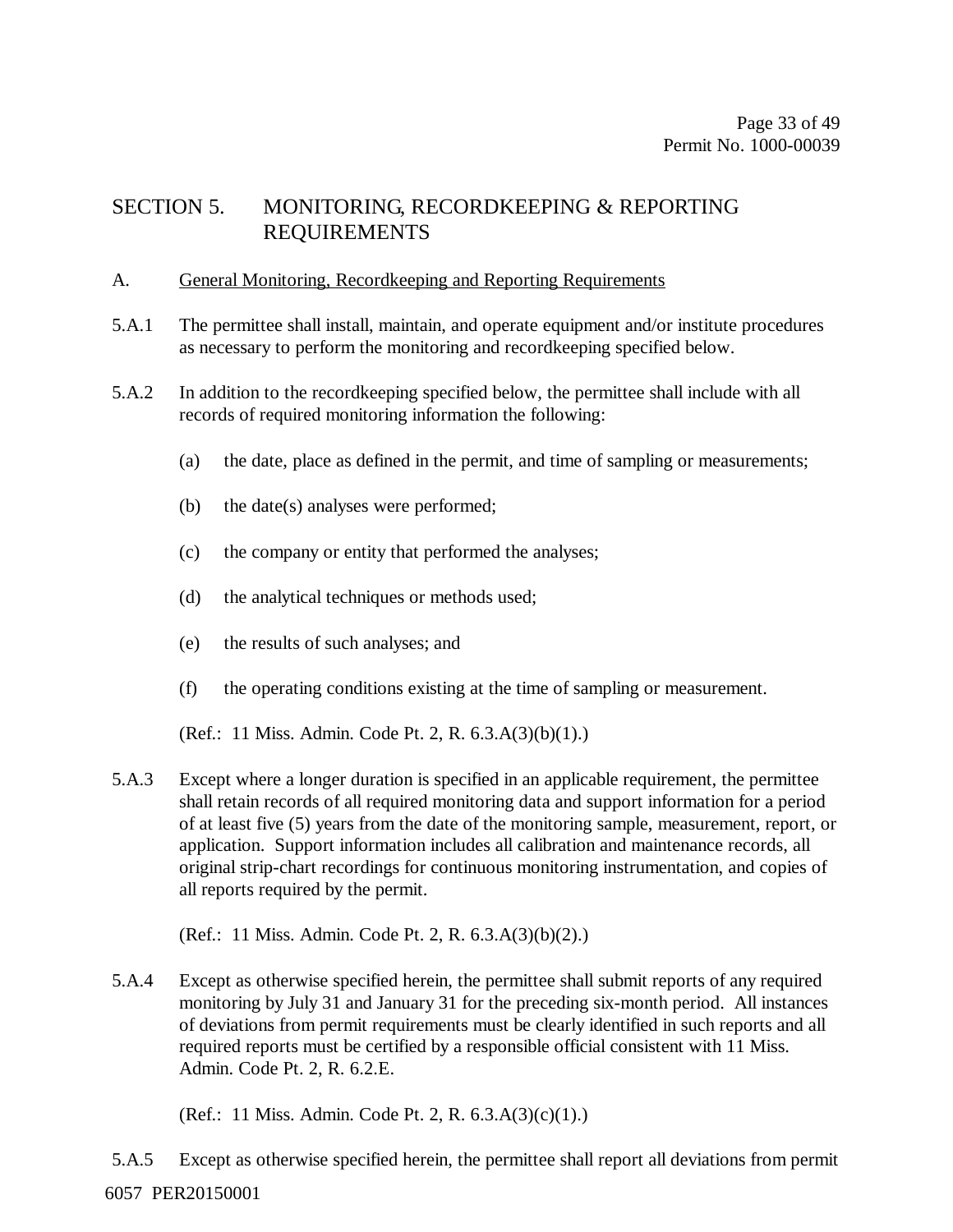requirements, including those attributable to upsets, the probable cause of such deviations, and any corrective actions or preventive measures taken. Said report shall be made within five (5) days of the time the deviation began.

(Ref.: 11 Miss. Admin. Code Pt. 2, R. 6.3.A(3)(c)(2).)

- 5.A.6 Except as otherwise specified herein, the permittee shall perform emissions sampling and analysis in accordance with EPA Test Methods and with any continuous emission monitoring requirements, if applicable. All test methods shall be those versions or their equivalents approved by the DEQ and the EPA.
- 5.A.7 The permittee shall maintain records of any alterations, additions, or changes in equipment or operation.

#### B. Specific Monitoring and Recordkeeping Requirements

| Emission<br>Point(s)                                             | Pollutant/Parameter<br>Monitored | Monitoring/Recordkeeping<br>Requirement                                                                           | Condition<br>Number | Applicable Requirement                                                                                                                                              |
|------------------------------------------------------------------|----------------------------------|-------------------------------------------------------------------------------------------------------------------|---------------------|---------------------------------------------------------------------------------------------------------------------------------------------------------------------|
| $AA-001$<br>$AA-002$<br>$AA-003$<br>$AA-004$<br>AA-005<br>AA-006 | Fuel Usage                       | Record and maintain the<br>amount of fuel combusted<br>during each day and in any 12-<br>month rolling period.    | 5.B.1               | 40 CFR $60.48c(g)$ , Subpart Dc and<br>Federally Enforceable Construction<br>Permit issued October 8, 1996, and<br>modified October 11, 2004                        |
| AA-007<br>$AA-009$<br>$AA-010$<br>$AA-011$<br>AA-012<br>$AA-013$ | Fuel Usage                       | Maintain records to document<br>fuel usage on a daily basis and<br>in any 12-month rolling period.                | 5.B.2               | Federally Enforceable Construction<br>Permit issued October 8, 1996, and<br>modified October 11, 2004, and<br>Title V Operating Permit issued<br>September 30, 2016 |
| AA-007<br>$AA-009$<br>$AA-010$<br>$AA-021$                       | Hours of Operation               | Maintain and record to<br>document hours of operation on<br>a daily basis and any<br>consecutive 12-month period. | 5.B.3               | 11 Miss. Admin. Code Pt. 2, R.<br>6.3.A(3)                                                                                                                          |
| $AB-001$<br>$AC-001$<br>$AD-001$                                 | <b>HAP</b>                       | <b>Testing and Compliance</b><br>Demonstration                                                                    | 5.B.4               | 40 CFR 63.1318(a) and<br>63.116(b)(2), Subpart JJJ                                                                                                                  |
| $AE-001$<br>$AG-001$                                             | <b>HAP</b>                       | Monitoring                                                                                                        | 5.B.5               | 40 CFR 63.1317 and 63.114(a)(3),<br>Subpart JJJ                                                                                                                     |
|                                                                  | <b>HAP</b>                       | Recordkeeping                                                                                                     | 5.B.6               | 40 CFR 63.1615(a), 63.1319 and<br>63.117, Subpart JJJ                                                                                                               |
| $AB-001$<br>$AC-001$<br>$AD-001$<br>AE-001<br>$AG-001$           | <b>HAP</b>                       | LDAR Program for Applicable<br>Components                                                                         | 5.B.7               | 40 CFR 63.1331, Subpart JJJ                                                                                                                                         |

6057 PER20150001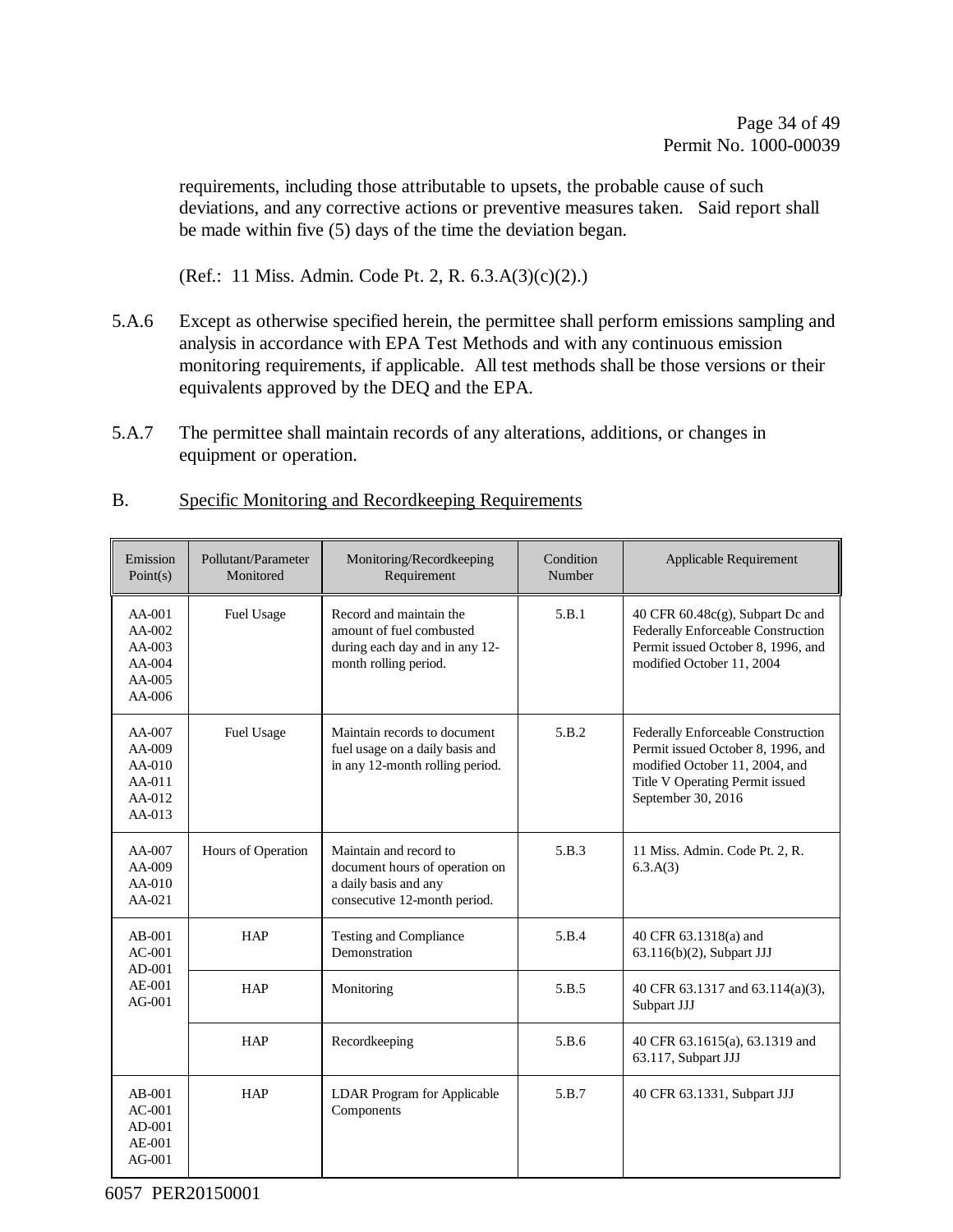#### Page 35 of 49 Permit No. 1000-00039

| Emission<br>Point(s)                                                                                                                                              | Pollutant/Parameter<br>Monitored | Monitoring/Recordkeeping<br>Requirement                         | Condition<br>Number | Applicable Requirement                          |
|-------------------------------------------------------------------------------------------------------------------------------------------------------------------|----------------------------------|-----------------------------------------------------------------|---------------------|-------------------------------------------------|
| $AB-002$<br>through<br>$AB-010$<br>$AC-002$<br>through<br>$AC-010$<br>$AD-002$<br>through<br>AD-008<br>AF-001<br>through<br>AF-004                                | Control Equipment<br>Maintenance | Monitoring and Recordkeeping<br>Requirements                    | 5.B.8               | 11 Miss. Admin. Code Pt. 2, R.<br>6.3.A(3)      |
| $AB-002$<br>through<br>$AB-010$<br>$AC-002$<br>through<br>$AC-010$<br>AD-002<br>through<br>$AD-008$<br>AF-001<br>through<br>AF-004<br>AH-001<br>through<br>AH-006 | Visible<br>Emissions/Opacity     | Weekly Monitoring and<br>Recordkeeping of Visible<br>Emissions  | 5.B.9               | 11 Miss. Admin. Code Pt. 2, R.<br>6.3.A(3)      |
| AA-007<br>AA-009                                                                                                                                                  | <b>HAP</b>                       | Maintenance                                                     | 5.B.10              | 40 CFR 63.6625(e), Subpart ZZZZ                 |
| AA-010<br>AA-021                                                                                                                                                  |                                  | Installation                                                    | 5.B.11              | 40 CFR 63.6625(f), Subpart ZZZZ                 |
|                                                                                                                                                                   |                                  | Operation                                                       | 5.B.12              | 40 CFR 63.6625(h), Subpart ZZZZ                 |
|                                                                                                                                                                   |                                  | Continuous Compliance                                           | 5.B.13              | 40 CFR 63.6605, Subpart ZZZZ                    |
|                                                                                                                                                                   |                                  |                                                                 | 5.B.14              | 40 CFR 63.6640(f), Subpart ZZZZ                 |
|                                                                                                                                                                   |                                  | Recordkeeping                                                   | 5.B.15              | 40 CFR 63.6655, Subpart ZZZZ                    |
| AA-001<br>AA-002<br>AA-003<br>AA-004<br>AA-005<br>AA-006                                                                                                          | $NOx$ and $CO$                   | Stack test in accordance with<br>EPA Test Methods 7 and<br>10A. | 5.B.16              | 11 Miss. Admin. Code Pt. 2,<br>R.6.3.A(3)(a)(2) |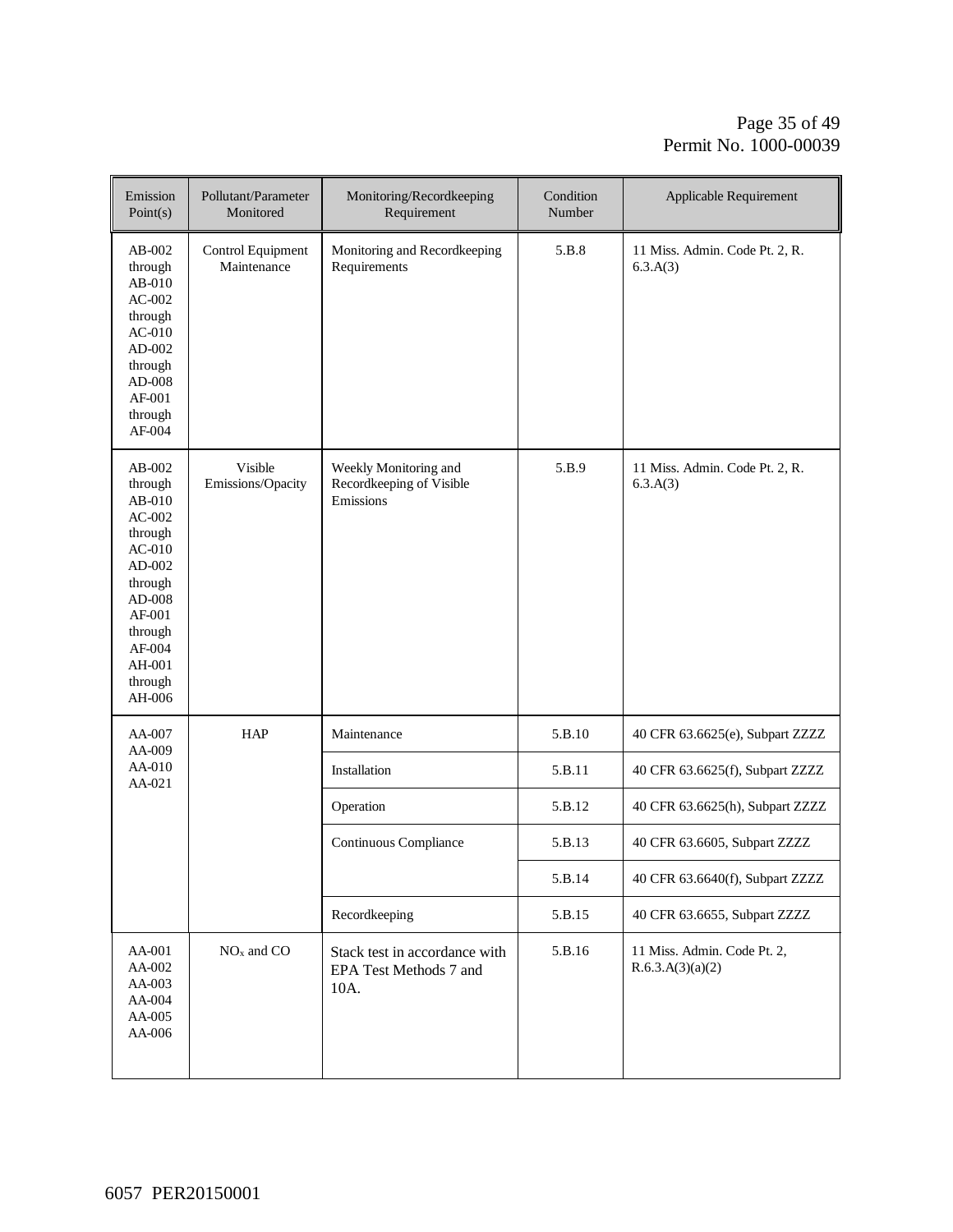| Emission<br>Point(s)                                                                                | Pollutant/Parameter<br>Monitored      | Monitoring/Recordkeeping<br>Requirement                          | Condition<br>Number | <b>Applicable Requirement</b>                   |
|-----------------------------------------------------------------------------------------------------|---------------------------------------|------------------------------------------------------------------|---------------------|-------------------------------------------------|
| $AB-002$<br>through<br>$AB-010$<br>$AC-002$<br>through<br>$AC-010$<br>$AD-002$<br>through<br>AD-008 | $PM/PM_{10}$                          | Stack test in accordance with<br>EPA Test Methods $1 - 5$ .      | 5.B.16              | 11 Miss. Admin. Code Pt. 2.<br>R.6.3.A(3)(a)(2) |
| $AA-001$<br>$AA-002$<br>$AA-003$<br>$AA-004$<br>$AA-005$<br>$AA-006$                                | $NOx$ and $CO$                        | Calculate and record the<br>monthly $NOx$ and $CO$<br>emissions. | 5.B.17              | 11 Miss. Admin. Code Pt. 2.<br>R.6.3.A(3)(a)(2) |
| $AA-004$<br>AA-005<br>$AA-006$                                                                      | <b>HAP</b>                            | Demonstrate Compliance                                           | 5.B.18              | 40 CFR 63.7505(a), Subpart<br><b>DDDDD</b>      |
| $AA-011$<br>$AA-012$<br>$AA-013$                                                                    |                                       | Tune-up Requirements                                             | 5.B.19              | 40 CFR 63.7515(d), Subpart<br><b>DDDDD</b>      |
|                                                                                                     | Demonstrate Compliance for<br>Tune-up |                                                                  | 5.B.20              | 40 CFR 63.7540(a)(10), Subpart<br><b>DDDDD</b>  |

5.B.1 For Emission Points AA-001 through AA-006, the permittee shall record and maintain records of the amount of natural gas combusted during each day and 12-month rolling basis.

(Ref.: 40 CFR 60.48c(g) and Federally Enforceable Permit to Construct issued October 8, 1996, and modified October 11, 2004)

5.B.2 For Emission Points AA-007, AA-009, AA-010, AA-011, AA-012, and AA-013, the permittee shall maintain sufficient records to document fuel usage on a daily basis and rolling 12-month basis.

(Ref.: Federally Enforceable Permit to Construct issued October 8, 1996, and modified October 11, 2004, and Title V Operating Permit issued September 30, 2016)

5.B.3 For Emission Points AA-009, AA-010, and AA-021, the permittee shall maintain sufficient records to document the hours of operation on a daily basis and any consecutive 12-month period.

(Ref.: 11 Miss. Admin. Code Pt. 2, R. 6.3.A(3))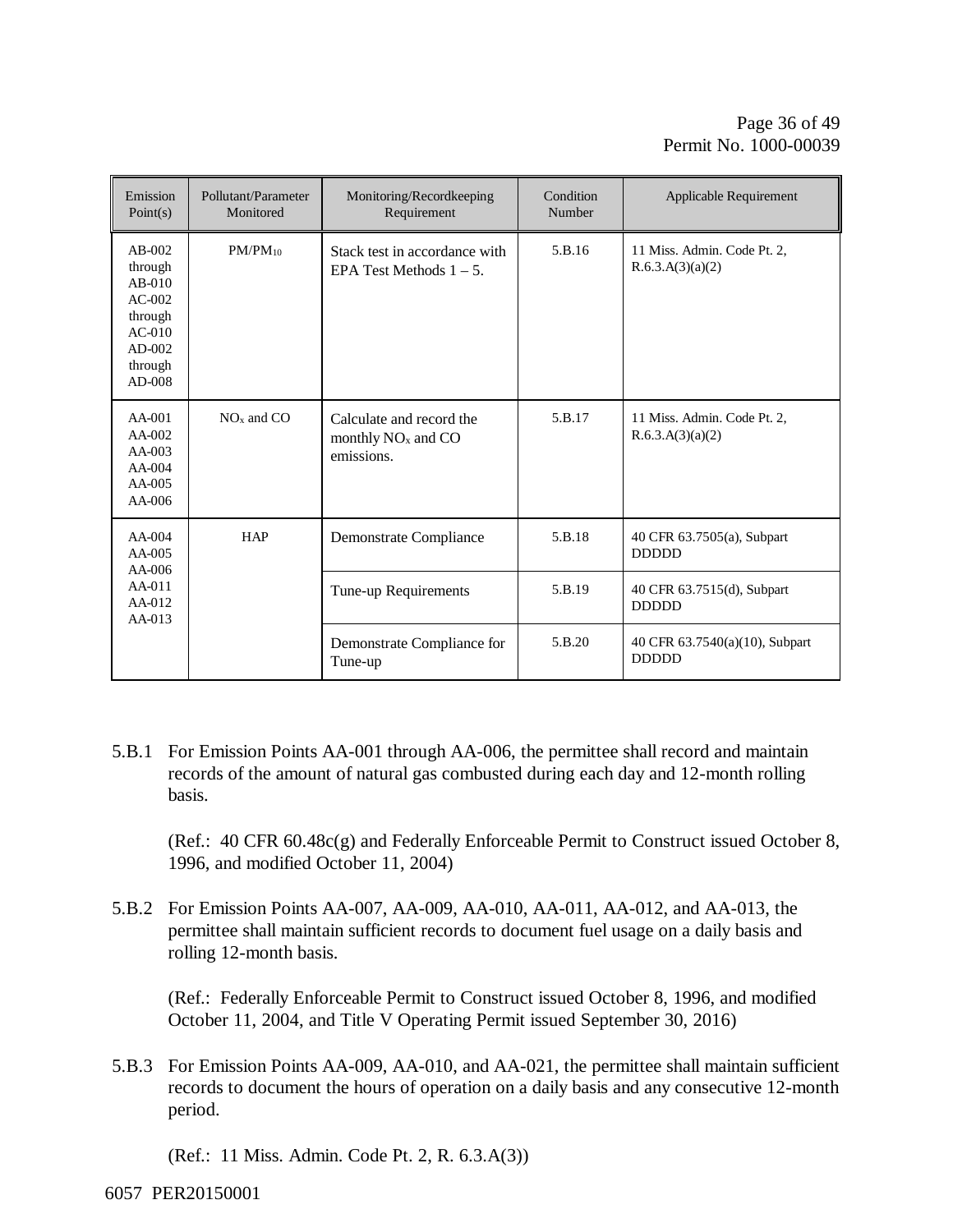5.B.4 There are no continuous process vent testing or compliance demonstration requirements for Emission Points AB-001, AC-001, AD-001, AE-001, and AG-001, since the continuous process vents are vented directly into the flame zone with the primary fuel.

(Ref.: 40 CFR 63.1318(a) and 63.116(b)(2), Subpart JJJ)

5.B.5 There are no continuous process vent monitoring requirements for Emission Points AB-001, AC-001, AD-001, AE-001, and AG-001, since the gas stream from these continuous process vents are vented directly into the flame zone with the fuel.

(Ref.: 40 CFR 63.1317 and 63.114(a)(3), Subpart JJJ)

5.B.6 For Emission Points AB-001, AC-001, AD-001, AE-001, and AG-001, the facility shall maintain a description of the location at which the vent stream is introduced into the flame zone of the boiler or process heater.

(Ref.: 40 CFR 63.117, 63.1315(a), and 63.1319, Subpart JJJ)

5.B.7 For Emission Points AB-001, AC-001, AD-001, AE-001, and AG-001, the permittee shall comply with the recordkeeping requirements of §63.1331 by complying with §63.181, with the differences noted in §63.1331(a).

(Ref.: 40 CFR 63.1331, Subpart JJJ)

5.B.8 For Emission Points AB-002 through AB-010, AC-002 through AC-010, AD-002 through AD-008, and AF-001 through AF-004, the permittee shall perform regular inspections for any required maintenance each week or more often if necessary to maintain proper operation of the pollution control equipment.

The permittee shall also maintain on hand at all times sufficient equipment as is necessary to repair and/or replace the pollution control equipment.

(Ref.: 11 Miss. Admin. Code Pt. 2, R. 6.3.A(3))

5.B.9 For Emission Points AB-002 through AB-010, AC-002 through AC-010, AD-002 through AD-008, AF-001 through AF-004, and AH-001 through AH-006, the permittee shall conduct weekly inspection for visible emissions (VE) (one-minute interval). The permittee shall maintain a log noting 1) whether any air emissions (except water vapor) were visible from the emission point and 2) all emission points from which visible emissions occurred. If no VE are observed then no further observation are required.

For emission points with VE, the permittee shall record 1) the color of the emission, 2) whether the emissions was light or heavy, 3) the cause of the emission, and 4) any corrective action taken.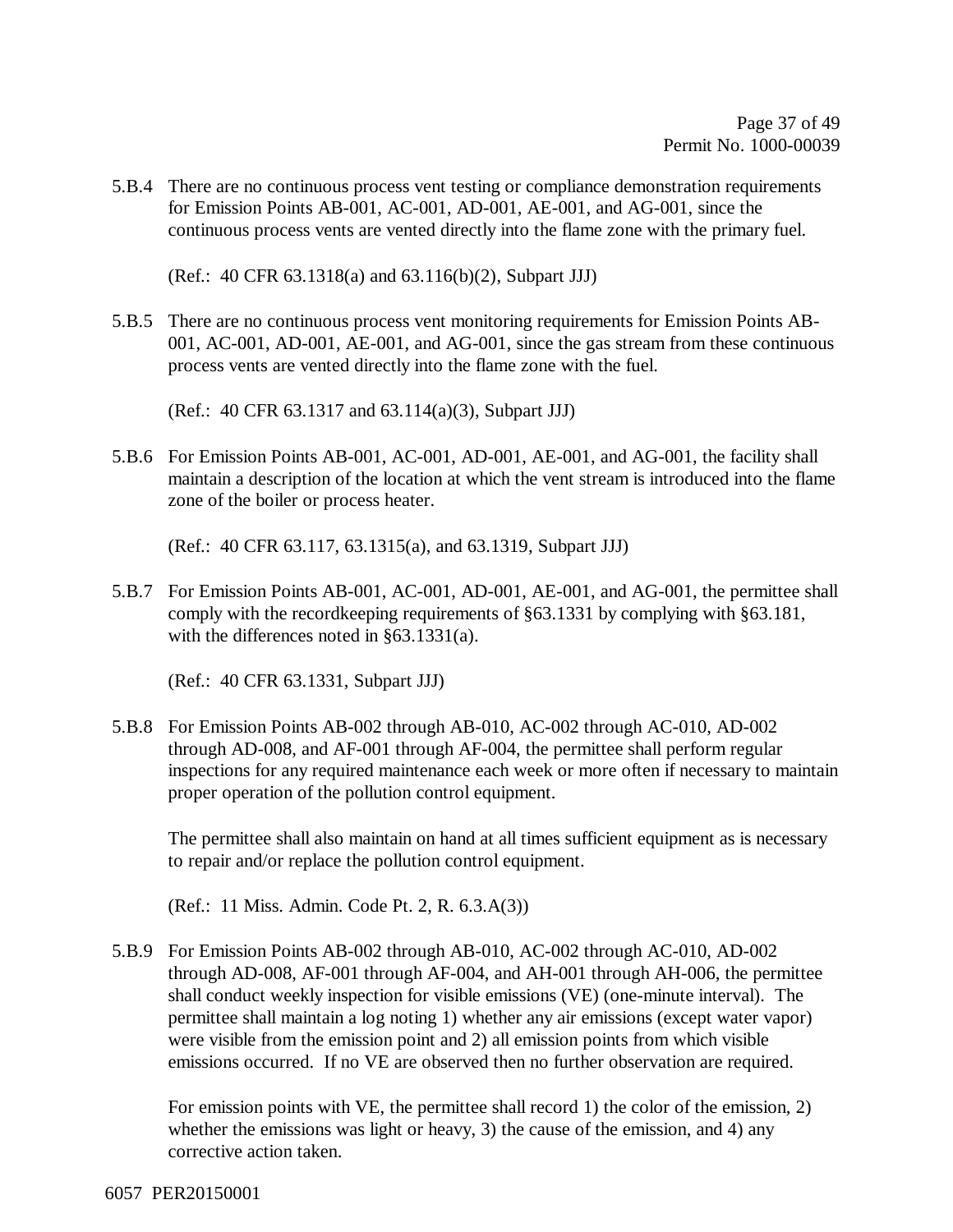Upon observation of VE from any emission point, the frequency of observation for that emission point shall become daily until no VE is observed for three consecutive days. After three consecutive days of no VE, the inspection frequency may be reduced to weekly. If no VE are observed for three consecutive months of weekly observations, the frequency may be reduced to monthly. However, if VE are observed during a monthly inspection, the frequency of inspection shall revert to the daily then weekly schedule as specified above.

Upon detecting VE, the permittee shall immediately inspect the control device and take appropriate corrective action. Records of VE inspections and any corrective action taken shall be kept in log form and made available for review upon request.

(Ref.: 11 Miss. Admin. Code Pt. 2, R. 6.3.A(3))

5.B.10 For Emission Points AA-007, AA-009, AA-010, and AA-021, the permittee shall operate and maintain the stationary RICE and after-treatment control device (if any) according to the manufacturer's emission-related written instructions or develop your own maintenance plan which must provide to the extent practicable for the maintenance and operation of the engine in a manner consistent with good air pollution control practice for minimizing emissions.

(Ref.: 40 CFR 63.6625(e), Subpart ZZZZ)

5.B.11 For Emission Points AA-007, AA-009, AA-010, and AA-021, the permittee shall install a non-resettable hour meter if one is not already installed.

(Ref.: 40 CFR 63.6625(f), Subpart ZZZZ)

5.B.12 For Emission Points AA-007, AA-009, AA-010, and AA-021, the permittee shall minimize the engine's time spent at idle during startup and minimize the engine's startup time to a period needed for appropriate and safe loading of the engine, not to exceed 30 minutes.

(Ref.: 40 CFR 63.6225(h), Subpart ZZZZ)

5.B.13 For Emission Points AA-007, AA-009, AA-010, and AA-021, the permittee shall be in compliance with the operating limitations at all times. The permittee shall operate and maintain any affected source, including associated air pollution control equipment and monitoring equipment, in a manner consistent with safety and good air pollution control practices for minimizing emissions.

(Ref.: 40 CFR 63.6605, Subpart ZZZZ)

5.B.14 For Emission Points AA-007, AA-009, AA-010, and AA-021, the permittee shall operate

6057 PER20150001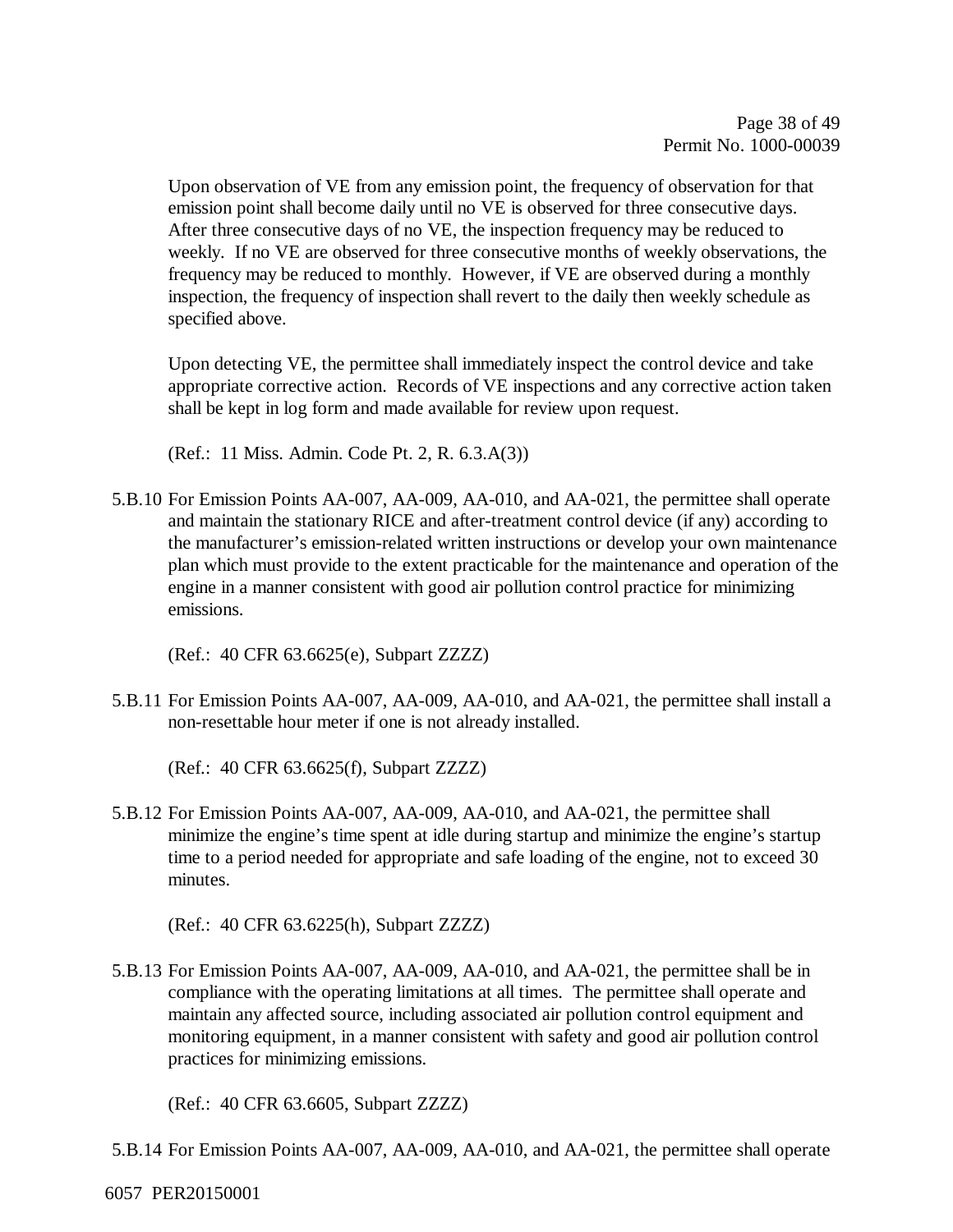the emergency stationary RICE according to the requirements below. Any operation other than emergency operation, maintenance and testing, and operation in non-emergency situations for 50 hours per year is prohibited. If the permittee does not operate the engine according the requirements below, the engine will not be considered an emergency engine and will need to meet all requirements for non-emergency engines.

- (a) There is no time limit on the use of emergency stationary RICE in emergency situations.
- (b) The permittee may operate the emergency stationary RICE for the purpose of maintenance checks and rediness testing, provided that the tests are recommended by Federal, State, or local government, the manufacturer, the vendor, or the insurance company associated with the engine. Maintenance checks and rediness testing of such units is limited to 100 hours per year. The permittee may petition the MDEQ for approval of additional hours for maintenance checks and readiness testing, but a petition is not required if the permittee maintains records indicated that Federal, State, or local standards require maintenance and testing of emergency RICE beyond 100 hours a year.
- (c) The permittee may operate the emergency stationary RICE up to 50 hours per year in non-emergency situations, but those 50 hours are counted towards the 100 hours per year provided for maintenance and testing. The 50 hours per year for non-emergency situations cannot be used for peak shaving or to generate income for a facility to supply power to an electric grid or otherwise supply power as part of a financial arrangement with another entity; except that permittees may operate the emergency engine for a maximum of 15 hours per year as part of a demand response program if the regional transmission organization or equivalent balancing authority and transmission operator has determined there are emergency conditions that could lead to a potential electrical blackout, such as unusually low frequency, equipment overload, capacity or energy deficiency, or unacceptable voltage level. The engine may not be operated for more than 30 minutes prior to the time when the emergency condition is expected to occur, and the engine operation must be terminated immediately after the facility is notified that the emergency condition is no longer imminent. The 15 hours per year of demand response operation are counted as part of the 50 hours of operation per year provided for non-emergency situations. The supply of emergency power to another entity or entities pursuant to financial arrangement is not limited by this paragraph, as long as the power provided by the financial arrangement is limited to emergency power.

#### (Ref.: 40 CFR 63.6640(f), Subpart ZZZZ)

- 5.B.15 For Emission Points AA-007, AA-009, AA-010, and AA-021, the permittee shall keep the following records:
	- (a) A copy of each notification and report that the permittee submitted to comply with this subpart, including all documentation supporting any Initial Notification or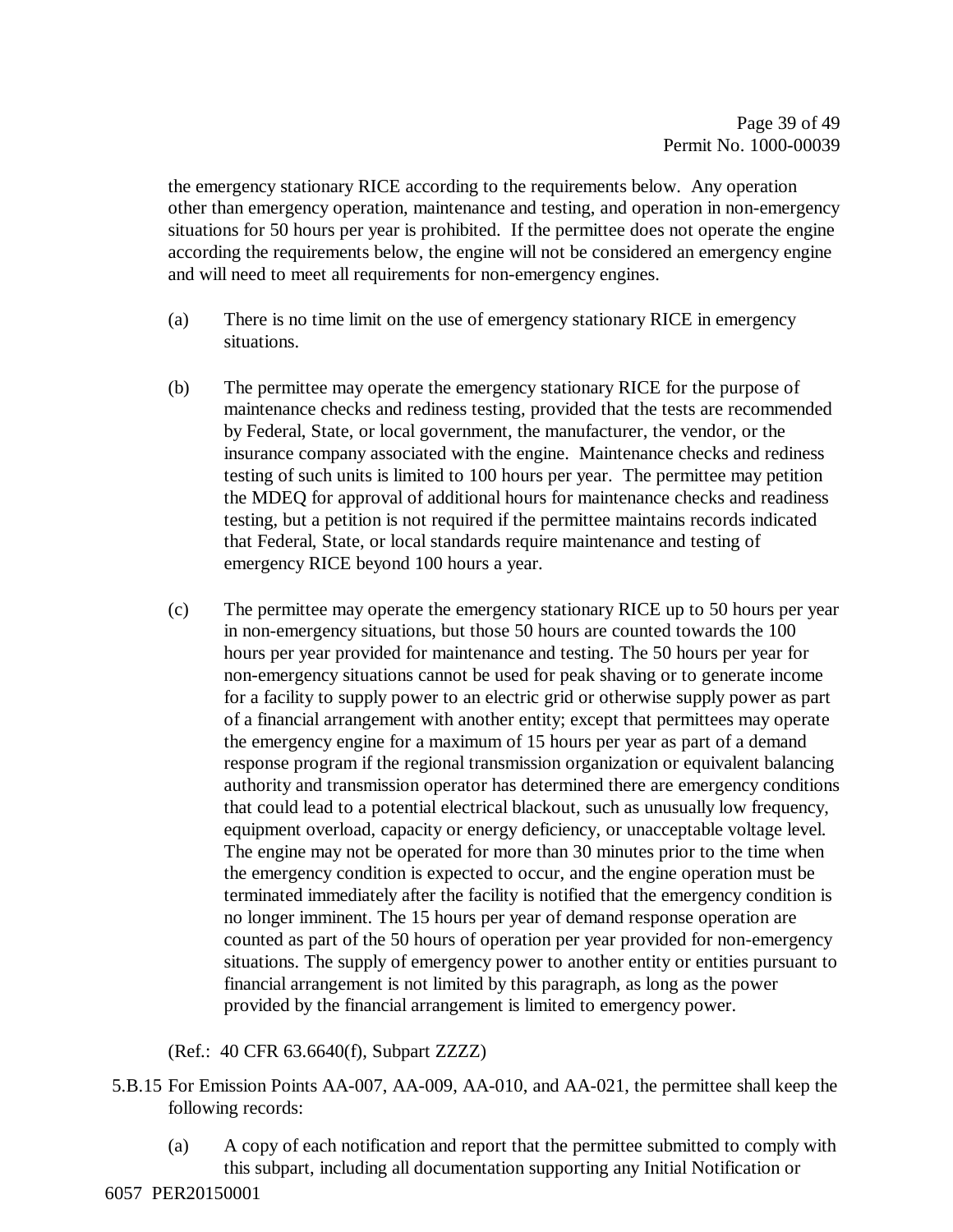Notification of Compliance Status that you submitted, according to the requirement in  $\S 63.10(b)(2)(xiv)$ .

- (b) Records of the occurrence and duration of each malfunction of operation ( *i.e.,*  process equipment) or the air pollution control and monitoring equipment.
- (c) Records of performance tests and performance evaluations as required in  $§63.10(b)(2)(viii).$
- (d) Records of all required maintenance performed on the air pollution control and monitoring equipment.
- (e) Records of actions taken during periods of malfunction to minimize emissions in accordance with §63.6605(b), including corrective actions to restore malfunctioning process and air pollution control and monitoring equipment to its normal or usual manner of operation.

The permittee shall keep the records required in Table 6 of this subpart to show continuous compliance with each emission or operating limitation that applies to you.

The permittee shall keep records of the maintenance conducted on the stationary RICE in order to demonstrate that you operated and maintained the stationary RICE and aftertreatment control device (if any) according to your own maintenance plan if you own or operate any of the following stationary RICE;

The permittee shall keep records of the hours of operation of the engine that is recorded through the non-resettable hour meter. The owner or operator must document how many hours are spent for emergency operation, including what classified the operation as emergency and how many hours are spent for non-emergency operation. If the engines are used for demand response operation, the owner or operator must keep records of the notification of the emergency situation, and the time the engine was operated as part of demand response.

(Ref.: 40 CFR 63.6655(a), (d), (e), and (f), Subpart ZZZZ)

5.B.16 For Emission Points AA-001, AA-002, and AA-003, the permittee shall demonstrate compliance with the  $NO<sub>x</sub>$  and CO emission limits set forth in Section 3.B of this permit by stack testing one of the three heaters in accordance with EPA Test Methods 7 and 10A, or other EPA approved test methods.

For Emission Points AA-004, AA-005, and AA-006, the permittee shall demonstrate compliance with the  $NO<sub>x</sub>$  and CO emission limits set forth in Section 3.B of this permit by stack testing one of the three boilers in accordance with EPA Test Methods 7 and 10A, or other EPA approved test methods.

For Emission Points AB-002 through AB-010 and AC-002 through AC-010, the permittee shall demonstrate compliance with the PM emission limits set forth in Section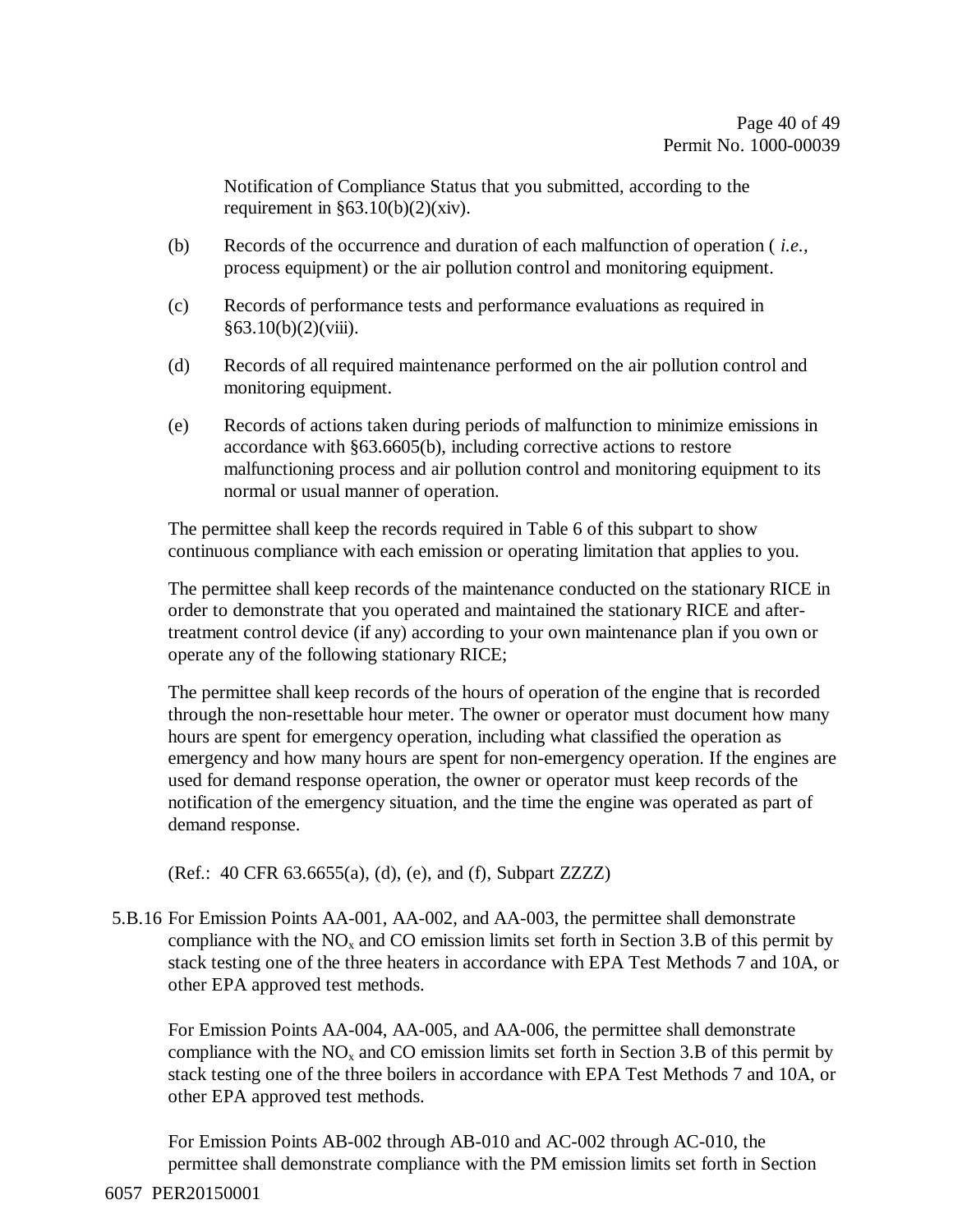3.B of this permit by stack testing one of the two polymerization lines in accordance with EPA Test Methods 1 through 5, or other EPA approved test methods.

For Emission Points AD-002 through AD-008, the permittee shall demonstrate compliance with the PM emission limits set forth in Section 3.B of this permit by stack testing in accordance with EPA Test Methods 1 through 5, or other EPA approved test methods.

All test methods shall be those versions which are in effect upon permit issuance. The stack testing shall be performed with the emission units are operating as close to their maximum capacity as operating conditions allow. For purposes of demonstrating compliance with the opacity limit, the permittee shall conduct opacity observations concurrently with the performance tests.

All stack tests shall be completed and the subsequent stack test report submitted 180 days prior to permit expiration.

The permittee shall submit a test protocol at least thirty (30) days prior to the scheduled test date to ensure that all test methods and procedures are acceptable to the DEQ. If the initial stack test protocol is acceptable, subsequent test protocols may be waived if these protocols contain no significant changes. Also, the DEQ must be notified at least ten (10) days prior to the scheduled test date so that an observer may be scheduled to witness the  $test(s)$ .

(Ref.: 11 Miss. Admin. Code Pt. 2, R. 6.3.A(3)(a)(2))

- 5.B.17 For Emission Points AA-001 through AA-006, the permittee shall calculated and record the emissions in tons of  $NO<sub>x</sub>$  and CO from each heater and boiler monthly. The emissions shall be calculated using the monthly fuel usage for each heater and boiler and the results of the most recent stack test (as expressed in lb/MMBtu, lb/dscf, etc.). If there are no stack test results available, the permittee shall use the manufacturer's guarantee. The monthly emissions shall be used to demonstrate compliance with the combined tons/year emission limits in Section 3.B for each consecutive 12-month period.
	- (Ref.: 11 Miss. Admin. Code Pt. 2, R. 6.3.A(3)(a)(2))
- 5.B.18 For Emission Points AA-004, AA-005, AA-006, AA-011, AA-012, and AA-013, the permittee shall be in compliance with the work practice standards at all times when unit is operating.

(Ref.: 40 CFR 63.7505(a), Subpart DDDDD)

- 5.B.19 or Emission Points AA-004, AA-005, AA-006, AA-011, AA-012, and AA-013, the permittee shall conduct an annual, biennial, or 5-year performance tune-up according to
- 6057 PER20150001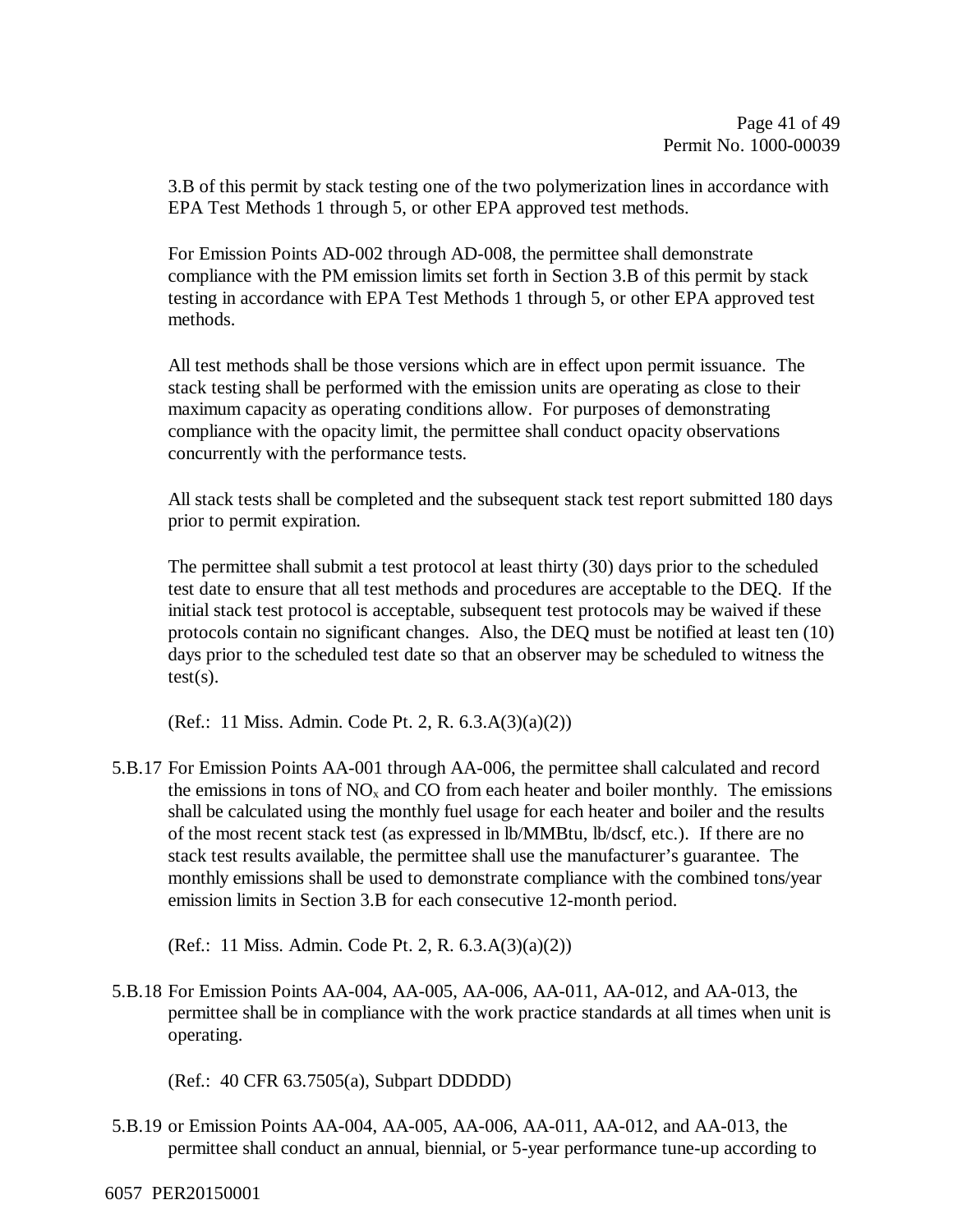40 CFR 63.7540(a)(10). Each annual tune-up specified in 40 CFR 63.7540(a)(10) must be no more than 13 months after the previous tune-up.

(Ref.: 40 CFR 63.7515(d), Subpart DDDDD)

- 5.B.20 or Emission Points AA-004, AA-005, AA-006, AA-011, AA-012, and AA-013, the permittee shall conduct an annual tune-up of the boiler or process heater to demonstrate continuous compliance as specified in 40 CFR  $63.7540(a)(10)(i)$  through (vi). The permittee shall conduct the tune-up while burning the type of fuel (or fuels in case of units that routinely burn a mixture) that provided the majority of the heat input to the boiler or process heater over the 12 months prior to the tune-up..
	- (i) As applicable, inspect the burner, and clean or replace any components of the burner as necessary (you may perform the burner inspection any time prior to the tune-up or delay the burner inspection until the next scheduled unit shutdown). Units that produce electricity for sale may delay the burner inspection until the first outage, not to exceed 36 months from the previous inspection. At units where entry into a piece of process equipment or into a storage vessel is required to complete the tune-up inspections, inspections are required only during planned entries into the storage vessel or process equipment;
	- (ii) Inspect the flame pattern, as applicable, and adjust the burner as necessary to optimize the flame pattern. The adjustment should be consistent with the manufacturer's specifications, if available;
	- (iii) Inspect the system controlling the air-to-fuel ratio, as applicable, and ensure that it is correctly calibrated and functioning properly (you may delay the inspection until the next scheduled unit shutdown). Units that produce electricity for sale may delay the inspection until the first outage, not to exceed 36 months from the previous inspection;
	- (iv) Optimize total emissions of CO. This optimization should be consistent with the manufacturer's specifications, if available, and with any  $NO<sub>x</sub>$  requirement to which the unit is subject;
	- (v) Measure the concentrations in the effluent stream of CO in parts per million, by volume, and oxygen in volume percent, before and after the adjustments are made (measurements may be either on a dry or wet basis, as long as it is the same basis before and after the adjustments are made). Measurements may be taken using a portable CO analyzer; and
	- (vi) Maintain on-site and submit, if requested by the Administrator, a report containing the following information:
		- (A) The concentrations of CO in the effluent stream in parts per million by volume, and oxygen in volume percent, measured at high fire or typical operating load, before and after the tune-up of the boiler or process heater;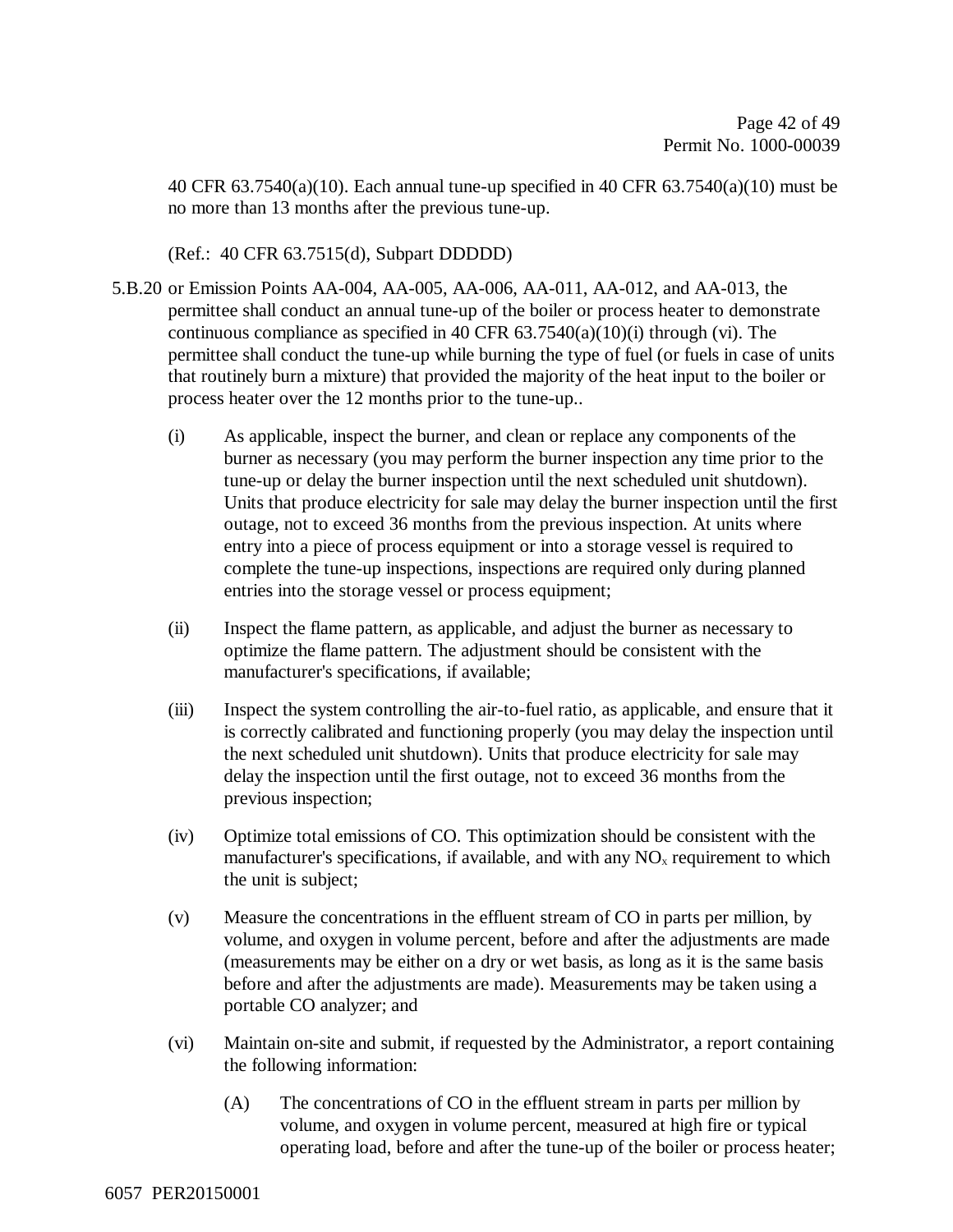- (B) A description of any corrective actions taken as a part of the tune-up; and
- (C) The type and amount of fuel used over the 12 months prior to the tune-up, but only if the unit was physically and legally capable of using more than one type of fuel during that period. Units sharing a fuel meter may estimate the fuel used by each unit.

(Ref.: 40 CFR 63.7540(a)(10), Subpart DDDDD)

| $\sqrt{ }$<br>◟. |  | <b>Specific Reporting Requirements</b> |
|------------------|--|----------------------------------------|
|                  |  |                                        |

| Emission<br>Point(s)                                                                            | Pollutant/Parameter<br>Monitored | <b>Reporting Requirement</b>                                                  | Condition<br>Number | Applicable Requirement                           |
|-------------------------------------------------------------------------------------------------|----------------------------------|-------------------------------------------------------------------------------|---------------------|--------------------------------------------------|
| AA-001<br>through<br>AA-007                                                                     | Fuel                             | Semiannual Reports of Fuel<br>Usage                                           | 5.C.1               | 11 Miss. Admin. Code Pt. 2, R.<br>6.3.A(3)       |
| AA-009<br>AA-010<br>AA-011<br>AA-012<br>AA-013                                                  |                                  | Semi-Annual Reports of Fuel<br>Types and Quantity                             | 5.C.2               | 11 Miss. Admin. Code Pt. 2, R.<br>6.3.A(3)       |
| AB-001<br>$AC-001$<br>$AD-001$<br>AE-001                                                        | <b>HAP</b>                       | Semi-Annual Periodic Reports                                                  | 5.C.3               | 40 CFR 63.1335(e)(6), Subpart,<br>Subpart JJJ    |
| AA-001<br>AA-002<br>AA-003<br>AA-004<br>AA-005<br>AA-006                                        | $NOx$ and $CO$                   | Submit a stack test report<br>within 60 days of conducting<br>the stack test. | 5.C.4               | 11 Miss. Admin. Code Pt. 2, R.<br>6.3.A(3)(c)(1) |
| AB-002<br>through<br>$AB-010$<br>$AC-002$<br>through<br>$AC-010$<br>AD-002<br>through<br>AD-008 | $PM/PM_{10}$                     |                                                                               |                     |                                                  |
| AA-001<br>AA-002<br>AA-003<br>AA-004<br>AA-005<br>AA-006                                        | $NOx$ and $CO$                   | Semiannual Emissions Reports                                                  | 5.C.5               | 11 Miss. Admin. Code Pt. 2, R.<br>6.3.A(3)(c)(1) |
| AA-004                                                                                          | <b>HAP</b>                       | Notification of Compliance Status                                             | 5.C.6               | 40 CFR 63.7530(e), Subpart                       |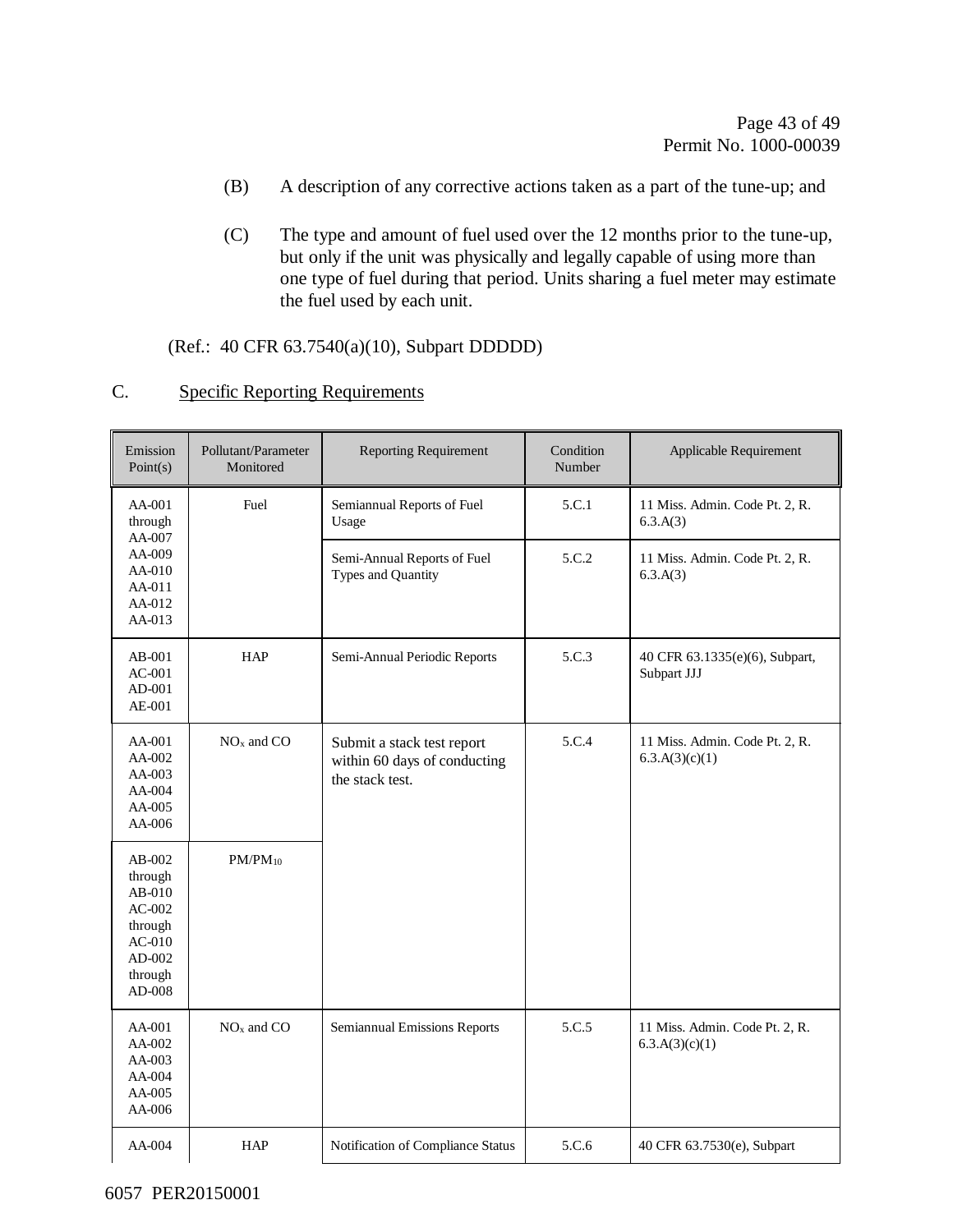| Emission<br>Point(s)         | Pollutant/Parameter<br>Monitored | <b>Reporting Requirement</b> | Condition<br>Number | Applicable Requirement                     |
|------------------------------|----------------------------------|------------------------------|---------------------|--------------------------------------------|
| AA-005<br>$AA-006$           |                                  | Report                       |                     | <b>DDDDD</b>                               |
| AA-011<br>AA-012<br>$AA-013$ |                                  | <b>General Notifications</b> | 5.C.7               | 40 CFR 63.7545(a), Subpart<br><b>DDDDD</b> |
|                              |                                  | Other Fuel Notification      | 5.C.8               | 40 CFR 63.7545(f), Subpart<br><b>DDDDD</b> |
|                              |                                  | <b>Change Notification</b>   | 5.C.9               | 40 CFR 63.7545(h), Subpart<br><b>DDDDD</b> |
|                              |                                  | Reporting                    | 5.C.10              | 40 CFR 63.7550(a), Subpart<br><b>DDDDD</b> |
|                              |                                  | Compliance Report            | 5.C.11              | 40 CFR 63.7550(b), Subpart<br><b>DDDDD</b> |
|                              |                                  |                              | 5.C.12              | 40 CFR 63.7550(c), Subpart<br><b>DDDDD</b> |
|                              |                                  |                              | 5.C.13              | 40 CFR 63.7550(d), Subpart<br><b>DDDDD</b> |

5.C.1 For Emission Points AA-001 through AA-007, AA-009, AA-010, AA-011, AA-012, and AA-013, the permittee shall submit semiannual reports in accordance with Condition 5.A.4 providing the fuel usage for each consecutive 12-month period.

(Ref.: 11 Miss. Admin. Code Pt. 2, R. 6.3.A(3))

5.C.2 For Emission Points AA-001 through AA-007, AA-009, AA-010, AA-011, AA-012, AA-013, the permittee shall submit a written report in accordance with Condition 5.A.4 summarizing the type and quantity of fuel(s) combusted.

(Ref.: 11 Miss. Admin. Code Pt. 2, R. 6.3.A(3))

- 5.C.3 For Emission Points AB-001, AC-001, AD-001, and AE-001, the permittee shall submit the following periodic reports semiannually no later than 60 days after the end of each six month period which contains all applicable information in §63.1335(e)(6) including:
	- (a) A description of the location at which the vent stream is introduced into the flame zone of the boiler or process heater.
	- (b) The reporting requirements outlined in §63.182(d), with the differences noted in  $§63.1131(a)(5).$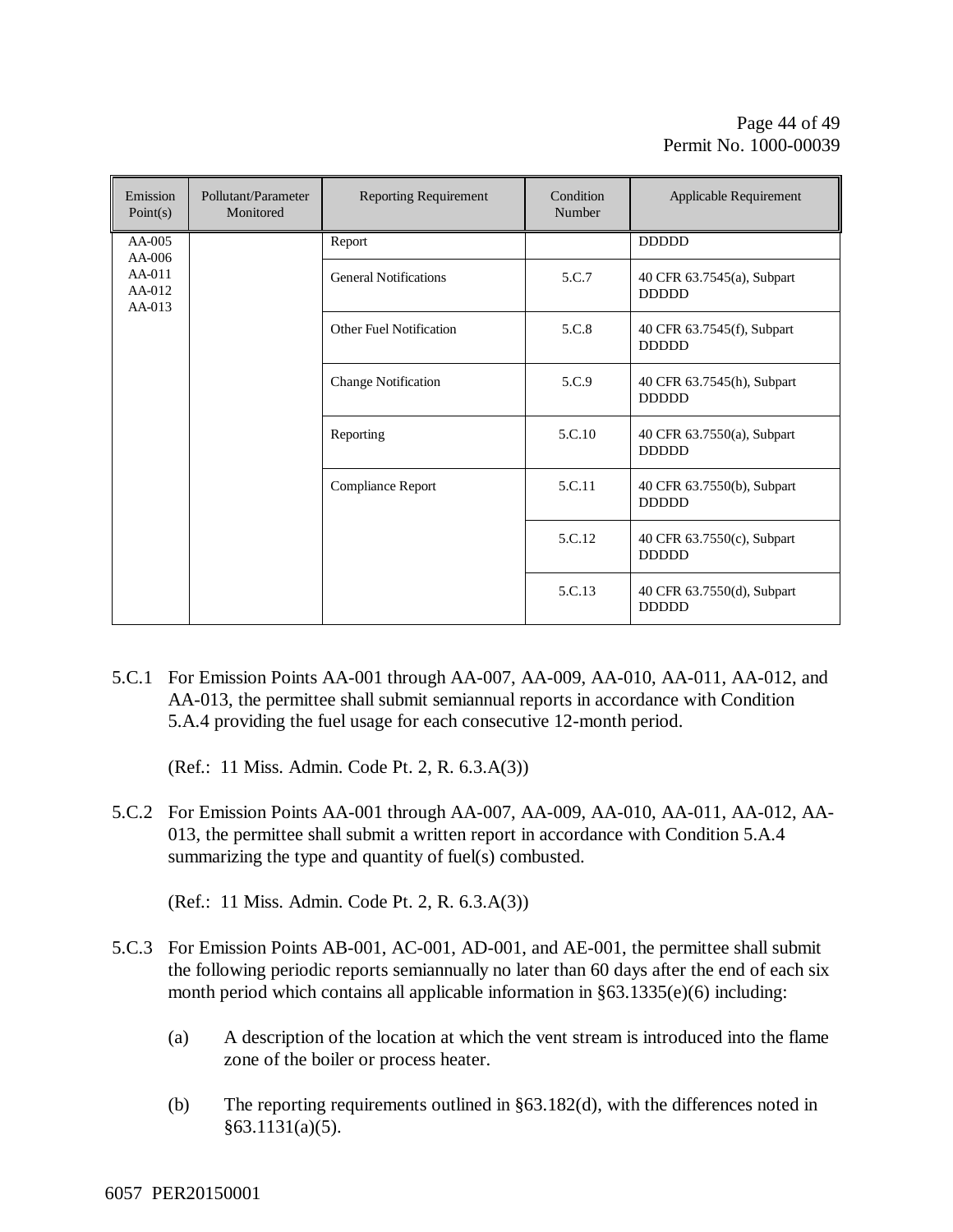(c) All information specified in §63.1335(b)(1) regarding start-up, shutdown, and malfunctions.

(Ref.: 40 CFR 63.1335(e)(6), Subpart JJJ)

5.C.4 For Emission Points AA-001, AA-002, AA-003, AA-004, AA-005, AA-006, AB-002 through AB-010, AC-002 through AC-010, and AD-002 through AD-008, the permittee shall submit a report of any stack test results within sixty (60) days of conducting the respective stack test.

(Ref.: 11 Miss. Admin. Code Pt. 2, R. 6.3.A(3)(c)(1))

5.C.5 For Emission Points AA-001, AA-002, AA-003, AA-004, AA-005, and AA-006, the permittee shall submit a report of the monthly  $NO<sub>x</sub>$  and CO emissions in tons from each emission point and the total  $NO<sub>x</sub>$  and CO emissions for each consecutive 12-month period, in tons/year. The report shall show the combined  $NO<sub>x</sub>$  and CO emissions from AA-001 through AA-003 and AA-004 through AA-006, in tons/year, for each consecutive 12 month period.

(Ref.: 11 Miss. Admin. Code Pt. 2, R. 6.3.A(3)(c)(1))

5.C.6 For Emission Points AA-004, AA-005, AA-006, AA-011, AA-012, and AA-013, the permittee shall include with the Notification of Compliance Status a signed certification that either the energy assessment was completed according to 40 CFR 63, Subpart DDDDD, Table 3, and that the assessment is an accurate depiction of your facility at the time of the assessment, or that the maximum number of on-site technical hours specified in the definition of energy assessment applicable to the facility has been expended.

(Ref.: 40 CFR 63.7530(e), Subpart DDDDD)

5.C.7 For Emission Points AA-004, AA-005, AA-006, AA-011, AA-012, and AA-013, the permittee shall submit to MDEQ all the notifications in 40 CFR 63.7(b) and (c), 63.8(e),  $(f)(4)$  and  $(6)$ , and  $(63.9(b)$  through  $(h)$  that apply by the dates specified.

(Ref.: 40 CFR 63.7545(a), Subpart DDDDD)

5.C.8 For Emission Points AA-004, AA-005, AA-006, AA-011, AA-012, and AA-013, if the permittee operates a unit designed to burn natural gas, refinery gas, or other gas 1 fuels that is subject to this subpart, and intends to use a fuel other than natural gas, refinery gas, gaseous fuel subject to another subpart of this part, part 60, 61, or 65, or other gas 1 fuel to fire the affected unit during a period of natural gas curtailment or supply interruption, as defined in 40 CFR 63.7575, the permittee shall submit a notification of alternative fuel use within 48 hours of the declaration of each period of natural gas curtailment or supply interruption, as defined in 40 CFR 63.7575. The notification must include the information specified in 40 CFR  $63.7545(f)(1)$  through  $(5)$ .

6057 PER20150001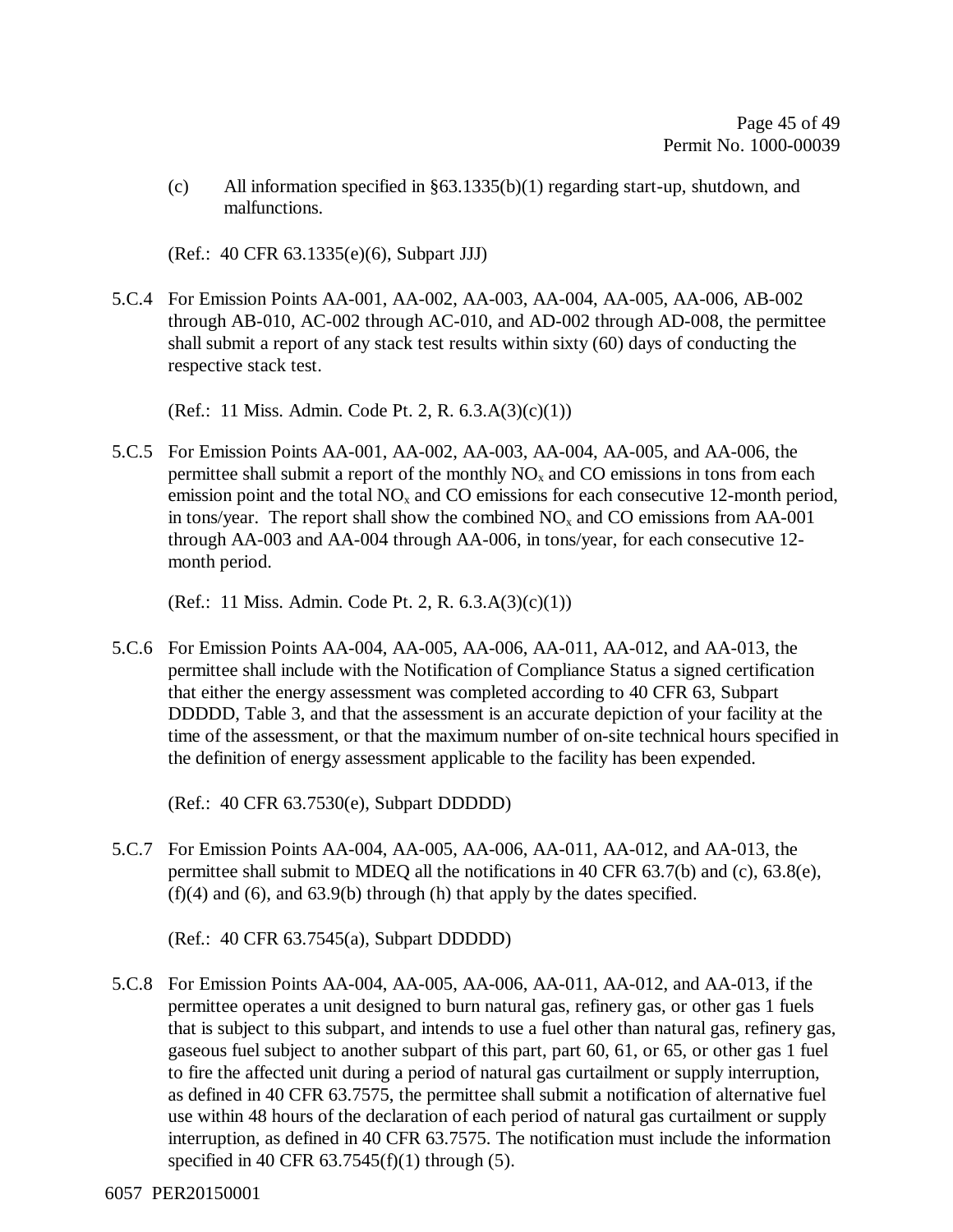(Ref.: 40 CFR 63.7545(f), Subpart DDDDD)

- 5.C.9 For Emission Points AA-004, AA-005, AA-006, AA-011, AA-012, and AA-013, if the permittee has switched fuels or made a physical change to the boiler or process heater and the fuel switch or physical change resulted in the applicability of a different subcategory, the permittee shall provide notice of the date upon which you switched fuels or made the physical change within 30 days of the switch/change. The notification must identify:
	- (1) The name of the owner or operator of the affected source, as defined in 40CFR 63.7490, the location of the source, the boiler(s) and process heater(s) that have switched fuels, were physically changed, and the date of the notice.
	- (2) The currently applicable subcategory under this subpart.
	- (3) The date upon which the fuel switch or physical change occurred.
	- (Ref.: 40 CFR 63.7545(h), Subpart DDDDD)
- 5.C.10 For Emission Points AA-004, AA-005, AA-006, AA-011, AA-012, and AA-013, the permittee shall submit each report in 40 CFR 63, Subpart DDDDD, Table 9 that applies.

(Ref.: 40 CFR 63.7550(a), Subpart DDDDD)

5.C.11 For Emission Points AA-004, AA-005, AA-006, AA-011, AA-012, and AA-013, the permitee shall submit submit an annual, biennial, or 5-year compliance report, as applicable, as specified in 40 CFR  $63.7750(b)(1)$  through (4), instead of a semi-annual compliance report.

(Ref.: 40 CFR 63.7750(b), Subpart DDDDD)

5.C.12 For Emission Points AA-004, AA-005, AA-006, AA-011, AA-012, and AA-013, a compliance report shall contain the information in 40 CFR 63.7550(c) depending on the choice made to comply with the limits of Subpart DDDDD.

(Ref.: 40 CFR 63.7750(c), Subpart DDDDD)

5.C.13 For Emission Points AA-004, AA-005, AA-006, AA-011, AA-012, and AA-013, for each deviation from the work practice standards for periods of startup and shutdown, the compliance report must additionally contain the information required in 40 CFR 63.7750(d)(1) through (3).

(Ref.: 40 CFR 63.7550(d), Subpart DDDDD)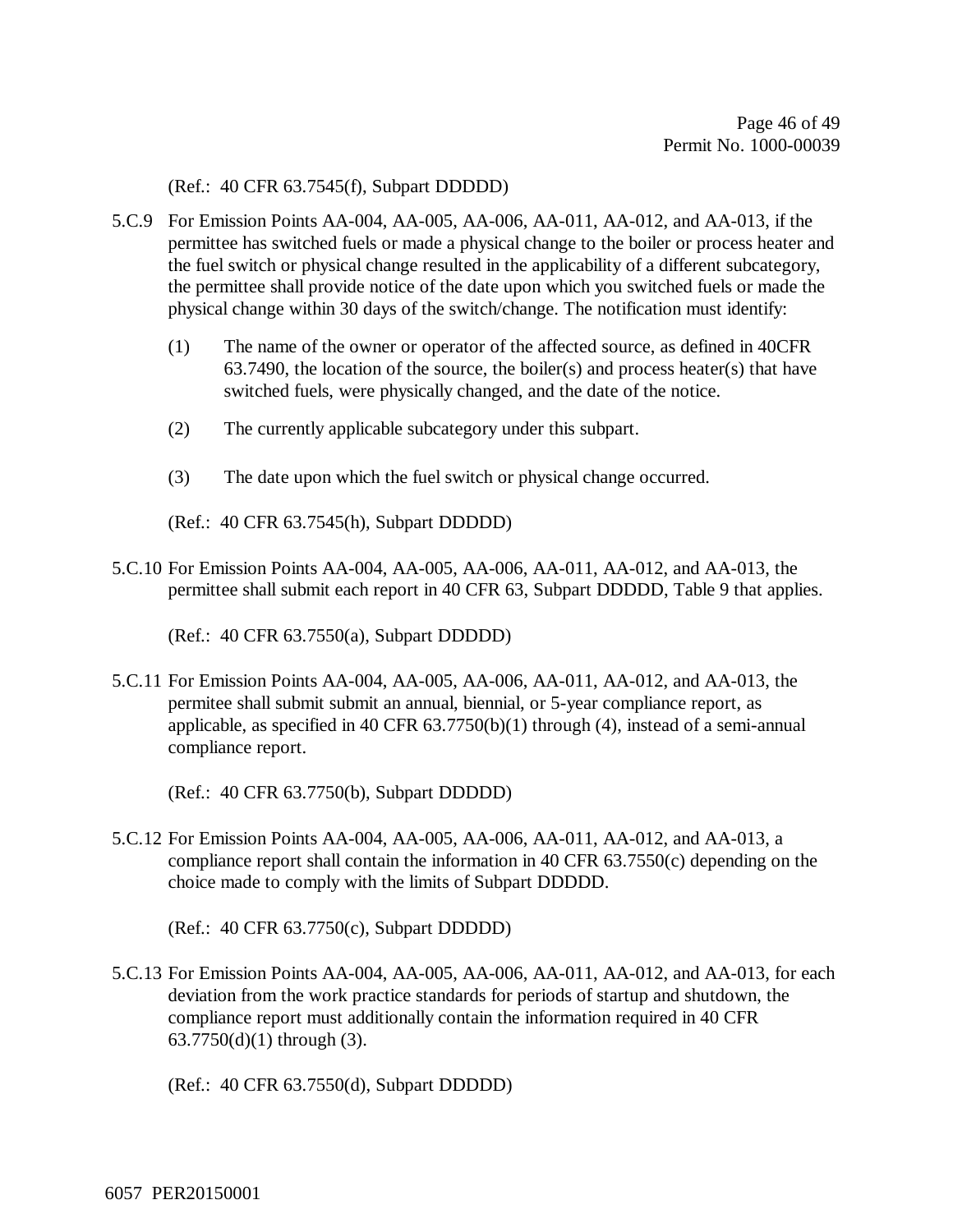Page 47 of 49 Permit No. 1000-00039

### SECTION 6. ALTERNATIVE OPERATING SCENARIOS

6.1 None permitted.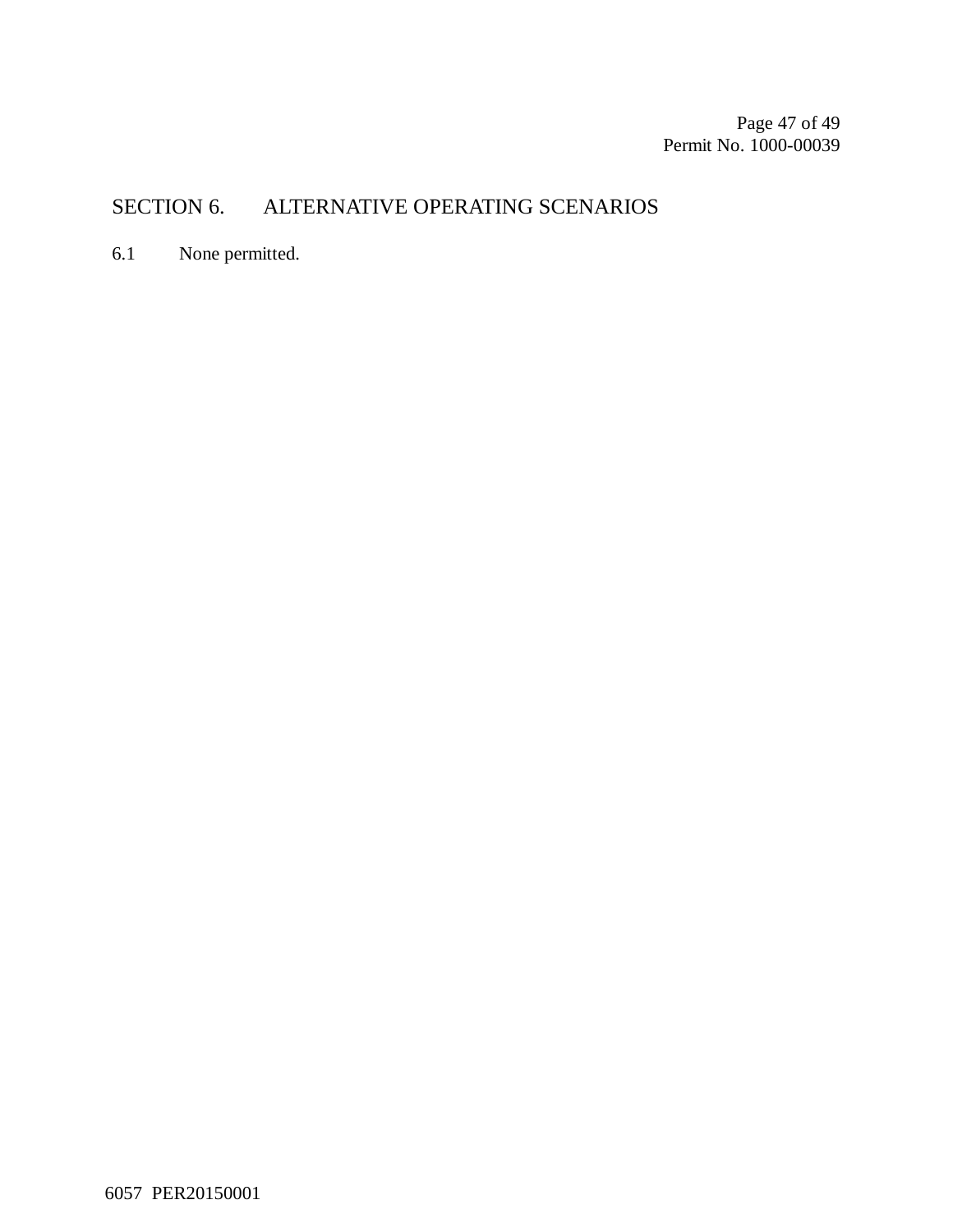#### SECTION 7. TITLE VI REQUIREMENTS

The following are applicable or potentially applicable requirements originating from Title VI of the Clean Air Act – Stratospheric Ozone Protection. The full text of the referenced regulations may be found on-line at **http://ecfr.gpoaccess.gov** under Title 40, or DEQ shall provide a copy upon request from the permittee.

- 7.1 If the permittee produces, transforms, destroys, imports or exports a controlled substance or imports or exports a controlled product, the permittee shall comply with the applicable requirements of 40 CFR Part 82, Subpart A – Production and Consumption Controls.
- 7.2 If the permittee performs service on a motor vehicle for consideration when this service involves the refrigerant in the motor vehicle air conditioner (MVAC), the permittee shall comply with the applicable requirements of 40 CFR Part 82, Subpart B – Servicing of Motor Vehicle Air Conditioners.
- 7.3 The permittee shall comply with the applicable requirements of 40 CFR Part 82, Subpart E The Labeling of Products Using Ozone-Depleting Substances, for the following containers and products:
	- (a) All containers in which a class I or class II substance is stored or transported;
	- (b) All products containing a class I substance; and
	- (c) All products directly manufactured with a process that uses a class I substance, unless otherwise exempted by this subpart or, unless EPA determines for a particular product that there are no substitute products or manufacturing processes for such product that do not rely on the use of a class I substance, that reduce overall risk to human health and the environment, and that are currently or potentially available. If the EPA makes such a determination for a particular product, then the requirements of this subpart are effective for such product no later than January 1, 2015.
- 7.4 If the permittee performs any of the following activities, the permittee shall comply with the applicable requirements of 40 CFR Part 82, Subpart  $F -$  Recycling and Emissions Reduction:
	- (a) Servicing, maintaining, or repairing appliances;
	- (b) Disposing of appliances, including small appliances and motor vehicle air conditioners; or
	- (c) Refrigerant reclaimers, technician certifying programs, appliance owners and operators, manufacturers of appliances, manufacturers of recycling and recovery equipment, approved recycling and recovery equipment testing organizations, persons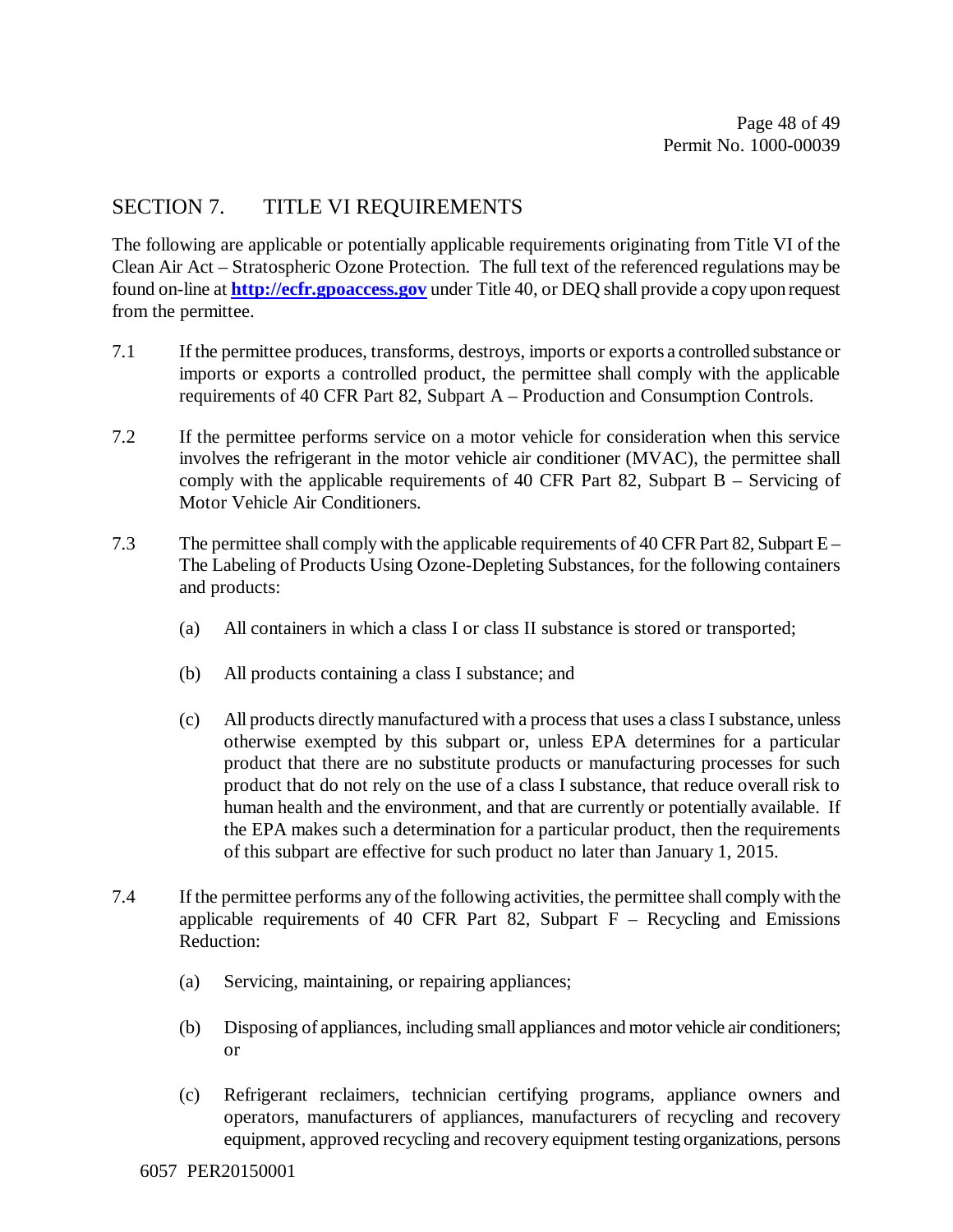selling class I or class II refrigerants or offering class I or class II refrigerants for sale, and persons purchasing class I or class II refrigerants.

- 7.5 The permittee shall be allowed to switch from any ozone-depleting substance to any acceptable alternative that is listed in the Significant New Alternatives Policy (SNAP) program promulgated pursuant to 40 CFR Part 82, Subpart G – Significant New Alternatives Policy Program. The permittee shall also comply with any use conditions for the acceptable alternative substance.
- 7.6 If the permittee performs any of the following activities, the permittee shall comply with the applicable requirements of 40 CFR Part 82, Subpart H – Halon Emissions Reduction:
	- (a) Any person testing, servicing, maintaining, repairing, or disposing of equipment that contains halons or using such equipment during technician training;
	- (b) Any person disposing of halons;
	- (c) Manufacturers of halon blends; or
	- (d) Organizations that employ technicians who service halon-containing equipment.